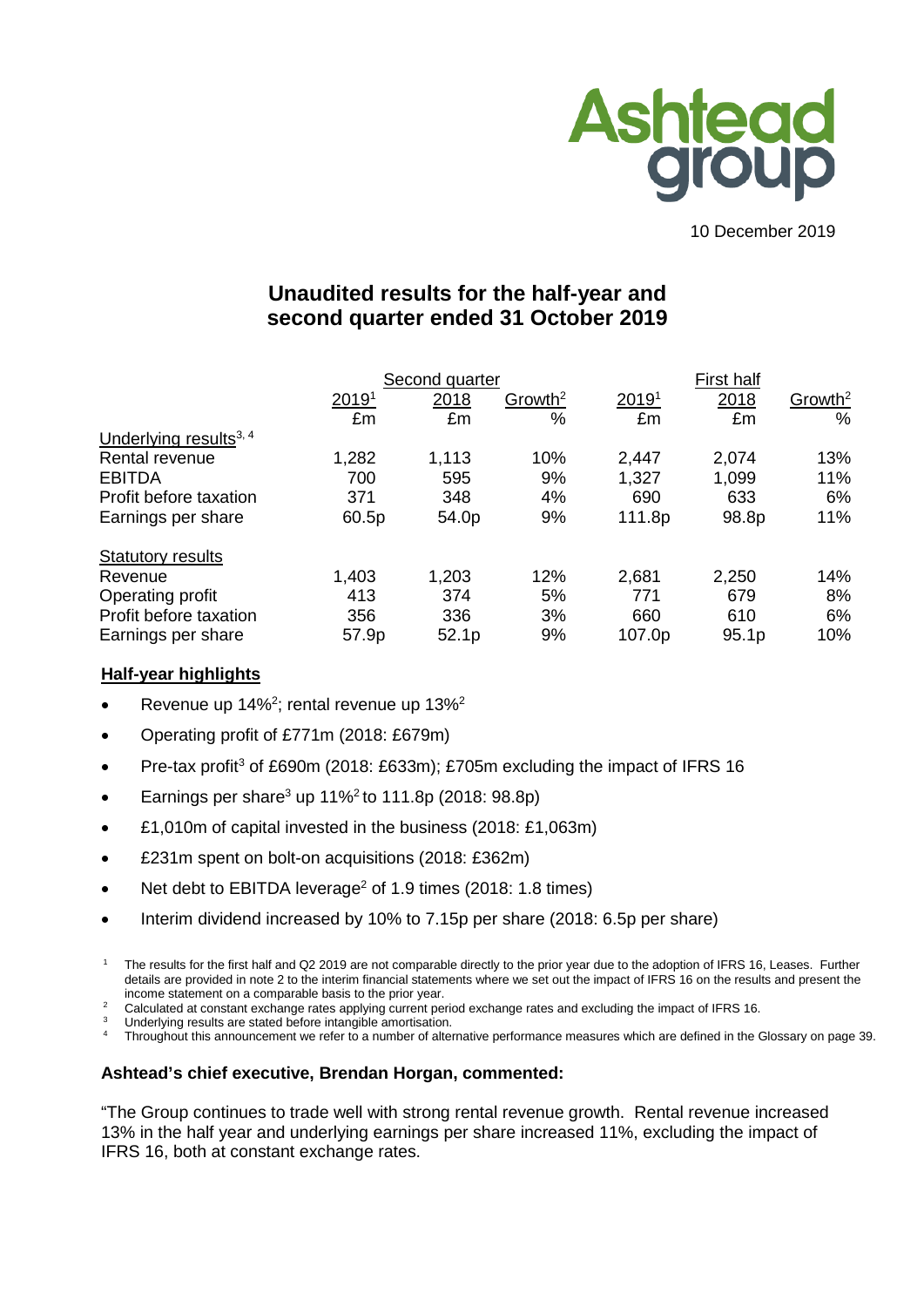Our North American end markets remain strong and we continue to execute well on our strategy of organic growth supplemented by targeted bolt-on acquisitions. In contrast, the UK market remains challenging and we are therefore refocusing A-Plant on leveraging its platform to deliver long-term sustainable results, while generating strong cash flow.

We invested £1bn in capital and a further  $£231m$  on bolt-on acquisitions in the period, which added 50 locations across the Group. This investment reflects the structural growth opportunity that we continue to see in the business as we broaden our product offering, geographic reach and end markets, thus increasing market share and diversifying our business.

We remain focused on responsible growth. Our increasing scale and strong margins are delivering good earnings growth and significant free cash flow generation. This provides significant operational and financial flexibility, enabling us to invest in the long-term structural growth opportunity and enhance returns to shareholders, while maintaining leverage within our target range of 1.5 to 2.0 times net debt to EBITDA excluding IFRS 16. We spent £250m under our share buyback programme in the period, in line with our expectation to spend a minimum of £500m on share buybacks in 2019/20.

Our business continues to perform well in supportive North American end markets, while we have taken decisive strategic action to refocus our UK business in the challenging market conditions. Thus, except for the UK and a currency headwind, we expect results to be in line with our expectations and the Board continues to look to the medium term with confidence."

#### Contacts:

| Will Shaw                       | Director of Investor Relations | +44 (0)20 7726 9700 |
|---------------------------------|--------------------------------|---------------------|
| Neil Bennett<br>James McFarlane | Maitland/AMO<br>Maitland/AMO   | +44 (0)20 7379 5151 |

Brendan Horgan and Michael Pratt will hold a meeting for equity analysts to discuss the results and outlook at 9am on Tuesday, 10 December 2019 at The London Stock Exchange, 10 Paternoster Square, London, EC4M 7LS. The meeting will be webcast live via the Company's website at [www.ashtead-group.com](http://www.ashtead-group.com/) and a replay will be available via the website shortly after the meeting concludes. A copy of this announcement and the slide presentation used for the meeting are available for download on the Company's website. The usual conference call for bondholders will begin at 4.30pm (11.30am EST).

Analysts and bondholders have already been invited to participate in the analyst meeting and conference call for bondholders but any eligible person not having received details should contact the Company's PR advisers, Maitland/AMO (Audrey Da Costa) at +44 (0)20 7379 5151.

#### *Forward looking statements*

*This announcement contains forward looking statements. These have been made by the directors in good faith using information available up to the date on which they approved this report. The directors can give no assurance that these expectations will prove to be correct. Due to the inherent uncertainties, including both business and economic risk factors underlying such forward looking statements, actual results may differ materially from those expressed or implied by these forward looking statements. Except as required by law or regulation, the directors undertake no obligation to update any forward looking statements whether as a result of new information, future events or otherwise.*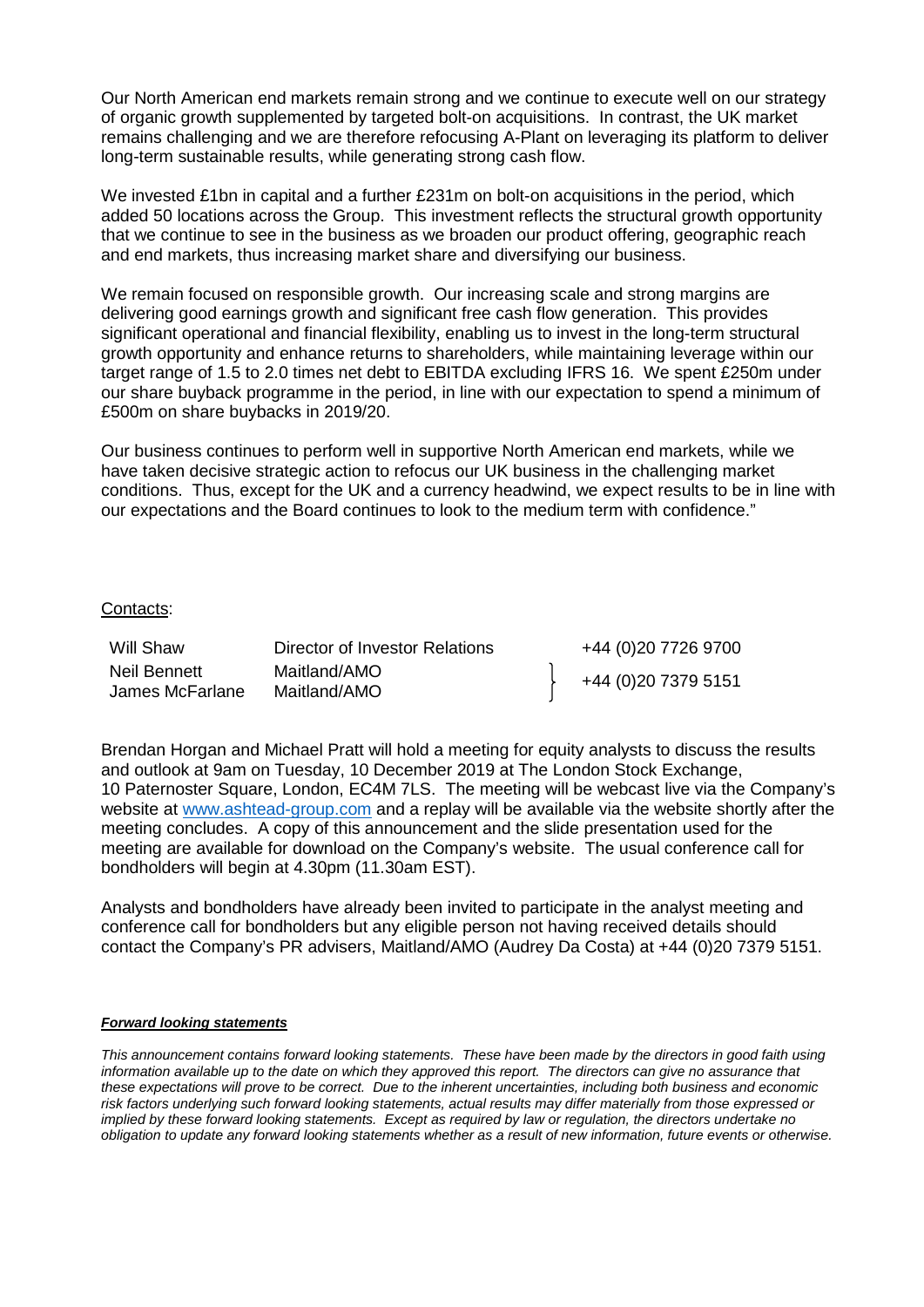### **First half trading results**

|                                                      | Revenue       |         | <b>EBITDA</b> |              | Profit <sup>1</sup> |         |
|------------------------------------------------------|---------------|---------|---------------|--------------|---------------------|---------|
|                                                      | 2019          | 2018    | 2019          | 2018         | 2019                | 2018    |
| Sunbelt US in \$m                                    | 2,887.5       | 2,500.2 | 1,502.0       | 1,278.1      | 947.0               | 847.1   |
| Sunbelt Canada in C\$m                               | <u> 200.3</u> | 167.4   | 85.0          | 66.6         | 40.4                | 36.3    |
| Sunbelt US in £m                                     | 2,304.8       | 1,902.2 | 1,198.9       | 972.4        | 755.9               | 644.5   |
| A-Plant                                              | 255.9         | 250.5   | 85.8          | 95.2         | 30.0                | 44.2    |
| Sunbelt Canada in £m                                 | 120.6         | 97.7    | 51.2          | 38.8         | 24.3                | 21.2    |
| Group central costs                                  |               |         | (8.8)         | <u>(7.6)</u> | (9.2)               | (7.7)   |
|                                                      | 2,681.3       | 2,250.4 | 1,327.1       | 1.098.8      | 801.0               | 702.2   |
| Net financing costs                                  |               |         |               |              | (111.1)             | (68.8)  |
| Profit before amortisation and tax                   |               |         |               |              | 689.9               | 633.4   |
| Amortisation                                         |               |         |               |              | (29.7)              | (23.4)  |
| Profit before taxation                               |               |         |               |              | 660.2               | 610.0   |
| Taxation charge                                      |               |         |               |              | (166.3)             | (148.5) |
| Profit attributable to equity holders of the Company |               |         |               |              | 493.9               | 461.5   |
| <b>Margins as reported</b>                           |               |         |               |              |                     |         |
| <b>Sunbelt US</b>                                    |               |         | 52.0%         | 51.1%        | 32.8%               | 33.9%   |
| A-Plant                                              |               |         | 33.5%         | 38.0%        | 11.7%               | 17.7%   |
| Sunbelt Canada                                       |               |         | 42.4%         | 39.8%        | 20.2%               | 21.7%   |
| Group                                                |               |         | 49.5%         | 48.8%        | 29.9%               | 31.2%   |

<sup>1</sup> Segment result presented is operating profit before amortisation.

*The Group adopted IFRS 16, Leases ('IFRS 16') on 1 May 2019. The Group elected to apply IFRS 16 using the modified retrospective approach with no restatement of comparative figures. As a result, the results for the half year are not comparable directly to the prior year with the adoption of IFRS 16 resulting in higher EBITDA and operating profit but lower profit before amortisation and tax than under the previous accounting standard. As a result, our comments below are on both the reported figures and those excluding the impact of IFRS 16 to aid comparability. Margins excluding the impact of IFRS 16 are summarised below. Further details on the adoption and impact of IFRS 16 are provided in note 2 to the interim financial statements.*

| Margins excluding the impact of IFRS 16 | 2019      | 2018  | 2019     | 2018     |
|-----------------------------------------|-----------|-------|----------|----------|
| Sunbelt US                              | $50.2\%$  | 51.1% | 32.5%    | 33.9%    |
| A-Plant                                 | 31.8%     | 38.0% | $11.6\%$ | $17.7\%$ |
| Sunbelt Canada                          | $.39.9\%$ | 39.8% | 19.9%    | 21.7%    |
| Group                                   | 47.6%     | 48.8% | 29.6%    | $31.2\%$ |

Group revenue increased 19% to £2,681m in the first half (2018: £2,250m) with strong growth in the US and Canadian markets. This revenue growth, combined with a continued focus on dropthrough, generated underlying profit before tax of £690m (2018: £633m) or £705m excluding the impact of IFRS 16. This performance reflects good profit growth in the US, a more moderate improvement in Canada as we invest in the business and a drag from weakness in the UK.

The Group's strategy remains unchanged with growth being driven by strong organic growth (same-store and greenfield) supplemented by bolt-on acquisitions. Sunbelt US and Sunbelt Canada delivered 15% and 21% rental only revenue growth respectively, while A-Plant's rental only revenue decreased 2%, reflecting the more competitive landscape within a more uncertain UK market. The growth in Sunbelt Canada continues to reflect the impact of recent acquisitions.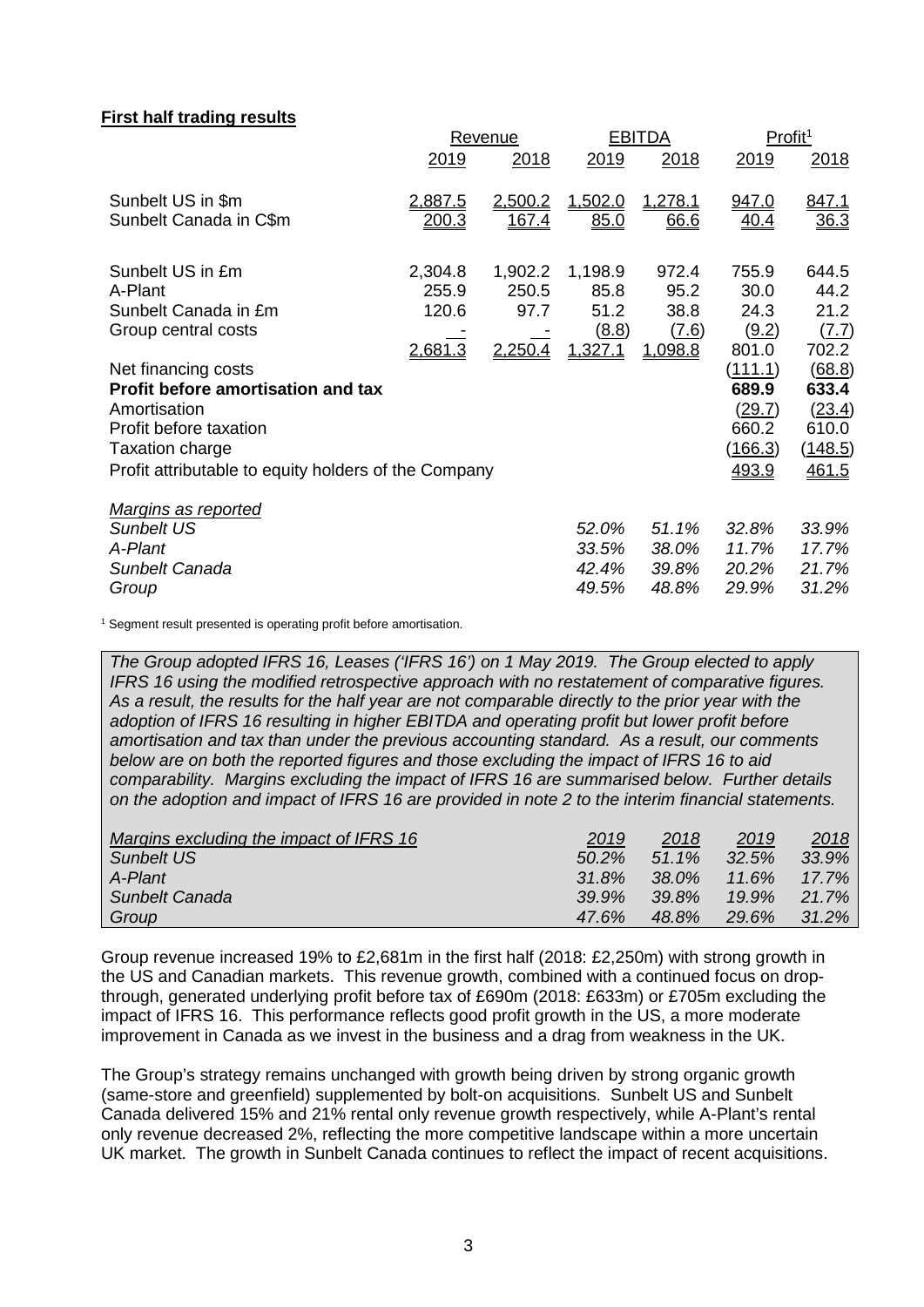Sunbelt US's revenue growth continues to benefit from cyclical and structural trends and can be explained as follows:  $\mathfrak{m}$ 

|                                      |     | <u> יי יש</u> |
|--------------------------------------|-----|---------------|
| 2018 rental only revenue             |     | 1,869         |
| Organic (same-store and greenfields) | 10% | 181           |
| Bolt-ons since 1 May 2018            | 5%  | 96            |
| 2019 rental only revenue             | 15% | 2,146         |
| Ancillary revenue                    | 13% | 521           |
| 2019 rental revenue                  | 15% | 2,667         |
| Sales revenue                        | 29% | 220           |
| 2019 total revenue                   | 15% | <u>,881</u>   |

Sunbelt US's revenue growth demonstrates the successful execution of our long-term structural growth strategy. We continue to capitalise on the opportunity presented by our markets through a combination of organic growth (same-store growth and greenfields) and bolt-ons as we expand our geographic footprint and our specialty businesses. We added 44 new stores in the US in the first half, over half of which were specialty locations.

Rental only revenue growth was 15% in strong end markets, driven by increased fleet on rent. This is a good performance after the last two years which were impacted favourably by significant hurricane activity, whereas the 2019 hurricane season was much quieter. Sunbelt US's total revenue, including new and used equipment, merchandise and consumable sales, increased 15% to \$2,887m (2018: \$2,500m).

A-Plant generated rental only revenue of £187m, down 2% on the prior year (2018: £191m). This resulted from a 3% reduction in fleet on rent partially offset by a better yield, mainly due to product mix. The rate environment in the UK market remains competitive. A-Plant's total revenue increased 2% to £256m (2018: £251m) reflecting higher used equipment sales as A-Plant defleeted, selling under-utilised and low returning assets.

Sunbelt Canada's rental only revenue increased 21%, including the benefit of recent acquisitions. On an organic basis, rental only revenue increased 11%. Sunbelt Canada's total revenue was C\$200m (2018: C\$167m).

We continue to focus on operational efficiency as we look to maintain or improve margins. However, while US growth continues to outpace the market, the relatively lower rate of growth compared with recent years has put some pressure on drop-through, both in some of our mature stores and from the drag effect of greenfield openings and acquired stores. In Sunbelt US, excluding the impact of IFRS 16, 48% of revenue growth dropped through to EBITDA. This contributed to a reported EBITDA margin of 52% (2018: 51%) and a 12% increase in operating profit to \$947m (2018: \$847m) at a margin of 33% (2018: 34%). Excluding the impact of IFRS 16, the EBITDA and operating profit margins were 50% and 33% respectively for the current period.

The UK market remains competitive and after a period of sustained growth for the business, the focus is now on operational efficiency and improving returns. The EBITDA margin of 34% (2018: 38%) reflects the drag effect of the increased fleet disposals, the challenging rate environment and investment in the infrastructure of the business. Excluding the impact of the de-fleet exercise and the adoption of IFRS 16, A-Plant generated an EBITDA margin of 35% (2018: 39%). Operating profit of £30m (2018: £44m) at a margin of 12% (2018: 18%) also reflected these impacts.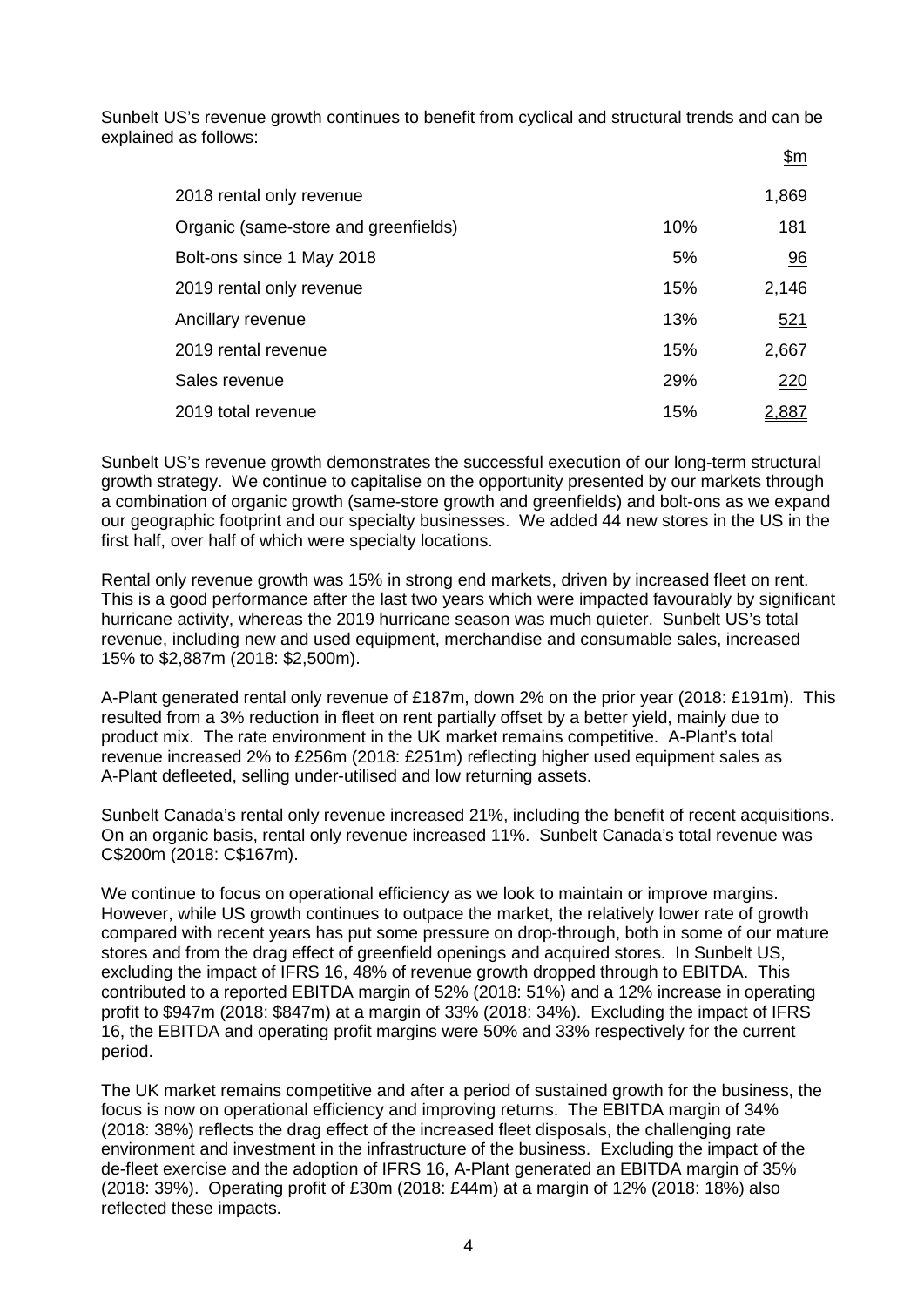Sunbelt Canada is in a growth phase as it invests to expand its network and develop the business. Significant growth has been achieved while delivering a 42% EBITDA margin (2018: 40%) and generating an operating profit of C\$40m (2018: C\$36m) at a margin of 20% (2018: 22%). Excluding the impact of IFRS 16, the EBITDA and operating profit margins were 40% and 20%, respectively.

Reflecting the performance of the divisions, Group underlying operating profit increased to £801m (2018: £702m), up 9% at constant exchange rates. Net financing costs increased to £111m (2018: £69m) reflecting the impact of the adoption of IFRS 16, which resulted in an incremental interest charge of £21m in the first half, and higher average debt levels. As a result, Group profit before amortisation of intangibles and taxation was £690m (2018: £633m). After a tax charge of 25% (2018: 24%) of the underlying pre-tax profit, underlying earnings per share increased 8% at constant currency to 111.8p (2018: 98.8p). Excluding the impact of IFRS 16, Group profit before amortisation of intangibles and taxation was £705m and underlying earnings per share increased 11% at constant currency. The underlying cash tax charge was 12%.

Statutory profit before tax was £660m (2018: £610m). This is after amortisation of £30m (2018: £23m). Included within the total tax charge is a tax credit of £7m (2018: £5m) which relates to the amortisation of intangibles. As a result, basic earnings per share were 107.0p (2018: 95.1p).

### **Capital expenditure and acquisitions**

Capital expenditure for the first half was £1,010m gross and £866m net of disposal proceeds (2018: £1,063m gross and £963m net). Reflecting this investment, the Group's rental fleet at 31 October 2019 at cost was £9.0bn. Our average fleet age is now 33 months (2018: 31 months). Looking forward to the full year, we anticipate total capital expenditure to be towards the lower end of our range of £1.4bn to £1.6bn.

We invested £231m (2018: £362m), including acquired debt, in 11 bolt-on acquisitions during the period as we continue to expand our footprint and look to diversify our specialty markets.

Since the period end we have completed three further acquisitions, the most notable of which was William F. White ('WFW') in Canada for £136m (C\$234m) with contingent consideration of up to £8m (C\$14m), payable over the next year, depending on EBITDA meeting or exceeding certain thresholds. Including acquired debt, the total cash consideration was £151m (C\$260m). WFW is Canada's largest provider of production equipment, services and studio facilities to the film and television industry.

### **Return on Investment**

Sunbelt US's pre-tax return on investment (excluding goodwill and intangible assets) in the 12 months to 31 October 2019 was 23% (2018: 24%). In the UK, return on investment (excluding goodwill and intangible assets) was 7% (2018: 10%). This decline reflects the competitive nature of the UK market and the rate environment and the weaker performance of the business. In Canada, return on investment (excluding goodwill and intangible assets) was 11% (2018: 12%). We have made a significant investment in Canada and, as we develop the potential of the market, we expect returns to increase. For the Group as a whole, return on investment (including goodwill and intangible assets) was 17% (2018: 18%). For comparability, return on investment excludes the impact of IFRS 16.

### **Cash flow and net debt**

As expected, debt increased during the first half as we continued to invest in the fleet and made a number of bolt-on acquisitions but also due to the adoption of IFRS 16, which added £883m to debt as at 1 May 2019. During the period, we spent £249m on share buybacks.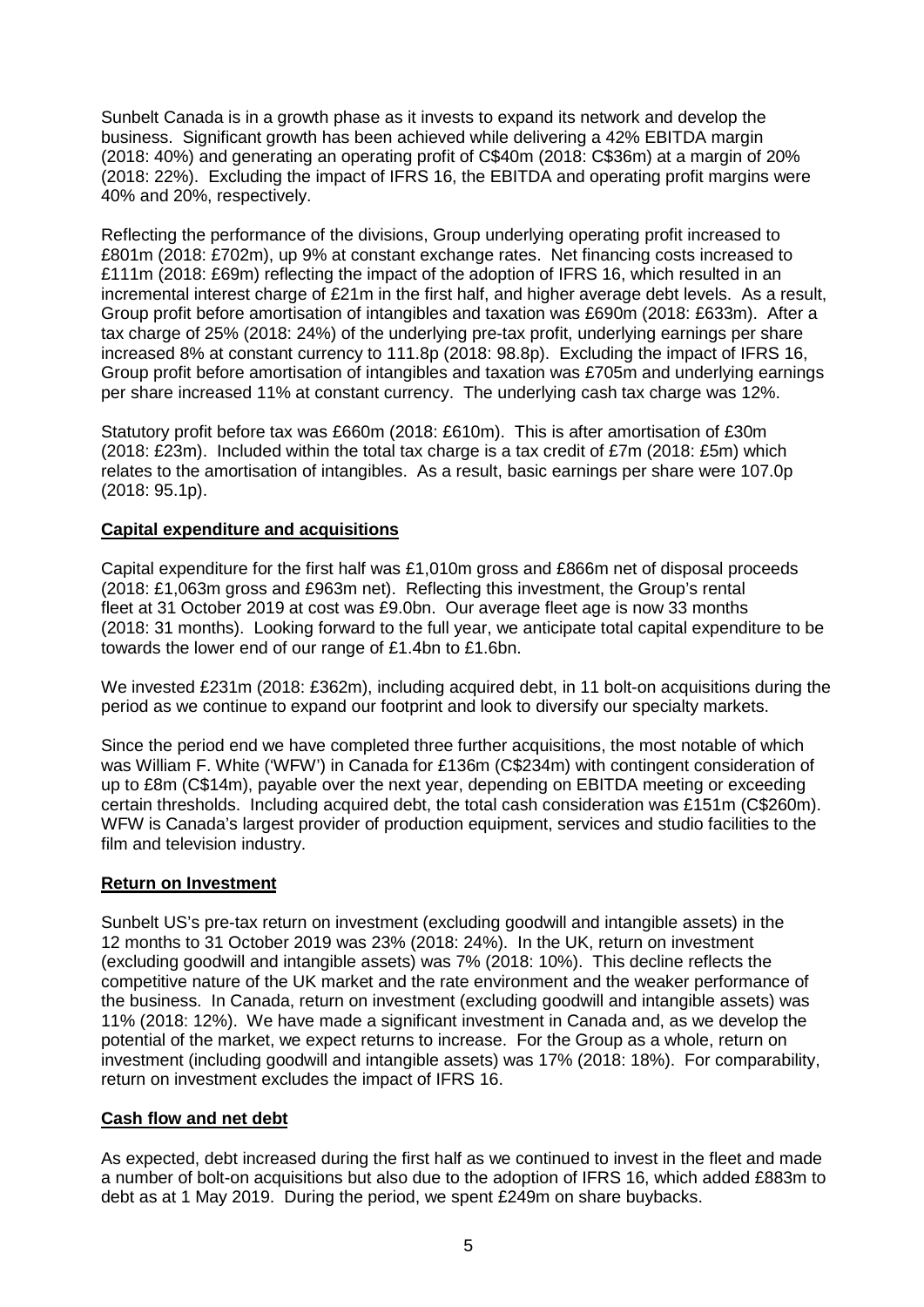As a result, net debt at 31 October 2019 was £5,237m (2018: £3,612m), resulting in a net debt to EBITDA ratio of 2.2 times on a pro forma basis. The Group's target range for net debt to EBITDA is 1.9 to 2.4 times following the adoption of IFRS 16. Excluding the effect of IFRS 16, net debt at 31 October 2019 was £4,242m, while the ratio of net debt to EBITDA was 1.9 times (2018: 1.8 times) on a constant currency basis.

At 31 October 2019, availability under the senior secured debt facility was \$1,001m, with an additional \$2,930m of suppressed availability – substantially above the \$410m level at which the Group's entire debt package is covenant free.

In November, the Group took advantage of good debt markets and refinanced its debt facilities by issuing \$600m 4.0% senior secured notes maturing in May 2028 and \$600m 4.25% senior secured notes maturing in November 2029. The net proceeds of the issue were used to repurchase the Group's \$500m 5.625% senior secured notes which would have matured in 2024, pay related fees and expenses and repay an element of the amount outstanding under the ABL facility. These actions ensure the Group's debt package continues to be well structured and flexible, enabling us to optimise the opportunity presented by end market conditions. The Group's debt facilities are now committed for an average of six years at a weighted average cost of 4%.

# **Dividend**

In line with its policy of providing a progressive dividend, having regard to both underlying profit and cash generation and to sustainability through the economic cycle, the Board has increased the interim dividend to 7.15p per share (2018: 6.5p per share). This will be paid on 5 February 2020 to shareholders on the register on 17 January 2020.

## **Capital allocation**

The Group remains disciplined in its approach to allocation of capital with the overriding objective being to enhance shareholder value. Our capital allocation framework remains unchanged and prioritises:

- organic fleet growth;
	- same-stores;
	- qreenfields;
- bolt-on acquisitions; and
- a progressive dividend with consideration to both profitability and cash generation that is sustainable through the cycle.

Additionally, we consider further returns to shareholders. In this regard, we assess continuously our medium term plans which take account of investment in the business, growth prospects, cash generation, net debt and leverage. Therefore the amount allocated to buybacks is simply driven by that which is available after organic growth, bolt-on M&A and dividends, whilst allowing us to operate within our 1.9 to 2.4 times target range for net debt to EBITDA (1.5 to 2.0 times pre IFRS 16).

### **Current trading and outlook**

Our business continues to perform well in supportive North American end markets, while we have taken decisive strategic action to refocus our UK business in the challenging market conditions. Thus, except for the UK and a currency headwind, we expect results to be in line with our expectations and the Board continues to look to the medium term with confidence.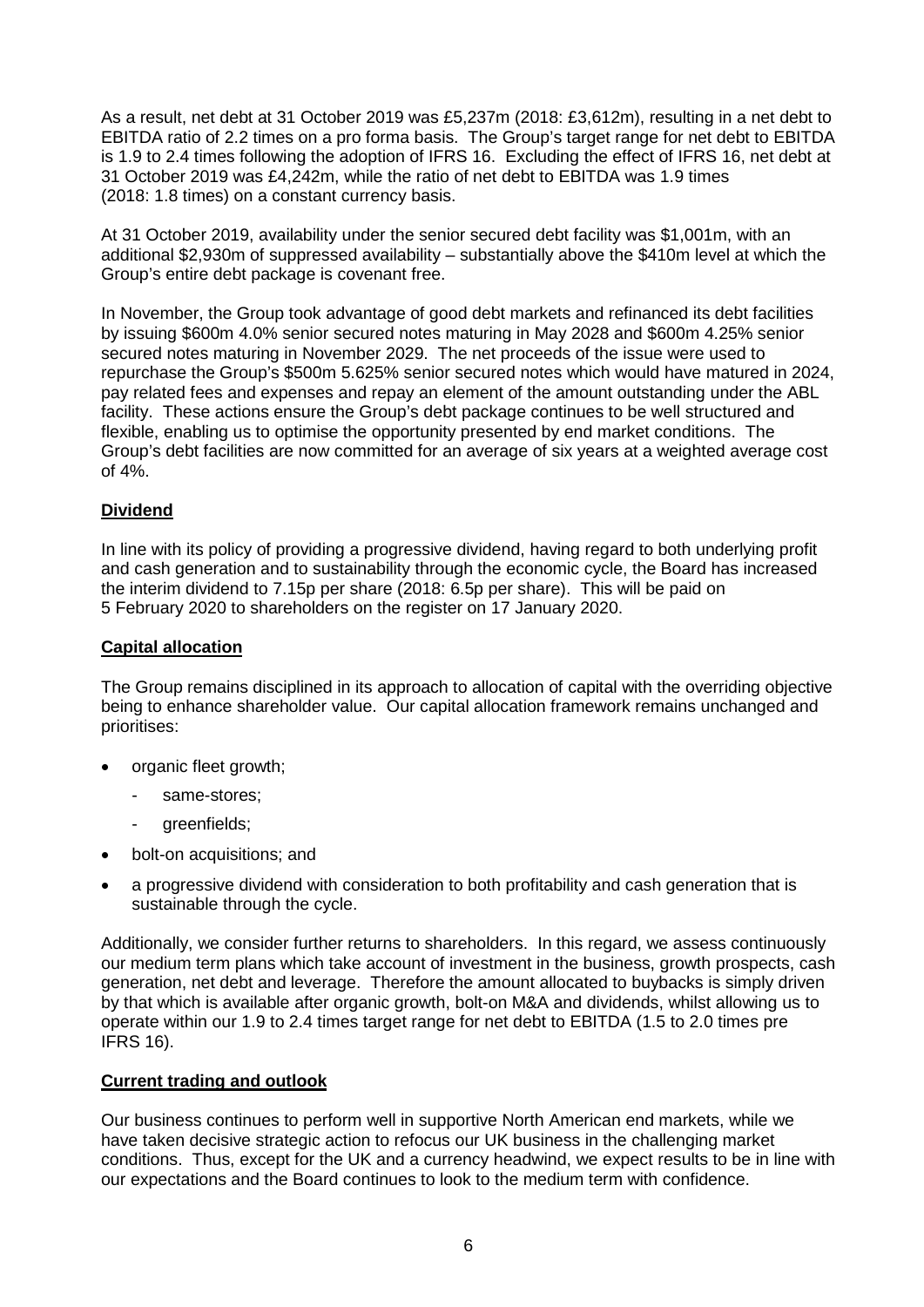## **Directors' responsibility statement**

We confirm that to the best of our knowledge:

- a) the condensed consolidated interim financial statements have been prepared in accordance with IAS 34 'Interim Financial Reporting'; and
- b) the interim management report includes a fair review of the information required by Disclosure and Transparency Rule 4.2.7R (indication of important events during the first six months and description of principal risks and uncertainties for the remaining six months of the year) and Disclosure and Transparency Rules 4.2.8R (disclosure of related parties' transactions and changes therein).

By order of the Board

Eric Watkins Company secretary

9 December 2019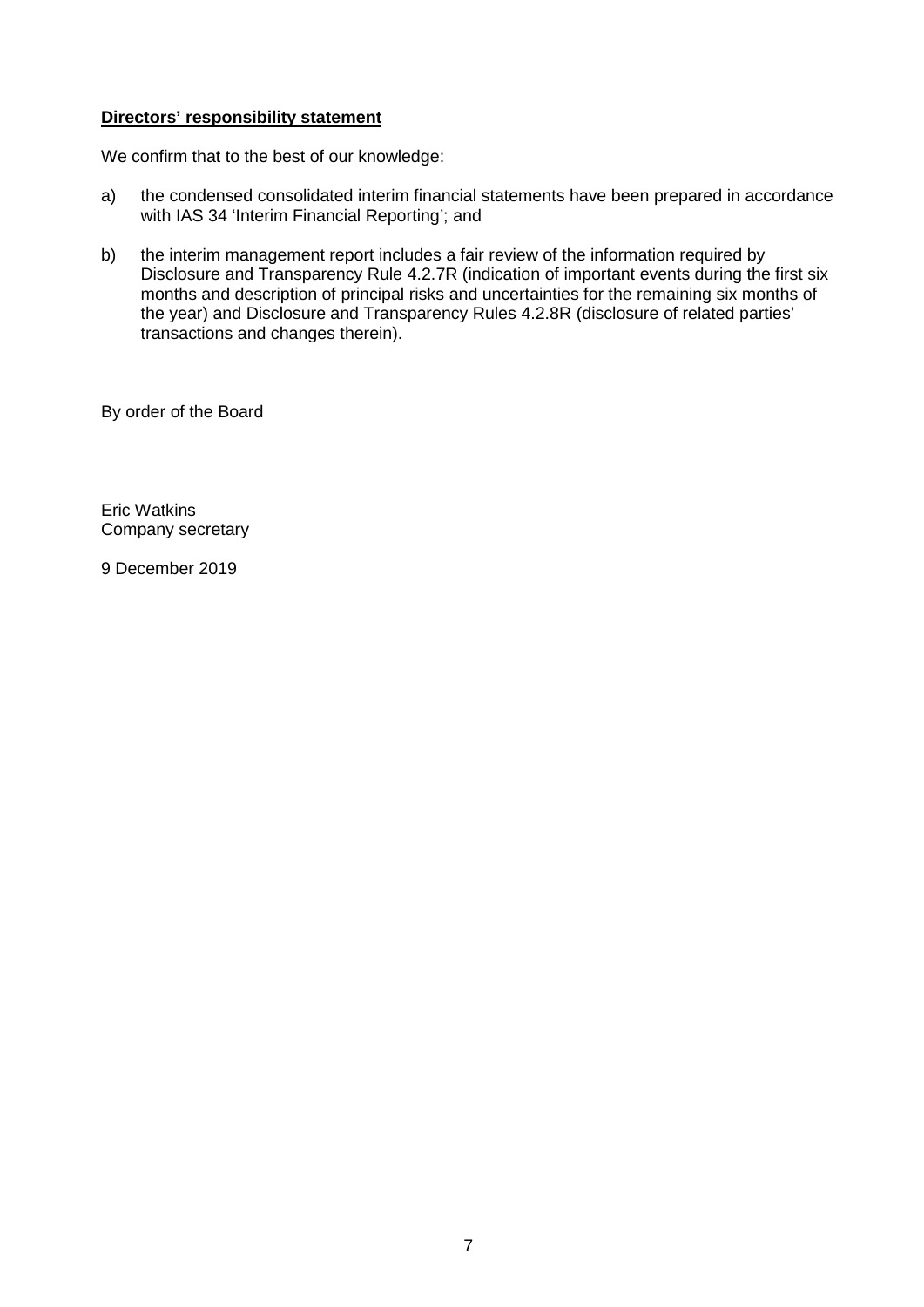# **CONSOLIDATED INCOME STATEMENT FOR THE THREE MONTHS ENDED 31 OCTOBER 2019**

2019 2018

|                                                         | <b>Before</b><br>amortisation<br>£m | Amortisation<br>£m | Total<br>£m        | <b>Before</b><br>amortisation<br>£m | Amortisation<br>£m       | Total<br>£m        |
|---------------------------------------------------------|-------------------------------------|--------------------|--------------------|-------------------------------------|--------------------------|--------------------|
| Second quarter - unaudited                              |                                     |                    |                    |                                     |                          |                    |
| <b>Revenue</b>                                          |                                     |                    |                    |                                     |                          |                    |
| Rental revenue<br>Sale of new equipment,                | 1,282.4                             |                    | 1,282.4            | 1,113.5                             |                          | 1,113.5            |
| merchandise and consumables                             | 49.4                                |                    | 49.4               | 41.2                                |                          | 41.2               |
| Sale of used rental equipment                           | 71.3<br>1,403.1                     |                    | 71.3<br>1,403.1    | 48.3<br>1,203.0                     | $\overline{\phantom{a}}$ | 48.3<br>1,203.0    |
| <b>Operating costs</b>                                  |                                     |                    |                    |                                     |                          |                    |
| Staff costs                                             | (305.5)                             |                    | (305.5)            | (257.3)                             |                          | (257.3)            |
| Used rental equipment sold                              | (60.3)                              |                    | (60.3)             | (40.2)                              |                          | (40.2)             |
| Other operating costs                                   | <u>(336.8)</u><br>(702.6)           |                    | (336.8)<br>(702.6) | (310.4)<br>(607.9)                  |                          | (310.4)<br>(607.9) |
| <b>EBITDA*</b>                                          | 700.5                               |                    | 700.5              | 595.1                               |                          | 595.1              |
| Depreciation                                            | (272.1)                             |                    | (272.1)            | (209.3)                             |                          | (209.3)            |
| Amortisation of intangibles                             |                                     | (15.4)             | (15.4)             |                                     | (12.2)                   | (12.2)             |
| <b>Operating profit</b>                                 | 428.4                               | (15.4)             | 413.0              | 385.8                               | (12.2)                   | 373.6              |
| Investment income                                       |                                     |                    |                    | 0.1                                 |                          | 0.1                |
| Interest expense                                        | (57.5)                              |                    | (57.5)             | (38.1)                              |                          | (38.1)             |
| Profit on ordinary activities                           |                                     |                    |                    |                                     |                          |                    |
| before taxation                                         | 370.9                               | (15.4)             | 355.5              | 347.8                               | (12.2)                   | 335.6              |
| Taxation                                                | (93.5)                              | 3.7                | (89.8)             | (86.7)                              | 2.7                      | (84.0)             |
| Profit attributable to equity<br>holders of the Company | 277.4                               | (11.7)             | 265.7              | 261.1                               | (9.5)                    | 251.6              |
| Basic earnings per share                                | 60.5p                               | (2.6p)             | 57.9p              | 54.0p                               | (1.9p)                   | 52.1p              |
| Diluted earnings per share                              | 60.2 <sub>p</sub>                   | <u>(2.5p)</u>      | 57.7p              | 53.8p                               | (1.9p)                   | 51.9p              |

**\*** EBITDA is presented here as an alternative performance measure as it is commonly used by investors and lenders.

All revenue and profit is generated from continuing operations.

Details of principal risks and uncertainties are given in the Review of Second Quarter, Balance Sheet and Cash Flow accompanying these condensed consolidated interim financial statements.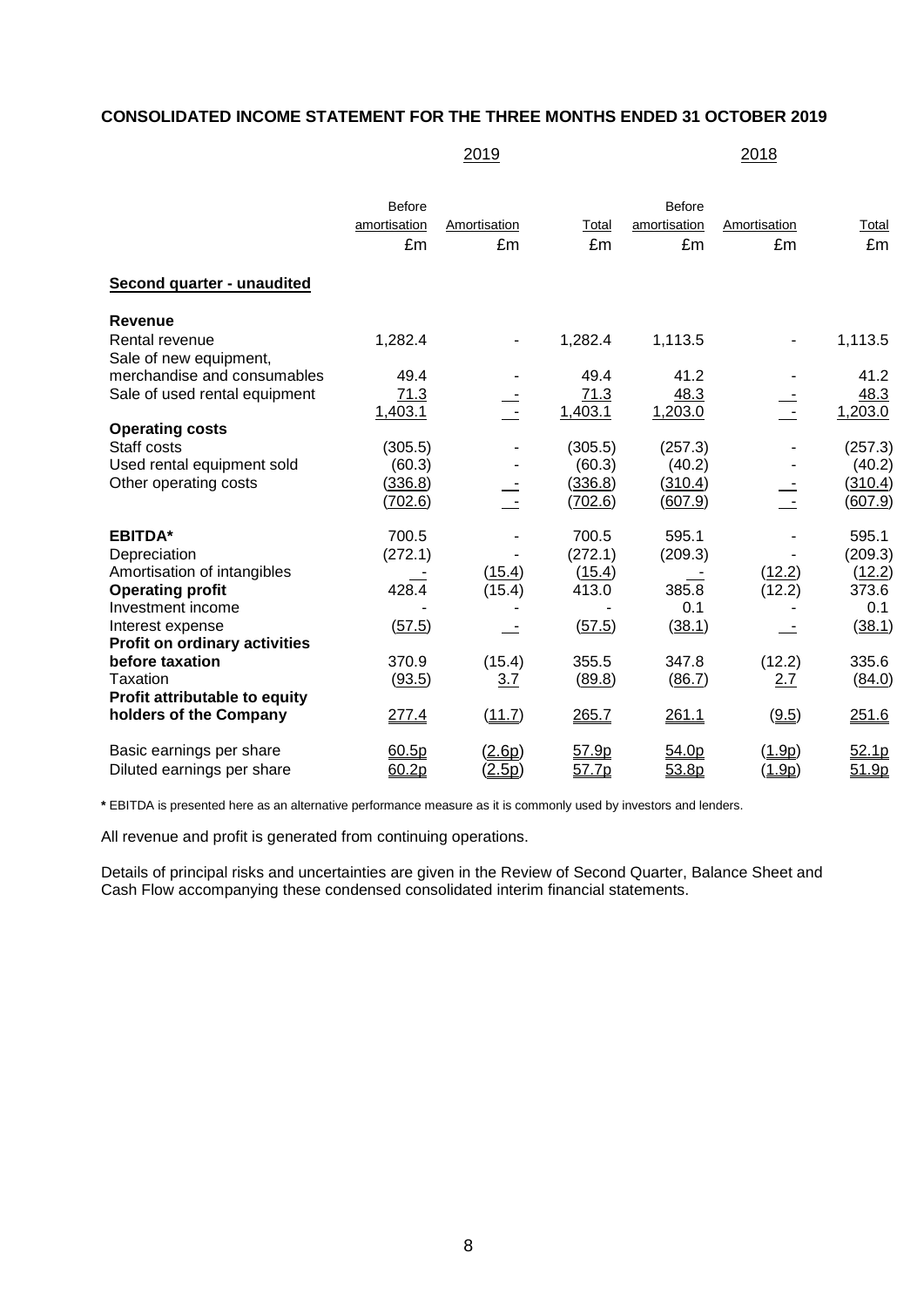# **CONSOLIDATED INCOME STATEMENT FOR THE SIX MONTHS ENDED 31 OCTOBER 2019**

|                                      |                               | 2019          |            |                               | 2018         |                   |
|--------------------------------------|-------------------------------|---------------|------------|-------------------------------|--------------|-------------------|
|                                      | <b>Before</b><br>amortisation | Amortisation  | Total      | <b>Before</b><br>amortisation | Amortisation | Total             |
|                                      | £m                            | £m            | £m         | £m                            | £m           | £m                |
| <b>First half - unaudited</b>        |                               |               |            |                               |              |                   |
| <b>Revenue</b>                       |                               |               |            |                               |              |                   |
| Rental revenue                       | 2,446.9                       |               | 2,446.9    | 2,074.5                       |              | 2,074.5           |
| Sale of new equipment,               |                               |               |            |                               |              |                   |
| merchandise and consumables          | 96.0                          |               | 96.0       | 79.7                          |              | 79.7              |
| Sale of used rental equipment        | 138.4                         |               | 138.4      | 96.2                          |              | 96.2              |
|                                      | 2,681.3                       |               | 2,681.3    | 2,250.4                       |              | 2,250.4           |
| <b>Operating costs</b>               |                               |               |            |                               |              |                   |
| Staff costs                          | (590.9)                       |               | (590.9)    | (488.8)                       |              | (488.8)           |
| Used rental equipment sold           | (118.9)                       |               | (118.9)    | (79.6)                        |              | (79.6)            |
| Other operating costs                | (644.4)                       |               | (644.4)    | (583.2)                       |              | (583.2)           |
|                                      | (1, 354.2)                    |               | (1, 354.2) | (1, 151.6)                    |              | (1, 151.6)        |
| <b>EBITDA*</b>                       | 1,327.1                       |               | 1,327.1    | 1,098.8                       |              | 1,098.8           |
| Depreciation                         | (526.1)                       |               | (526.1)    | (396.6)                       |              | (396.6)           |
| Amortisation of intangibles          |                               | (29.7)        | (29.7)     |                               | (23.4)       | (23.4)            |
| <b>Operating profit</b>              | 801.0                         | (29.7)        | 771.3      | 702.2                         | (23.4)       | 678.8             |
| Investment income                    |                               |               |            | 0.1                           |              | 0.1               |
| Interest expense                     | (111.1)                       |               | (111.1)    | (68.9)                        |              | (68.9)            |
| <b>Profit on ordinary activities</b> |                               |               |            |                               |              |                   |
| before taxation                      | 689.9                         | (29.7)        | 660.2      | 633.4                         | (23.4)       | 610.0             |
| Taxation                             | (173.5)                       | 7.2           | (166.3)    | (153.9)                       | 5.4          | (148.5)           |
| Profit attributable to equity        |                               |               |            |                               |              |                   |
| holders of the Company               | 516.4                         | (22.5)        | 493.9      | 479.5                         | (18.0)       | 461.5             |
| Basic earnings per share             | <u>111.8p</u>                 | (4.8p)        | 107.0p     | 98.8p                         | (3.7p)       | 95.1 <sub>p</sub> |
| Diluted earnings per share           | <u>111.4p</u>                 | <u>(4.8p)</u> | 106.6p     | 98.4p                         | (3.7p)       | 94.7p             |

**\*** EBITDA is presented here as an alternative performance measure as it is commonly used by investors and lenders.

All revenue and profit is generated from continuing operations.

# **CONSOLIDATED STATEMENT OF COMPREHENSIVE INCOME**

|                                                                     | Unaudited       |       |               |       |
|---------------------------------------------------------------------|-----------------|-------|---------------|-------|
|                                                                     | Three months to |       | Six months to |       |
|                                                                     | 31 October      |       | 31 October    |       |
|                                                                     | 2019            | 2018  | 2019          | 2018  |
|                                                                     | £m              | £m    | £m            | £m    |
| Profit attributable to equity holders of the Company for the period | 265.7           | 251.6 | 493.9         | 461.5 |
| Items that may be reclassified subsequently to profit or loss:      |                 |       |               |       |
| Foreign currency translation differences                            | (146.4)         | 57.2  | 9.9           | 160.1 |
| Total comprehensive income for the period                           | <u> 119.3</u>   | 308.8 | 503.8         | 621.6 |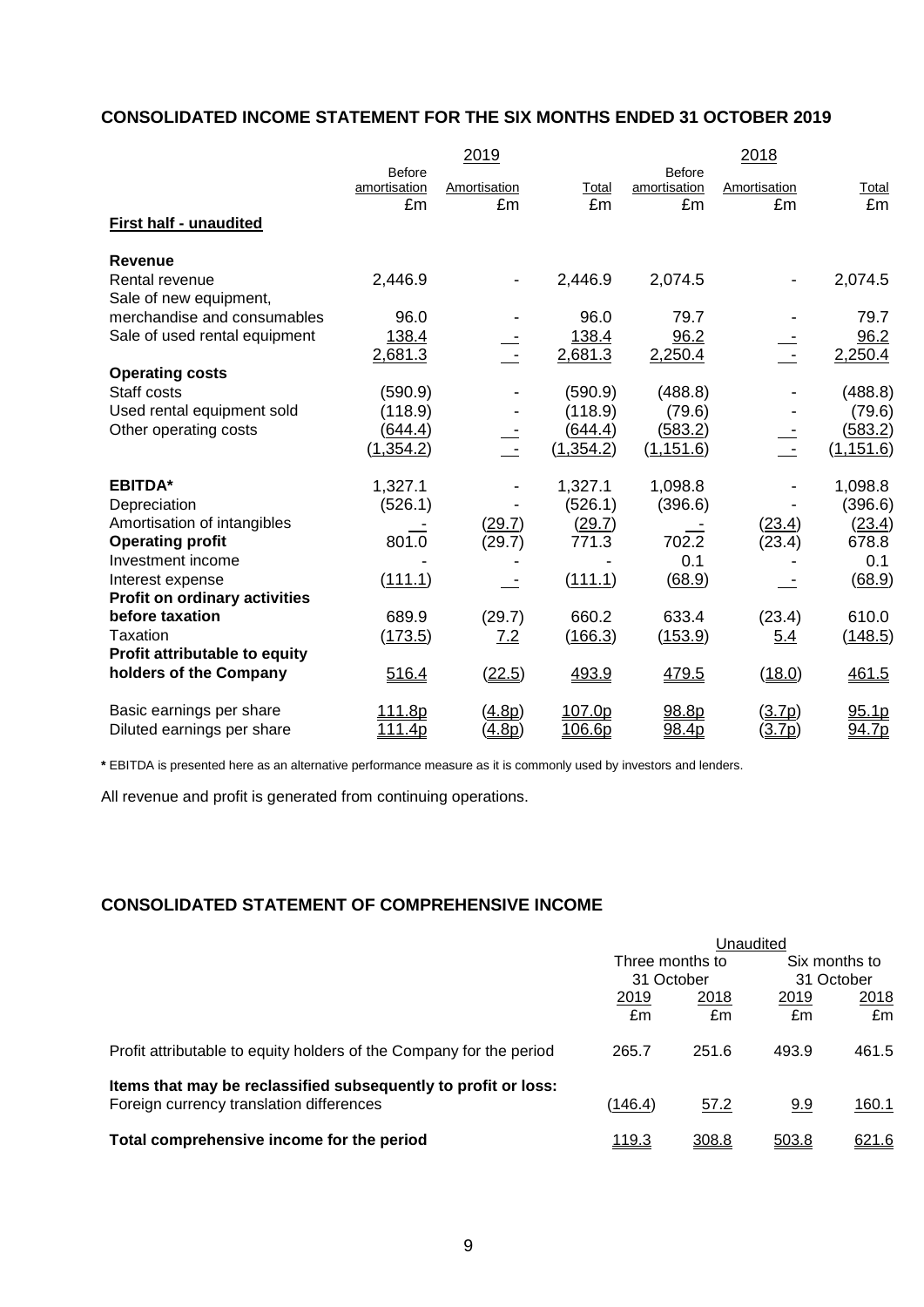# **CONSOLIDATED BALANCE SHEET AT 31 OCTOBER 2019**

|                                                                                    | <u>Unaudited</u> | <b>Audited</b><br>30 April  |                  |
|------------------------------------------------------------------------------------|------------------|-----------------------------|------------------|
|                                                                                    | 2019             | 31 October<br><u> 2018 </u> | 2019             |
|                                                                                    | £m               | £m                          | £m               |
| <b>Current assets</b>                                                              |                  |                             |                  |
| Inventories                                                                        | 88.7             | 65.0                        | 83.5             |
| Trade and other receivables                                                        | 978.8<br>4.2     | 907.2                       | 843.6            |
| <b>Current tax asset</b><br>Cash and cash equivalents                              | <u>19.4</u>      | 28.5<br>23.3                | 25.3<br>12.8     |
|                                                                                    | 1,091.1          | 1,024.0                     | 965.2            |
| <b>Non-current assets</b>                                                          |                  |                             |                  |
| Property, plant and equipment                                                      |                  |                             |                  |
| - rental equipment                                                                 | 5,891.0          | 5,433.5                     | 5,413.3          |
| - other assets                                                                     | 658.5            | 536.4                       | <u>573.7</u>     |
|                                                                                    | 6,549.5          | 5,969.9                     | 5,987.0          |
| Right-of-use asset                                                                 | 991.2            |                             |                  |
| Goodwill<br>Other intangible assets                                                | 1,224.6<br>291.9 | 1,074.4<br>242.5            | 1,144.7<br>260.6 |
| Net defined benefit pension plan asset                                             |                  | <u>4.4</u>                  |                  |
|                                                                                    | 9,057.2          | 7,291.2                     | 7,392.3          |
| <b>Total assets</b>                                                                | 10,148.3         | 8,315.2                     | 8,357.5          |
| <b>Current liabilities</b>                                                         |                  |                             |                  |
| Trade and other payables                                                           | 748.7            | 799.5                       | 632.4            |
| <b>Current tax liability</b>                                                       | 6.1              | 15.3                        | 16.4             |
| Lease liabilities                                                                  | 100.1            |                             |                  |
| Short-term borrowings                                                              |                  | 2.5                         | 2.3              |
| Provisions                                                                         | 42.9             | 36.0                        | 42.5             |
|                                                                                    | 897.8            | 853.3                       | 693.6            |
| <b>Non-current liabilities</b>                                                     |                  |                             |                  |
| Lease liabilities                                                                  | 899.2            |                             |                  |
| Long-term borrowings                                                               | 4,256.8          | 3,632.5                     | 3,755.4          |
| Provisions<br>Deferred tax liabilities                                             | 36.9<br>1,161.6  | 30.3<br>1,001.5             | 46.0<br>1,061.1  |
| Net defined benefit pension plan liability                                         | <u>1.1</u>       |                             | 0.9              |
|                                                                                    | 6,355.6          | 4,664.3                     | 4,863.4          |
| <b>Total liabilities</b>                                                           | <u>7,253.4</u>   | 5,517.6                     | 5,557.0          |
| <b>Equity</b>                                                                      |                  |                             |                  |
| Share capital                                                                      | 49.9             | 49.9                        | 49.9             |
| Share premium account                                                              | 3.6              | 3.6                         | 3.6              |
| Capital redemption reserve                                                         | 6.3              | 6.3                         | 6.3              |
| Own shares held by the Company                                                     | (872.8)          | (370.6)                     | (622.6)          |
| Own shares held by the ESOT<br>Cumulative foreign exchange translation differences | (27.7)<br>244.6  | (24.6)<br>285.9             | (24.6)<br>234.7  |
| <b>Retained reserves</b>                                                           | 3,491.0          | 2,847.1                     | 3,153.2          |
| Equity attributable to equity holders of the Company                               | 2,894.9          | 2,797.6                     | 2,800.5          |
| <b>Total liabilities and equity</b>                                                | 10,148.3         | 8,315.2                     | 8,357.5          |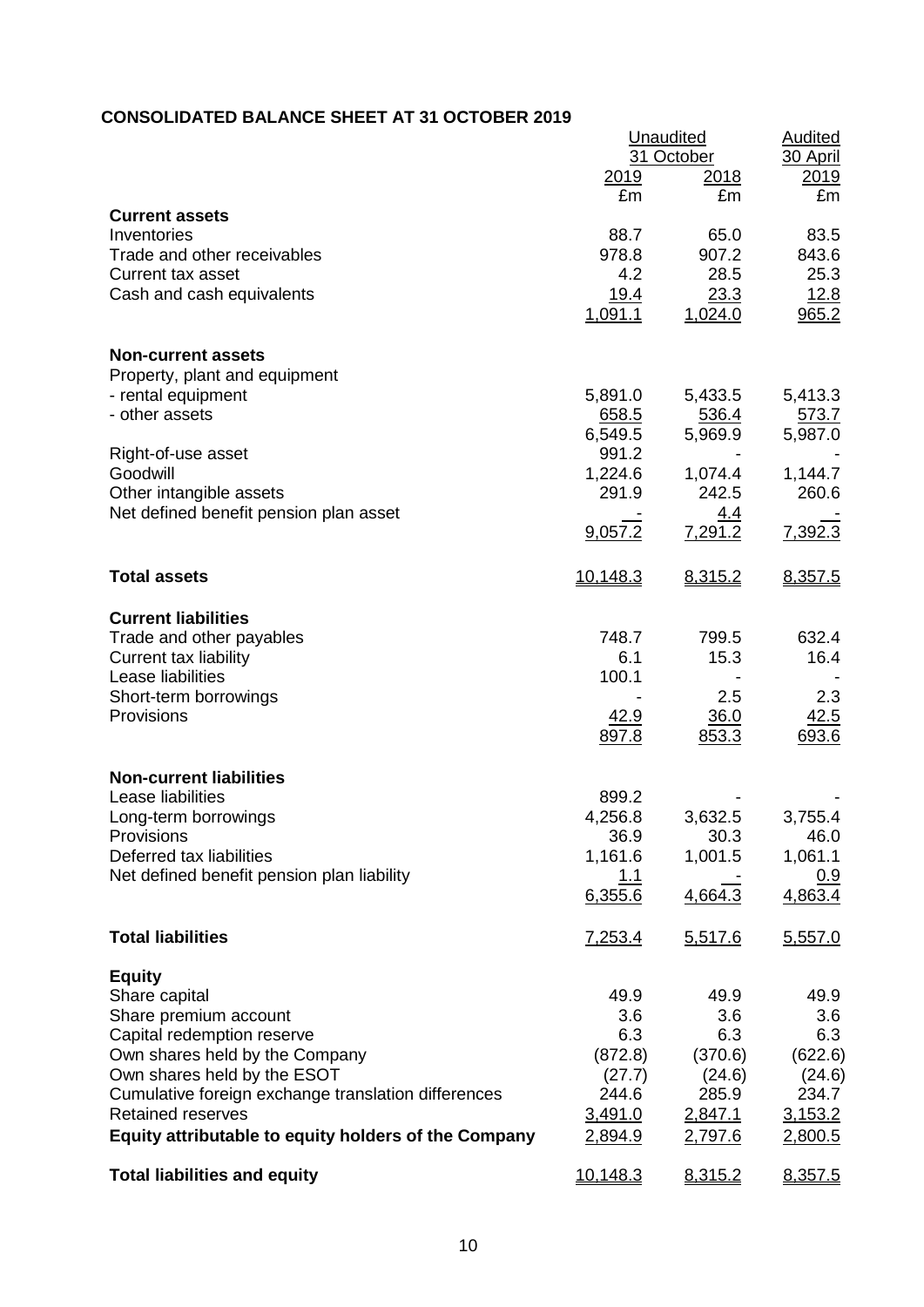# **CONSOLIDATED STATEMENT OF CHANGES IN EQUITY FOR THE SIX MONTHS ENDED 31 OCTOBER 2019**

|                                                                                                       | Share<br>capital<br>£m | Share<br>premium<br>account<br>£m | Capital<br>redemption<br>reserve<br>£m | Own<br>shares<br>held by the<br>Company<br>£m | Own<br>shares<br>held<br>through<br>the ESOT<br>£m | Cumulative<br>foreign<br>exchange<br>translation<br>differences<br>£m | Retained<br>reserves<br>£m | <b>Total</b><br>£m |
|-------------------------------------------------------------------------------------------------------|------------------------|-----------------------------------|----------------------------------------|-----------------------------------------------|----------------------------------------------------|-----------------------------------------------------------------------|----------------------------|--------------------|
| Unaudited                                                                                             |                        |                                   |                                        |                                               |                                                    |                                                                       |                            |                    |
| At 1 May 2018<br>Profit for the period<br>Other comprehensive income:<br>Foreign currency translation | 49.9                   | 3.6                               | 6.3                                    | (161.0)                                       | (20.0)                                             | 125.8                                                                 | 2,522.3<br>461.5           | 2,526.9<br>461.5   |
| differences<br>Total comprehensive income                                                             |                        |                                   |                                        |                                               |                                                    | 160.1                                                                 | $\equiv$                   | 160.1              |
| for the period                                                                                        |                        |                                   |                                        |                                               |                                                    | 160.1                                                                 | 461.5                      | 621.6              |
| Dividends paid<br>Own shares purchased by                                                             |                        |                                   |                                        |                                               |                                                    |                                                                       | (133.3)                    | (133.3)            |
| the ESOT<br>Own shares purchased by                                                                   |                        |                                   |                                        |                                               | (14.2)                                             |                                                                       |                            | (14.2)             |
| the Company<br>Share-based payments                                                                   |                        |                                   |                                        | (209.6)                                       | 9.6                                                |                                                                       | (5.8)                      | (209.6)<br>3.8     |
| Tax on share-based payments                                                                           |                        |                                   |                                        |                                               |                                                    |                                                                       | 2.4                        | 2.4                |
| At 31 October 2018                                                                                    | 49.9                   | 3.6                               | 6.3                                    | (370.6)                                       | (24.6)                                             | 285.9                                                                 | 2,847.1                    | 2,797.6            |
| Profit for the period<br>Other comprehensive income:                                                  |                        |                                   |                                        | $\blacksquare$                                |                                                    |                                                                       | 335.4                      | 335.4              |
| Foreign currency translation<br>differences                                                           |                        |                                   |                                        |                                               |                                                    | (51.2)                                                                | $\blacksquare$             | (51.2)             |
| Remeasurement of the defined<br>benefit pension plan<br>Tax on defined benefit                        |                        |                                   |                                        |                                               |                                                    |                                                                       | (3.7)                      | (3.7)              |
| pension plan<br>Total comprehensive income                                                            |                        |                                   |                                        |                                               |                                                    | Ξ                                                                     | 0.7                        | 0.7                |
| for the period                                                                                        |                        |                                   |                                        |                                               |                                                    | (51.2)                                                                | 332.4                      | 281.2              |
| Dividends paid<br>Own shares purchase by                                                              |                        |                                   |                                        |                                               |                                                    |                                                                       | (30.9)                     | (30.9)             |
| the ESOT                                                                                              |                        |                                   |                                        |                                               |                                                    |                                                                       |                            |                    |
| Own shares purchased by<br>the Company                                                                |                        |                                   |                                        | (252.0)                                       |                                                    |                                                                       |                            | (252.0)            |
| Share-based payments                                                                                  |                        |                                   |                                        |                                               |                                                    |                                                                       | 3.8                        | 3.8                |
| Tax on share-based payments<br>At 30 April 2019                                                       | 49.9                   | 3.6                               | 6.3                                    | (622.6)                                       | (24.6)                                             | 234.7                                                                 | 0.8<br>3,153.2             | 0.8<br>2,800.5     |
| Effect of initial application of<br>IFRS 16                                                           |                        |                                   |                                        |                                               |                                                    |                                                                       | 8.1                        | 8.1                |
| At 1 May 2019 (restated)                                                                              | 49.9                   | 3.6                               | 6.3                                    | (622.6)                                       | (24.6)                                             | 234.7                                                                 | 3,161.3                    | 2,808.6            |
| Profit for the period<br>Other comprehensive income:<br>Foreign currency translation                  |                        |                                   |                                        |                                               |                                                    |                                                                       | 493.9                      | 493.9              |
| differences<br>Total comprehensive income                                                             |                        |                                   |                                        |                                               |                                                    | 9.9                                                                   | $\equiv$                   | 9.9                |
| for the period                                                                                        |                        |                                   | $\equiv$                               |                                               |                                                    | 9.9                                                                   | 493.9                      | 503.8              |
| Dividends paid<br>Own shares purchased by                                                             |                        |                                   |                                        |                                               |                                                    | $\blacksquare$                                                        | (154.4)                    | (154.4)            |
| the ESOT<br>Own shares purchased by                                                                   |                        |                                   |                                        |                                               | (17.5)                                             |                                                                       |                            | (17.5)             |
| the Company                                                                                           |                        |                                   |                                        | (250.2)                                       |                                                    |                                                                       |                            | (250.2)            |
| Share-based payments                                                                                  |                        |                                   |                                        |                                               | 14.4                                               |                                                                       | (10.0)                     | 4.4                |
| Tax on share-based payments<br>At 31 October 2019                                                     | 49.9                   | 36                                | 6.3                                    | (872.8)                                       | (27.7)                                             | 244.6                                                                 | 0.2<br>3,491.0             | 0.2<br>2,894.9     |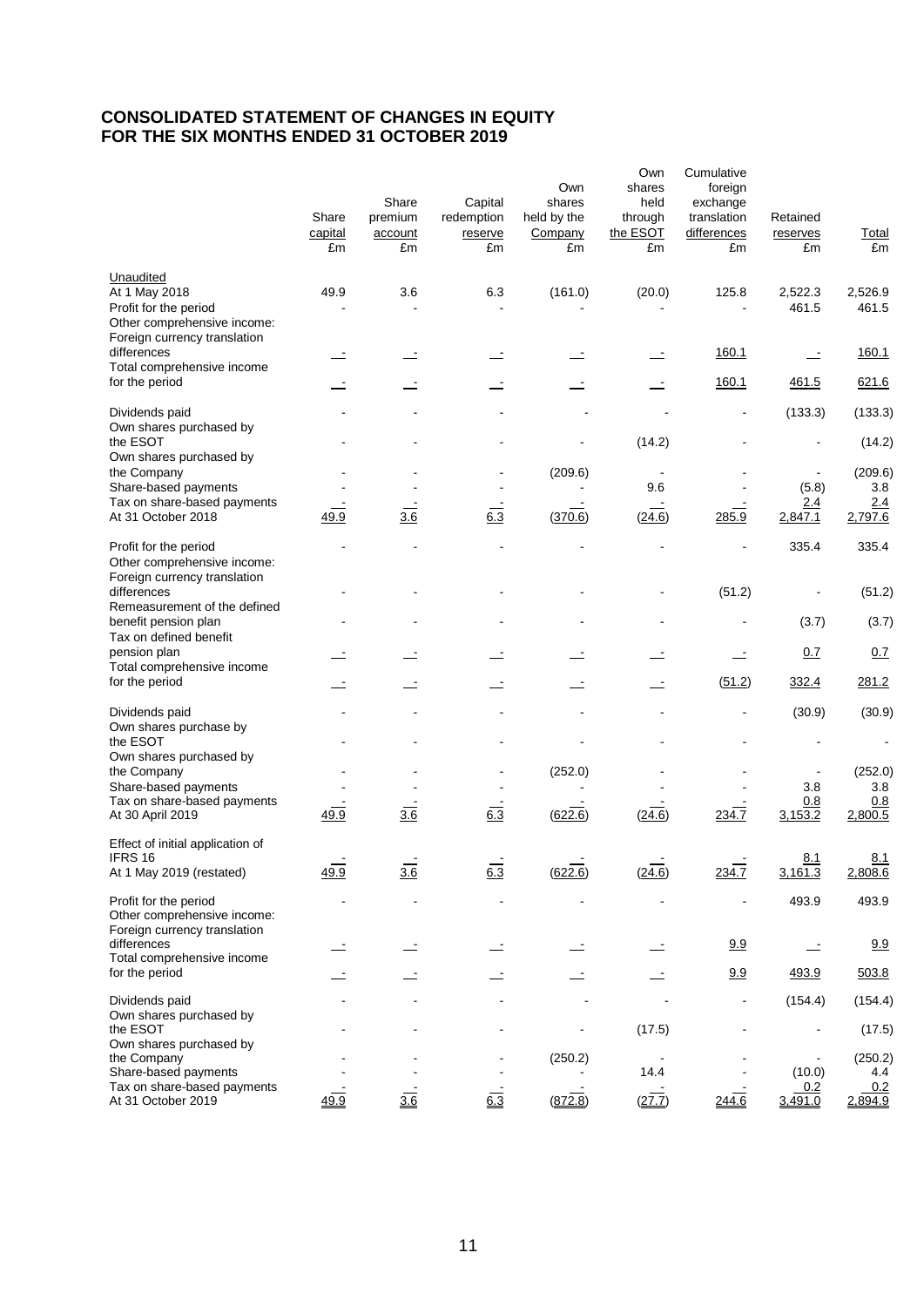# **CONSOLIDATED CASH FLOW STATEMENT FOR THE SIX MONTHS ENDED 31 OCTOBER 2019**

|                                                       | Unaudited    |            |  |  |
|-------------------------------------------------------|--------------|------------|--|--|
|                                                       | 2019         | 2018       |  |  |
|                                                       | £m           | £m         |  |  |
| <b>Cash flows from operating activities</b>           |              |            |  |  |
| Cash generated from operations before exceptional     |              |            |  |  |
| items and changes in rental equipment                 | 1,228.3      | 966.8      |  |  |
| Payments for rental property, plant and equipment     | (815.4)      | (869.5)    |  |  |
| Proceeds from disposal of rental property,            |              |            |  |  |
| plant and equipment                                   | 107.0        | 93.0       |  |  |
| Cash generated from operations                        | 519.9        | 190.3      |  |  |
| Financing costs paid (net)                            | (108.2)      | (60.4)     |  |  |
| Tax paid (net)                                        | (65.2)       | (22.7)     |  |  |
| Net cash generated from operating activities          | 346.5        | 107.2      |  |  |
| Cash flows from investing activities                  |              |            |  |  |
| Acquisition of businesses                             | (245.8)      | (334.8)    |  |  |
| Payments for non-rental property, plant and equipment | (122.1)      | (89.2)     |  |  |
| Proceeds from disposal of non-rental                  |              |            |  |  |
| property, plant and equipment                         | 3.7          | <u>4.1</u> |  |  |
| Net cash used in investing activities                 | (364.2)      | (419.9)    |  |  |
|                                                       |              |            |  |  |
| Cash flows from financing activities                  |              |            |  |  |
| Drawdown of loans                                     | 687.4        | 1,320.8    |  |  |
| Redemption of loans                                   | (211.6)      | (646.7)    |  |  |
| Repayment of principal under lease liabilities        | (30.2)       | (0.7)      |  |  |
| Dividends paid                                        | (154.4)      | (133.3)    |  |  |
| Purchase of own shares by the ESOT                    | (17.5)       | (14.2)     |  |  |
| Purchase of own shares by the Company                 | (249.4)      | (209.6)    |  |  |
| Net cash generated from financing activities          | 24.3         | 316.3      |  |  |
| Increase in cash and cash equivalents                 | 6.6          | 3.6        |  |  |
| Opening cash and cash equivalents                     | 12.8         | 19.1       |  |  |
| Effect of exchange rate difference                    |              | 0.6        |  |  |
| <b>Closing cash and cash equivalents</b>              | 19.4         | 23.3       |  |  |
| Reconciliation of net cash flows to net debt          |              |            |  |  |
|                                                       |              |            |  |  |
| Increase in cash and cash equivalents in the period   | (6.6)        | (3.6)      |  |  |
| Increase in debt through cash flow                    | <u>445.6</u> | 673.4      |  |  |
| Change in net debt from cash flows                    | 439.0        | 669.8      |  |  |
| Debt acquired                                         |              | 26.9       |  |  |
| Exchange differences                                  | 29.6         | 200.4      |  |  |
| Non-cash movements:                                   |              |            |  |  |
| - deferred costs of debt raising                      | 2.9          | 2.1        |  |  |
| - new lease liabilities                               | <u>137.5</u> | 0.5        |  |  |
| Increase in net debt in the period                    | 609.0        | 899.7      |  |  |
| Net debt at 1 May (as previously stated)              | 3,744.9      | 2,712.0    |  |  |
|                                                       |              |            |  |  |
| Effect of initial application of IFRS 16              | 882.8        |            |  |  |
| Net debt at 1 May (restated)                          | 4,627.7      | 2,712.0    |  |  |
| Net debt at 31 October                                | 5,236.7      | 3,611.7    |  |  |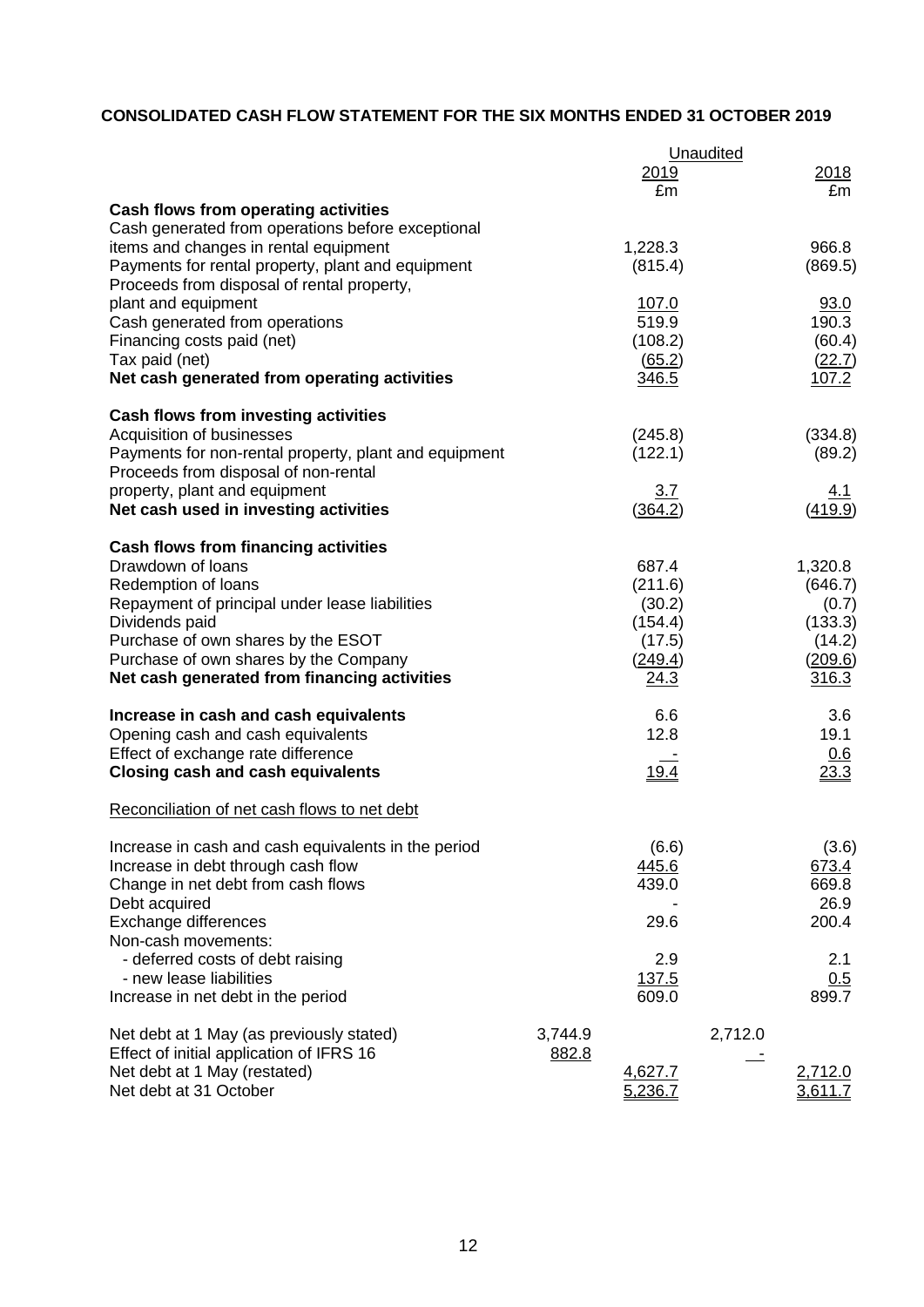#### 1. General information

Ashtead Group plc ('the Company') is a company incorporated and domiciled in England and Wales and listed on the London Stock Exchange. The condensed consolidated interim financial statements as at, and for the six months ended, 31 October 2019 comprise the Company and its subsidiaries ('the Group').

The condensed consolidated interim financial statements for the six months ended 31 October 2019 were approved by the directors on 9 December 2019.

The condensed consolidated interim financial statements do not constitute statutory accounts as defined in Section 434 of the Companies Act 2006. The statutory accounts for the year ended 30 April 2019 were approved by the directors on 17 June 2019 and have been mailed to shareholders and filed with the Registrar of Companies. The auditor's report on those accounts was unqualified, did not include a reference to any matter by way of emphasis and did not contain a statement under Section 498(2) or (3) of the Companies Act 2006.

The condensed consolidated interim financial statements for the six months ended 31 October 2019 are unaudited but have been reviewed by the Group's auditors. Their report is on page 38.

### 2. Basis of preparation

The condensed consolidated interim financial statements for the six months ended 31 October 2019 have been prepared in accordance with relevant International Financial Reporting Standards ('IFRS') as adopted by the European Union, including IAS 34, and the accounting policies set out in the Group's Annual Report and Accounts for the year ended 30 April 2019, except for the adoption of IFRS 16, Leases ('IFRS 16'), further details of which are set out below.

The directors have adopted various alternative performance measures to provide additional useful information on the underlying trends, performance and position of the Group. The alternative performance measures are not defined by IFRS and therefore may not be directly comparable with other companies' alternative performance measures, but are defined within the Glossary of Terms on page 39.

The condensed consolidated interim financial statements have been prepared on the going concern basis. The Group's internal budgets and forecasts of future performance, available financing facilities and facility headroom (see note 13), provide a reasonable expectation that the Group has adequate resources to continue in operation for the foreseeable future and consequently the going concern basis continues to be appropriate in preparing the condensed consolidated interim financial statements.

The exchange rates used in respect of the US dollar (\$) and Canadian dollar (C\$) are:

|                                               | US dollar |      | Canadian dollar |      |
|-----------------------------------------------|-----------|------|-----------------|------|
|                                               | 2019      | 2018 | 2019            | 2018 |
| Average for the three months ended 31 October | 1.24      | 1.30 | 1.64            | 1.69 |
| Average for the six months ended 31 October   | 1.25      | 1.31 | 1.66            | 1.71 |
| At 30 April                                   | 1.30      | 1.38 | 1.75            | 1.77 |
| At 31 October                                 | 1.29      | 1.28 | 1.70            | 1.68 |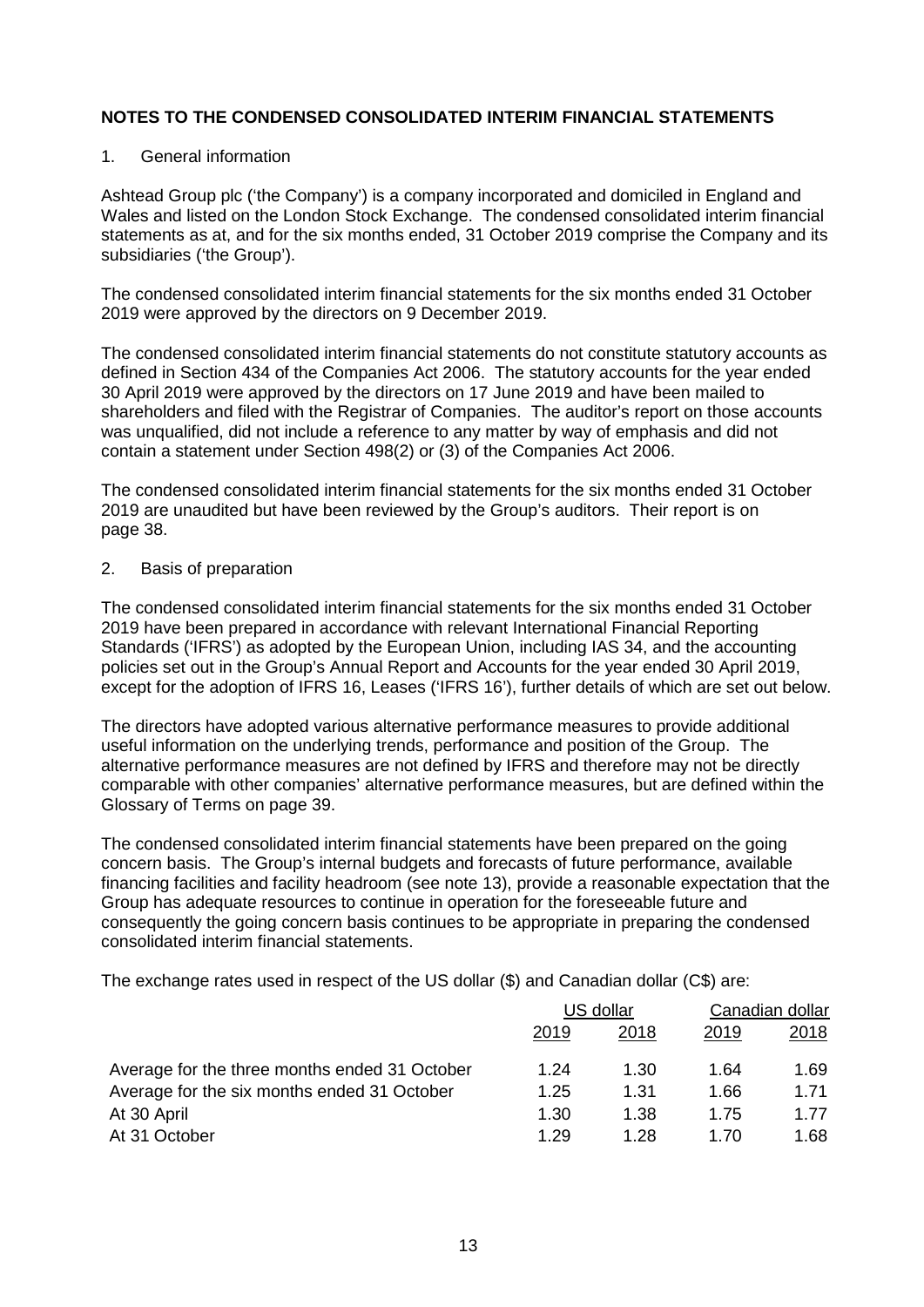# 2. Basis of preparation (continued)

## IFRS 16, Leases

IFRS 16 has been applicable for the Group from 1 May 2019 and provides a new model for lease accounting under which lessees recognise a lease liability reflecting future lease payments and a right-of-use asset on the balance sheet for all lease contracts other than certain short-term leases and leases of low-value assets.

Under IFRS 16 the Group recognises depreciation of right-of-use assets and interest on lease liabilities in the consolidated income statement, whereas under IAS 17, Leases ('IAS 17') operating leases previously gave rise to a straight-line expense included within other operating expenses. In addition, right-of-use assets will be tested for impairment in accordance with IAS 36, Impairment of Assets. This replaces the previous requirement to recognise a provision for onerous lease contracts.

Under IFRS 16 the Group separates the total amount of cash paid for leases that are on balance sheet into a principal portion (presented within financing activities) and interest (presented within operating activities) in the consolidated cash flow statement. Under IAS 17 operating lease payments were presented as operating cash outflows.

Details of the Group's accounting policies under IFRS 16 are set out below, together with a description of the impact of adopting IFRS 16. Significant judgements applied in the adoption of IFRS 16 included determining the lease term for those leases with termination or extension options and determining an incremental borrowing rate where the rate in the lease could not be determined readily.

### *Accounting policy under IFRS 16*

The Group assesses whether a contract is a lease, or contains a lease, at inception of the contract. The Group recognises a right-of-use asset and a corresponding lease liability with respect to all lease arrangements in which it is the lessee, except for short-term leases (defined as leases with a lease term of 12 months or less) and leases of low value assets. For these leases, the Group recognises the lease payments as an operating expense on a straight-line basis over the term of the lease unless another systematic basis is more representative of the time pattern in which economic benefits from the leased assets are consumed.

The lease liability is measured initially at the present value of future lease payments at the commencement date, discounted by using the rate implicit in the lease. If this rate cannot be readily determined, the Group uses its incremental borrowing rate. Lease payments included in the measurement of the Group's lease liability comprise:

- fixed lease payments, less any lease incentives received; and
- variable lease payments that depend on an index or rate, initially measured using the index or rate at the commencement date.

The lease liability is presented as a separate line in the consolidated balance sheet.

The lease liability is subsequently measured by increasing the carrying amount to reflect interest on the lease liability (using the effective interest method) and by reducing the carrying amount to reflect the lease payments made.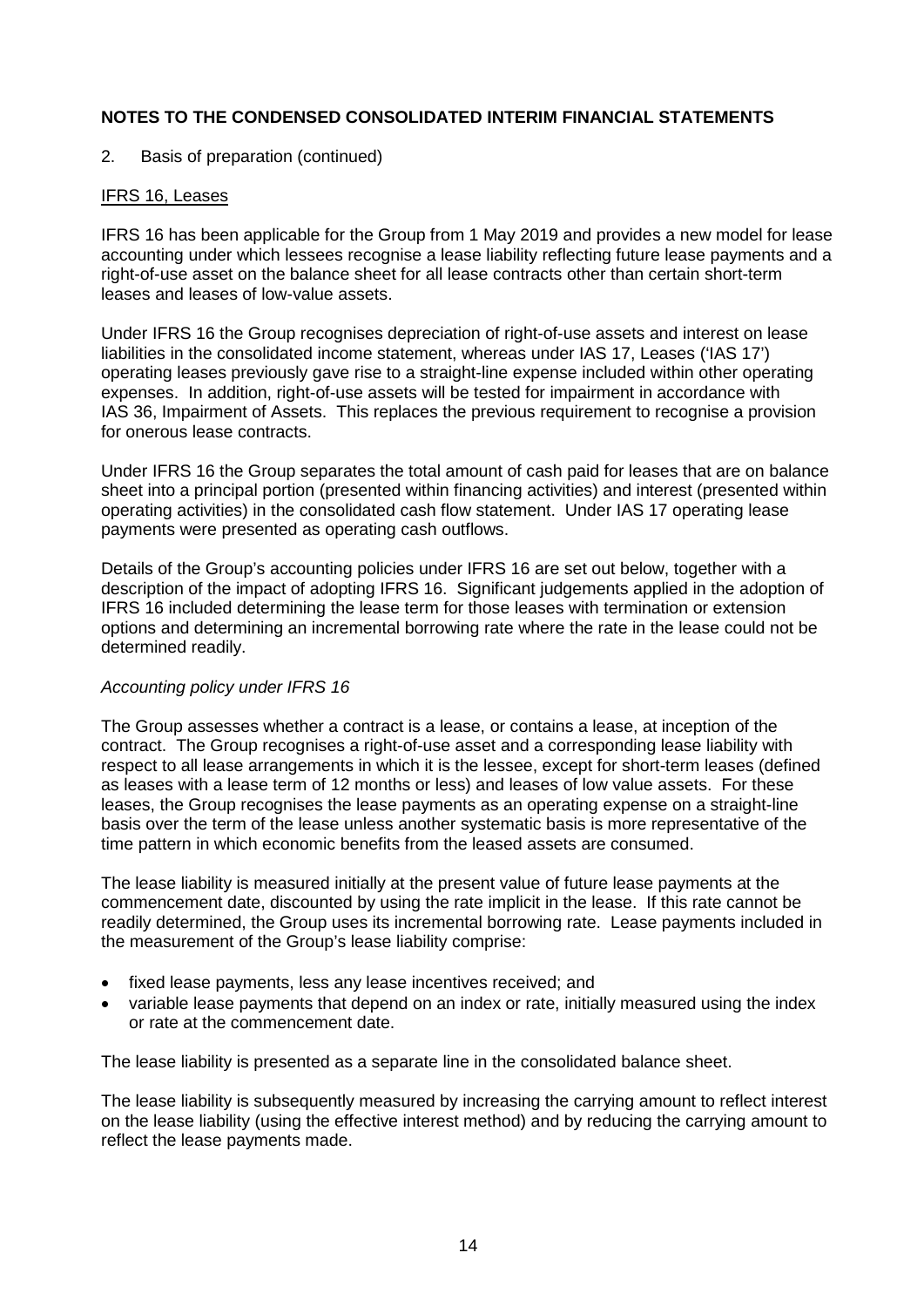2. Basis of preparation (continued)

The Group remeasures the lease liability (and makes a corresponding adjustment to the related right-of-use asset) whenever:

- the lease term changes, in which case the lease liability is remeasured by discounting the revised lease payments using a revised discount rate;
- the lease payments change due to changes in an index or rate, in which case the lease liability is remeasured by discounting the revised lease payments using the initial discount rate (unless the lease payments change is due to a change in a floating interest rate, in which case a revised discount rate is used); or
- a lease contract is modified and the lease modification is not accounted for as a separate lease, in which case the lease liability is remeasured by discounting the revised lease payments using a revised discount rate.

The right-of-use asset comprises the initial measurement of the corresponding lease liability, lease payments made at or before the commencement date and any initial direct costs. They are subsequently measured at cost less accumulated depreciation and impairment losses.

Right-of-use assets are depreciated over the shorter period of the lease term and the useful life of the underlying asset with depreciation commencing at the commencement date of the lease.

Variable lease payments that do not depend on an index or rate are not included in the measurement of the lease liability and the right-of-use asset. The related payments are recognised as an expense in the period in which the event or condition that triggers those payments occurs and are included in the line "other operating costs" in the income statement.

For short-term leases (lease terms of 12 months or less) and leases of low-value assets (such as photocopiers, vending machines, etc.), the Group has opted to recognise a lease expense on a straight-line basis as permitted by IFRS 16. This expense is presented within other operating costs in the consolidated income statement.

### *Approach to transition*

The Group has elected to apply IFRS 16 using the modified retrospective approach, with the right-of-use asset equal to the lease liability on transition subject to required transitional adjustments. As such, the cumulative effect of adopting IFRS 16 of £8m has been recognised as an adjustment to opening retained earnings on 1 May 2019 with no restatement of comparatives.

The Group's weighted average incremental borrowing rate applied to lease liabilities as at 1 May 2019 was 4.5%.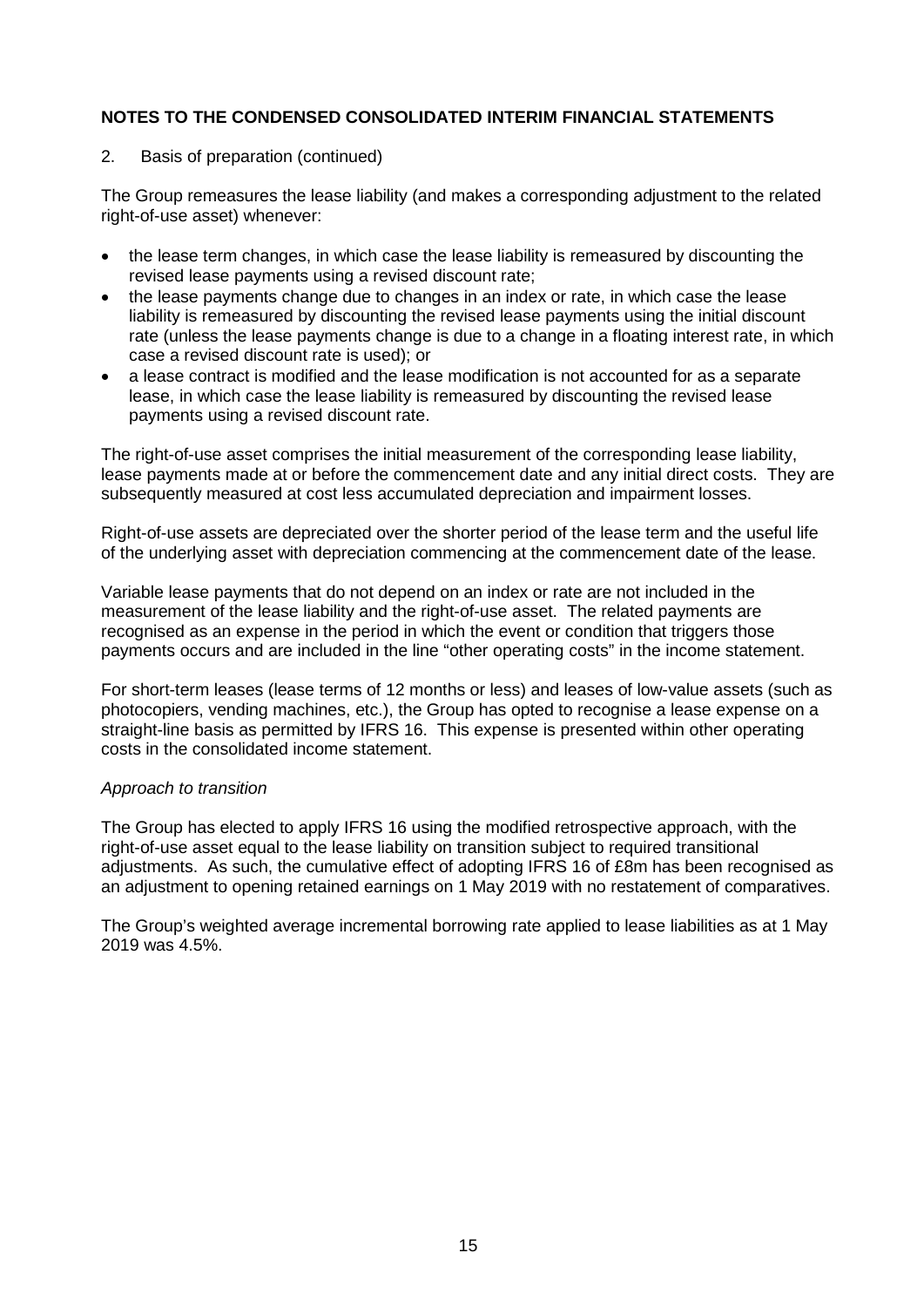2. Basis of preparation (continued)

#### *Practical expedients adopted on transition*

As part of the Group's adoption of IFRS 16 and application of the modified retrospective approach to transition, the Group elected to use the following practical expedients:

- a single discount rate has been applied to portfolios of leases with reasonably similar characteristics;
- right-of-use assets have been adjusted by the carrying amount of onerous lease provisions at 30 April 2019 instead of performing impairment reviews under IAS 36;
- hindsight has been used in determining the lease term and as such the Group has assumed that all available lease extension options are taken unless there are plans to exit a location based on our historical experience; and
- leases where the remaining lease term on transition was less than 12 months have been excluded from the lease liability on transition.

#### *Financial impact*

The application of IFRS 16 to leases previously classified as operating leases under IAS 17 resulted in the recognition of right-of-use assets and lease liabilities. The table below sets out the adjustments recognised at the date of initial application of IFRS 16 in relation to the opening balance sheet:

|                               | As previously reported<br>at 30 April 2019 | Impact of<br><b>IFRS 16</b> | As restated at<br>1 May 2019 |
|-------------------------------|--------------------------------------------|-----------------------------|------------------------------|
|                               | £m                                         | £m                          | £m                           |
| <b>Current assets</b>         |                                            |                             |                              |
| Trade and other receivables   | 843.6                                      | (8.0)                       | 835.6                        |
| Other current assets          | 121.6                                      |                             | <u>121.6</u>                 |
|                               | <u>965.2</u>                               | <u>(8.0)</u>                | 957.2                        |
| Non-current assets            |                                            |                             |                              |
| Property, plant and equipment | 5,987.0                                    | (4.8)                       | 5,982.2                      |
| Right-of-use asset            |                                            | 894.3                       | 894.3                        |
| Other non-current assets      | 1,405.3                                    |                             | 1,405.3                      |
|                               | 7,392.3                                    | 889.5                       | 8,281.8                      |
| <b>Current liabilities</b>    |                                            |                             |                              |
| Trade and other payables      | 632.4                                      | (10.6)                      | 621.8                        |
| Lease liabilities             |                                            | 89.0                        | 89.0                         |
| Short-term borrowings         | 2.3                                        | (2.3)                       |                              |
| <b>Provisions</b>             | 42.5                                       |                             | 42.0                         |
|                               |                                            | (0.5)                       |                              |
| Other current liabilities     | 16.4                                       |                             | 16.4                         |
|                               | 693.6                                      | 75.6                        | 769.2                        |
| Non-current liabilities       |                                            |                             |                              |
| Lease liabilities             |                                            | 798.8                       | 798.8                        |
| Long-term borrowings          | 3,755.4                                    | (2.7)                       | 3,752.7                      |
| Provisions                    | 46.0                                       | (0.9)                       | 45.1                         |
| Deferred tax liabilities      | 1,061.1                                    | 2.6                         | 1,063.7                      |
| Other non-current liabilities | 0.9                                        |                             | 0.9                          |
|                               | 4,863.4                                    | 797.8                       | 5,661.2                      |
| Net assets                    | 2,800.5                                    | 8.1                         | 2,808.6                      |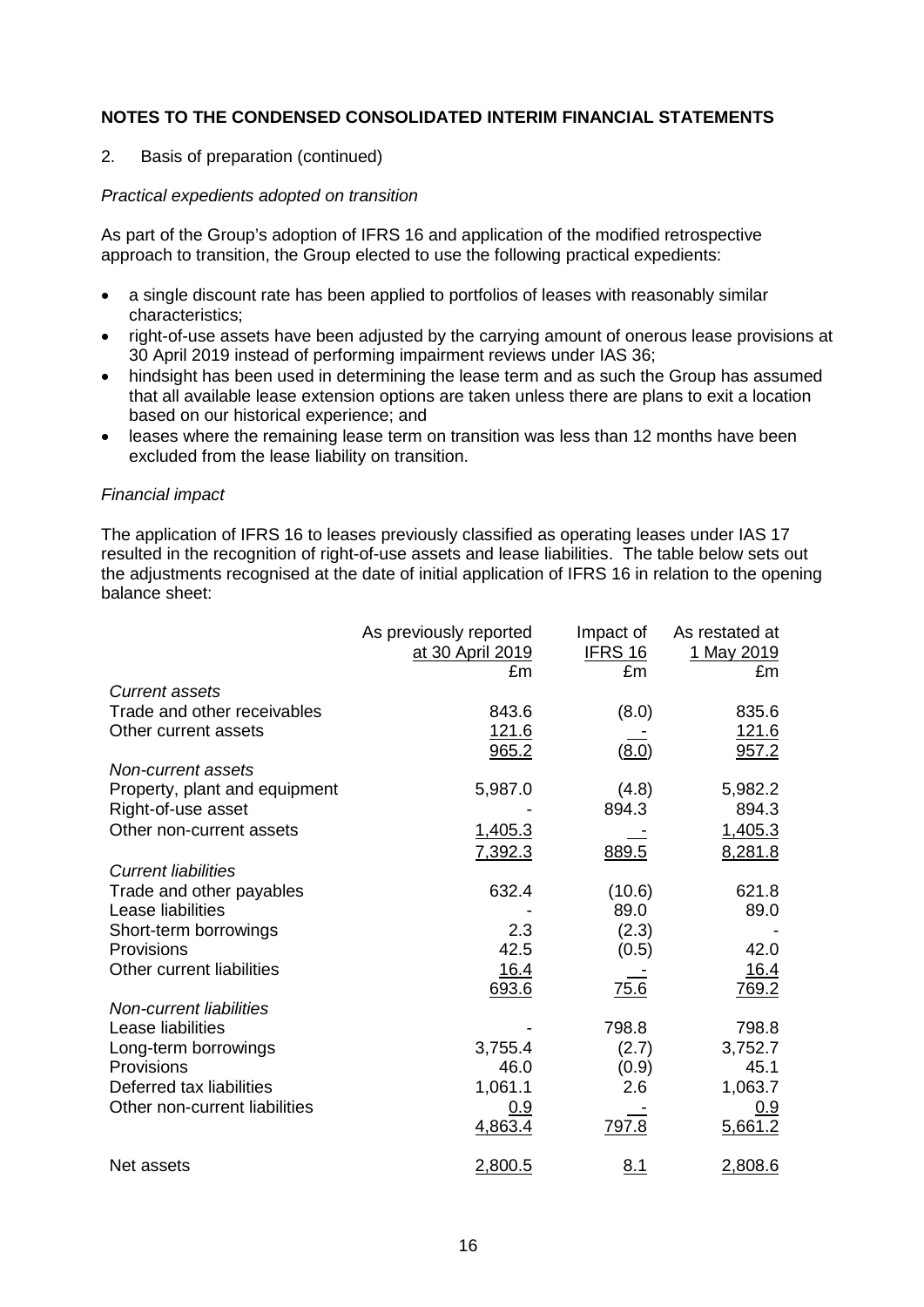2. Basis of preparation (continued)

The table below presents a reconciliation of the minimum operating lease commitments disclosed at 30 April 2019 to the lease liabilities recognised at 1 May 2019 under IFRS 16:

£m

| Minimum operating lease commitments disclosed under                |              |
|--------------------------------------------------------------------|--------------|
| IAS 17 at 30 April 2019                                            | 495.2        |
| Commitments under reasonably certain extension options             | 761.8        |
| Short-term and low value lease commitments                         | (5.4)        |
| Effect of discounting                                              | (368.8)      |
| Finance lease liabilities recognised under IAS 17 at 30 April 2019 | <u>5.0</u>   |
| Lease liabilities recognised at 1 May 2019 under IFRS 16           | <u>887.8</u> |

In terms of the income statement impact, the application of IFRS 16 resulted in a decrease in other operating expenses and an increase in depreciation and interest expense compared to IAS 17. The impact on the consolidated income statement is detailed below where pro forma adjustments have been made to eliminate the depreciation and interest which arise under IFRS 16 and to include the operating lease costs within EBITDA which would have been recorded under IAS 17.

|                                      | Pre            | 2019<br>IFRS 16 | As             | 2018             |
|--------------------------------------|----------------|-----------------|----------------|------------------|
|                                      | <b>IFRS 16</b> | impact          | reported       | <b>Total</b>     |
|                                      | £m             | £m              | £m             | £m               |
|                                      |                |                 |                |                  |
| Revenue                              |                |                 |                |                  |
| Rental revenue                       | 2,446.9        |                 | 2,446.9        | 2,074.5          |
| Sale of new equipment,               |                |                 |                |                  |
| merchandise and consumables          | 96.0           |                 | 96.0           | 79.7             |
| Sale of used rental equipment        | 138.4          |                 | 138.4          | 96.2             |
|                                      | 2,681.3        |                 | 2,681.3        | 2,250.4          |
| <b>Operating costs</b>               |                |                 |                |                  |
| Staff costs                          | (590.9)        |                 | (590.9)        | (488.8)          |
| Used rental equipment sold           | (118.9)        |                 | (118.9)        | (79.6)           |
| Other operating costs                | <u>(694.1)</u> | <u>49.7</u>     | <u>(644.4)</u> | (583.2)          |
|                                      | (1,403.9)      | 49.7            | (1, 354.2)     | (1, 151.6)       |
| <b>EBITDA</b>                        | 1,277.4        | 49.7            | 1,327.1        | 1,098.8          |
| Depreciation                         | (482.8)        | (43.3)          | (526.1)        | (396.6)          |
| Amortisation of intangibles          | <u>(29.7)</u>  |                 | <u>(29.7)</u>  | (23.4)           |
| <b>Operating profit</b>              | 764.9          | 6.4             | 771.3          | 678.8            |
| Investment income                    |                |                 |                | 0.1              |
| Interest expense                     | (89.9)         | (21.2)          | (111.1)        | <u>(68.9)</u>    |
| <b>Profit on ordinary activities</b> |                |                 |                |                  |
| before taxation                      | 675.0          | (14.8)          | 660.2          | 610.0            |
| <b>Taxation</b>                      | (170.0)        | <u>3.7</u>      | (166.3)        | ( <u>148.5</u> ) |
| Profit attributable to equity        |                |                 |                |                  |
| holders of the Company               | 505.0          | (11.1)          | 493.9          | 461.5            |
|                                      |                |                 |                |                  |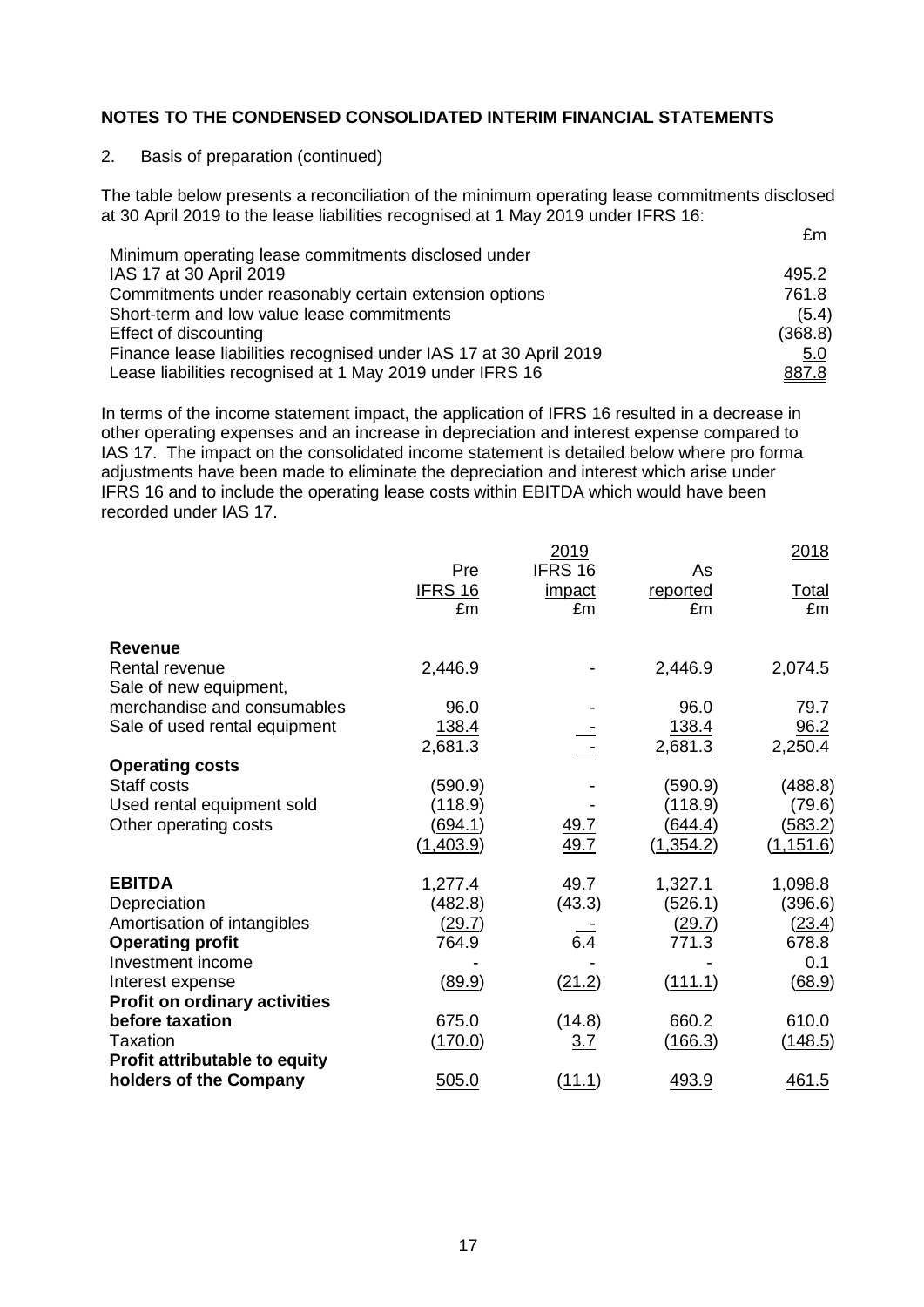# 3. Segmental analysis

# **Three months to 31 October 2019**

| iiii <del>cc</del> iiiviiuis lu ji Uclubei zu is                                                                                                                |                         |                            |                         |                          |                                                               |
|-----------------------------------------------------------------------------------------------------------------------------------------------------------------|-------------------------|----------------------------|-------------------------|--------------------------|---------------------------------------------------------------|
|                                                                                                                                                                 | <b>Sunbelt US</b><br>£m | A-Plant<br>£m              | Sunbelt<br>Canada<br>£m | Corporate<br>items<br>£m | Group<br>£m                                                   |
| <b>Revenue</b>                                                                                                                                                  |                         |                            |                         |                          |                                                               |
| Rental revenue<br>Sale of new equipment, merchandise                                                                                                            | 1,118.9                 | 108.4                      | 55.1                    | $\overline{\phantom{a}}$ | 1,282.4                                                       |
| and consumables                                                                                                                                                 | 35.3                    | 8.7                        | 5.4                     |                          | 49.4                                                          |
| Sale of used rental equipment                                                                                                                                   | 60.2<br>1,214.4         | <u>7.4</u><br><u>124.5</u> | <u>3.7</u><br>64.2      |                          | 71.3<br>1,403.1                                               |
| Operating profit before amortisation<br>Amortisation<br>Net financing costs<br>Profit before taxation<br>Taxation<br>Profit attributable to equity shareholders | 403.2                   | <u>14.6</u>                | 14.8                    | (4.2)                    | 428.4<br>(15.4)<br>(57.5)<br>355.5<br>(89.8)<br><u> 265.7</u> |

# **Three months to 31 October 2018**

|                                                                                                                                                                 | Sunbelt US<br>£m       | A-Plant<br>£m | Sunbelt<br>Canada<br>£m | Corporate<br>items<br>£m | Group<br>£m                                                          |
|-----------------------------------------------------------------------------------------------------------------------------------------------------------------|------------------------|---------------|-------------------------|--------------------------|----------------------------------------------------------------------|
| Revenue<br>Rental revenue<br>Sale of new equipment, merchandise                                                                                                 | 956.7                  | 111.1         | 45.7                    | -                        | 1,113.5                                                              |
| and consumables                                                                                                                                                 | 28.1                   | 7.6           | 5.5                     |                          | 41.2                                                                 |
| Sale of used rental equipment                                                                                                                                   | <u>40.0</u><br>1,024.8 | 6.2<br>124.9  | <u>2.1</u><br>53.3      |                          | 48.3<br>1,203.0                                                      |
| Operating profit before amortisation<br>Amortisation<br>Net financing costs<br>Profit before taxation<br>Taxation<br>Profit attributable to equity shareholders | 354.6                  | 22.0          | 12.9                    | <u>(3.7)</u>             | 385.8<br>(12.2)<br><u>(38.0)</u><br>335.6<br>(84.0)<br><u> 251.6</u> |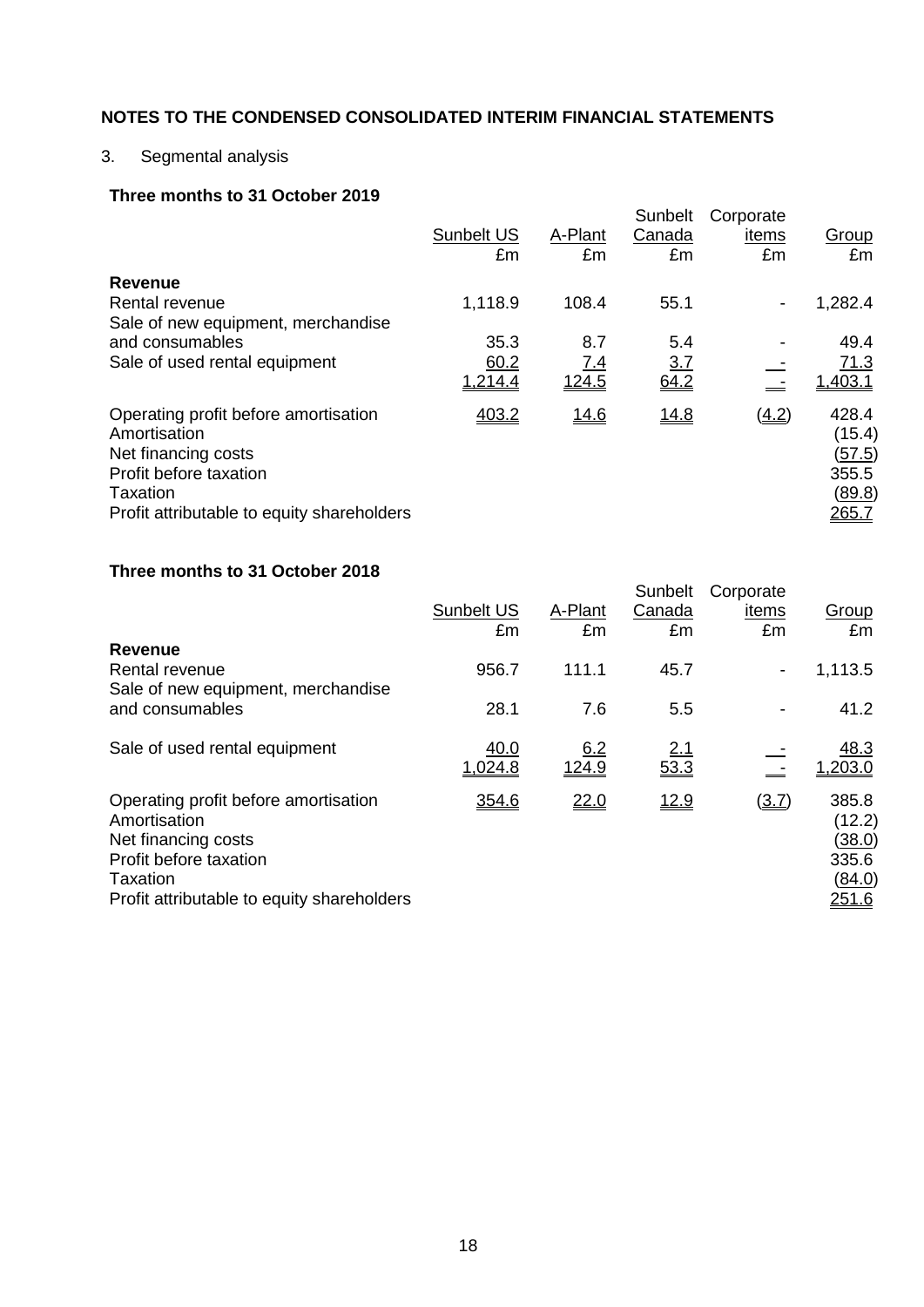# 3. Segmental analysis (continued)

# **Six months to 31 October 2019**

| OIA INUINIS IU JI UULUDU ZUTJ                                                                                                                                   |                          |                       |                             |                          |                                                         |
|-----------------------------------------------------------------------------------------------------------------------------------------------------------------|--------------------------|-----------------------|-----------------------------|--------------------------|---------------------------------------------------------|
|                                                                                                                                                                 | <b>Sunbelt US</b><br>£m  | A-Plant<br>£m         | Sunbelt<br>Canada<br>£m     | Corporate<br>items<br>£m | Group<br>£m                                             |
| Revenue<br>Rental revenue<br>Sale of new equipment, merchandise                                                                                                 | 2,128.7                  | 217.8                 | 100.4                       | -                        | 2,446.9                                                 |
| and consumables<br>Sale of used rental equipment                                                                                                                | 67.4<br>108.7<br>2,304.8 | 17.1<br>21.0<br>255.9 | 11.5<br><u>8.7</u><br>120.6 |                          | 96.0<br>138.4<br>2,681.3                                |
| Operating profit before amortisation<br>Amortisation<br>Net financing costs<br>Profit before taxation<br>Taxation<br>Profit attributable to equity shareholders | 755.9                    | 30.0                  | 24.3                        | (9.2)                    | 801.0<br>(29.7)<br>(111.1)<br>660.2<br>(166.3)<br>493.9 |

# **Six months to 31 October 2018**

| <b>Sunbelt US</b><br>£m | A-Plant<br>£m | Sunbelt<br>Canada | Corporate<br>items       | Group                                                         |
|-------------------------|---------------|-------------------|--------------------------|---------------------------------------------------------------|
|                         |               |                   |                          |                                                               |
|                         |               | £m                | £m                       | £m                                                            |
|                         |               |                   |                          |                                                               |
| 1,771.6                 | 221.3         | 81.6              | $\overline{\phantom{a}}$ | 2,074.5                                                       |
|                         |               |                   |                          |                                                               |
| 51.3                    | 17.3          | 11.1              |                          | 79.7                                                          |
|                         | <u> 11.9</u>  |                   |                          | 96.2                                                          |
| 1,902.2                 | 250.5         | 97.7              |                          | 2,250.4                                                       |
| 644.5                   | 44.2          | 21.2              | $(\underline{7.7})$      | 702.2<br>(23.4)<br>(68.8)<br>610.0<br>(148.5)<br><u>461.5</u> |
|                         | <u>79.3</u>   |                   | 5.0                      |                                                               |

| At 31 October 2019                                                                          | <b>Sunbelt US</b><br>£m | A-Plant<br>£m | Sunbelt<br>Canada<br>£m | Corporate<br>items<br>£m | <b>Group</b><br>£m                  |
|---------------------------------------------------------------------------------------------|-------------------------|---------------|-------------------------|--------------------------|-------------------------------------|
| Segment assets<br>Cash<br><b>Taxation assets</b><br>Total assets                            | 8,649.9                 | 889.9         | 577.1                   | $\underline{7.8}$        | 10,124.7<br>19.4<br>4.2<br>10,148.3 |
| At 30 April 2019<br>Segment assets<br>Cash<br><b>Taxation assets</b><br><b>Total assets</b> | 6,991.8                 | 851.6         | 475.7                   | 0.3                      | 8,319.4<br>12.8<br>25.3<br>8.357.5  |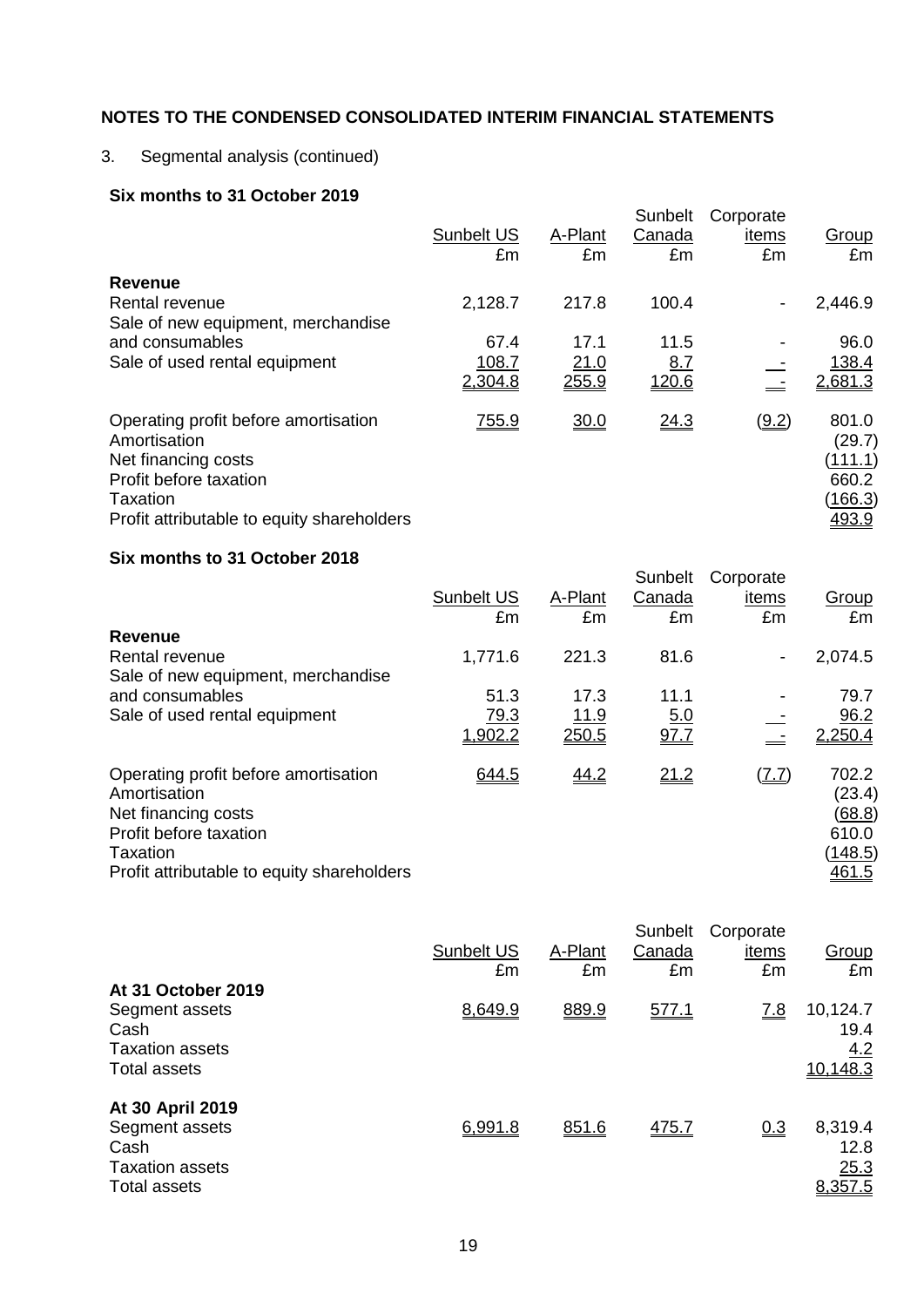# 4. Operating costs and other income

|                                        |               | 2019         |              |               | <u> 2018 </u> |              |
|----------------------------------------|---------------|--------------|--------------|---------------|---------------|--------------|
|                                        | <b>Before</b> |              |              | <b>Before</b> |               |              |
|                                        | amortisation  | Amortisation | Total        | amortisation  | Amortisation  | Total        |
|                                        | £m            | £m           | £m           | £m            | £m            | £m           |
| Three months to 31 October             |               |              |              |               |               |              |
| Staff costs:                           |               |              |              |               |               |              |
| <b>Salaries</b>                        | 280.4         |              | 280.4        | 236.5         |               | 236.5        |
| Social security costs                  | 19.9          |              | 19.9         | 16.7          |               | 16.7         |
| Other pension costs                    | 5.2           |              | 5.2          | 4.1           |               | 4.1          |
|                                        | 305.5         |              | 305.5        | 257.3         |               | 257.3        |
| Used rental equipment sold             | 60.3          |              | 60.3         | 40.2          |               | 40.2         |
| Other operating costs:                 |               |              |              |               |               |              |
| Vehicle costs                          | 84.4          |              | 84.4         | 73.8          |               | 73.8         |
| Spares, consumables & external repairs | 71.7          |              | 71.7         | 58.0          |               | 58.0         |
| <b>Facility costs</b>                  | 12.2          |              | 12.2         | 30.7          |               | 30.7         |
| Other external charges                 | 168.5         |              | <u>168.5</u> | 147.9         |               | <u>147.9</u> |
|                                        | 336.8         |              | 336.8        | 310.4         |               | 310.4        |
| Depreciation and amortisation:         |               |              |              |               |               |              |
| Depreciation                           | 272.1         |              | 272.1        | 209.3         |               | 209.3        |
| Amortisation of intangibles            |               | 15.4         | 15.4         |               | 12.2          | 12.2         |
|                                        | 272.1         | 15.4         | 287.5        | 209.3         | 12.2          | 221.5        |
|                                        |               |              |              |               |               |              |
|                                        | 974.7         | <u>15.4</u>  | 990.1        | 817.2         | 12.2          | 829.4        |
|                                        |               | 2019         |              |               | 2018          |              |
|                                        | <b>Before</b> |              |              | <b>Before</b> |               |              |
|                                        | amortisation  | Amortisation | Total        | amortisation  | Amortisation  | Total        |
|                                        |               |              |              |               |               |              |
|                                        | £m            | £m           | £m           | £m            | £m            | £m           |
| <b>Six months to 31 October</b>        |               |              |              |               |               |              |
| Staff costs:                           |               |              |              |               |               |              |
| <b>Salaries</b>                        | 540.7         |              | 540.7        | 448.0         |               | 448.0        |
| Social security costs                  | 39.9          |              | 39.9         | 32.8          |               | 32.8         |
| Other pension costs                    | 10.3          |              | 10.3         | 8.0           |               | 8.0          |
|                                        | 590.9         |              | 590.9        | 488.8         |               | 488.8        |
| Used rental equipment sold             | <u>118.9</u>  |              | 118.9        | <u>79.6</u>   |               | <u>79.6</u>  |
|                                        |               |              |              |               |               |              |
| Other operating costs:                 |               |              |              |               |               |              |
| Vehicle costs                          | 159.9         |              | 159.9        | 136.3         |               | 136.3        |
| Spares, consumables & external repairs | 137.0         |              | 137.0        | 108.5         |               | 108.5        |
| <b>Facility costs</b>                  | 24.3          |              | 24.3         | 59.6          |               | 59.6         |
| Other external charges                 | 323.2         |              | 323.2        | 278.8         |               | 278.8        |
|                                        | 644.4         |              | 644.4        | 583.2         |               | 583.2        |
| Depreciation and amortisation:         |               |              |              |               |               |              |
| Depreciation                           | 526.1         |              | 526.1        | 396.6         |               | 396.6        |
| Amortisation of intangibles            |               | 29.7         | 29.7         |               | 23.4          | 23.4         |
|                                        | 526.1         | 29.7         | 555.8        | 396.6         | 23.4          | 420.0        |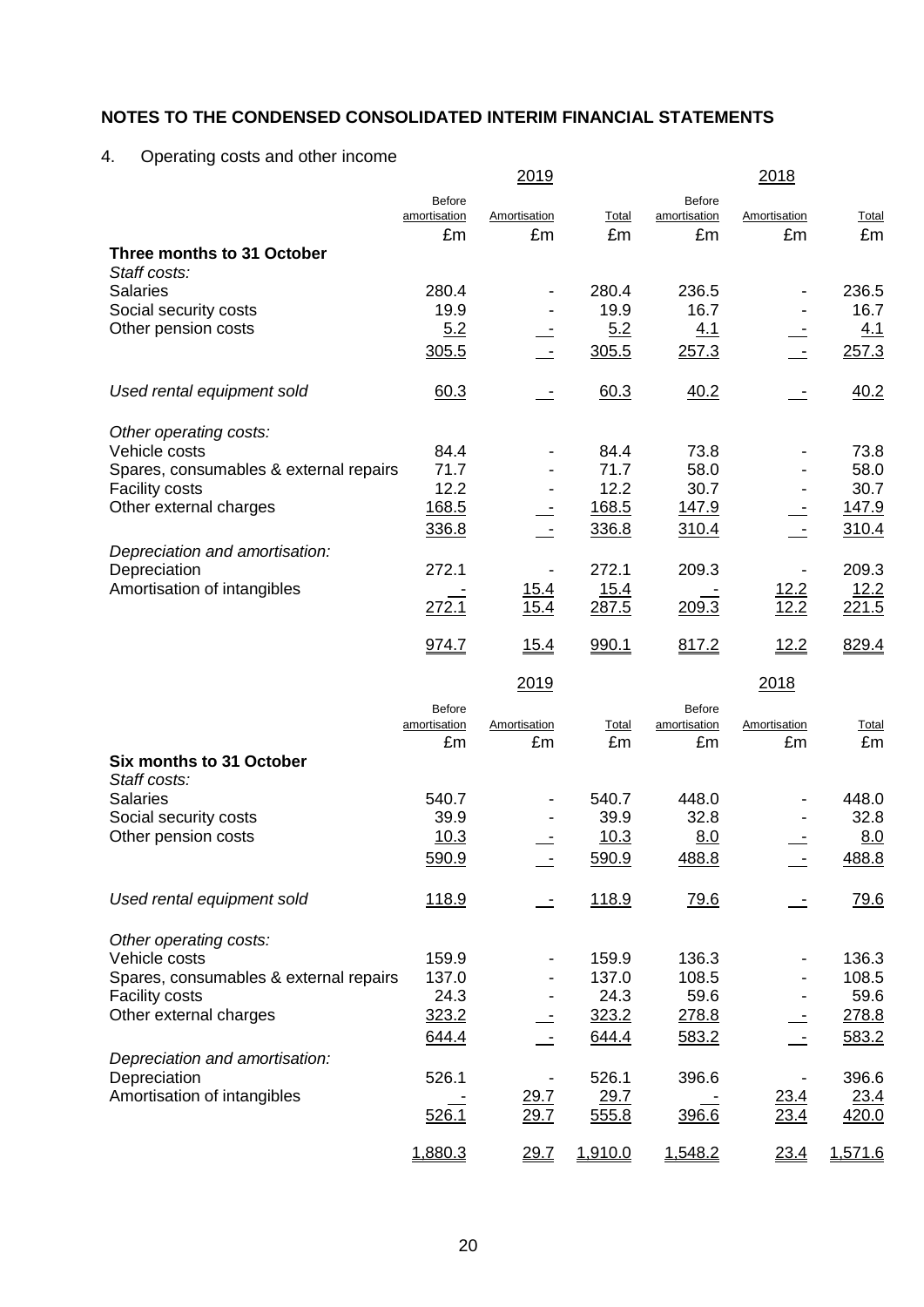### 5. Amortisation

Amortisation relates to the periodic write-off of intangible assets. The Group believes this item should be disclosed separately within the consolidated income statement to assist in the understanding of the Group's financial performance. Underlying profit and earnings per share are stated before amortisation of intangibles.

|                                                                                                                                                                                                                                             | <u>2019</u><br>£m                          | Three months to<br>31 October<br><u>2018</u><br>£m      | <u>2019</u><br>£m                                          | Six months to<br>31 October<br><u>2018</u><br>£m |
|---------------------------------------------------------------------------------------------------------------------------------------------------------------------------------------------------------------------------------------------|--------------------------------------------|---------------------------------------------------------|------------------------------------------------------------|--------------------------------------------------|
| Amortisation of intangibles<br><b>Taxation</b>                                                                                                                                                                                              | 15.4<br>(3.7)<br><u> 11.7</u>              | 12.2<br>(2.7)<br>9.5                                    | 29.7<br>(7.2)<br>22.5                                      | 23.4<br>(5.4)<br><u> 18.0</u>                    |
| 6.<br>Net financing costs                                                                                                                                                                                                                   | 31 October<br><u> 2019</u><br>£m           | Three months to<br><u>2018</u><br>£m                    | <u> 2019</u><br>£m                                         | Six months to<br>31 October<br>2018<br>£m        |
| Investment income:<br>Net interest on the net defined benefit pension plan asset                                                                                                                                                            |                                            | (0.1)                                                   |                                                            | <u>(0.1)</u>                                     |
| Interest expense:<br>Bank interest payable<br>Interest payable on second priority senior secured notes<br>Interest payable on lease liabilities<br>Non-cash unwind of discount on provisions<br>Amortisation of deferred debt raising costs | 22.1<br>22.4<br>11.3<br>0.2<br>1.5<br>57.5 | 15.5<br>21.2<br>0.1<br>0.2<br><u>1.1</u><br><u>38.1</u> | 42.1<br>44.2<br>21.5<br>0.4<br><u>2.9</u><br><u> 111.1</u> | 29.9<br>36.4<br>0.2<br>0.4<br>2.0<br>68.9        |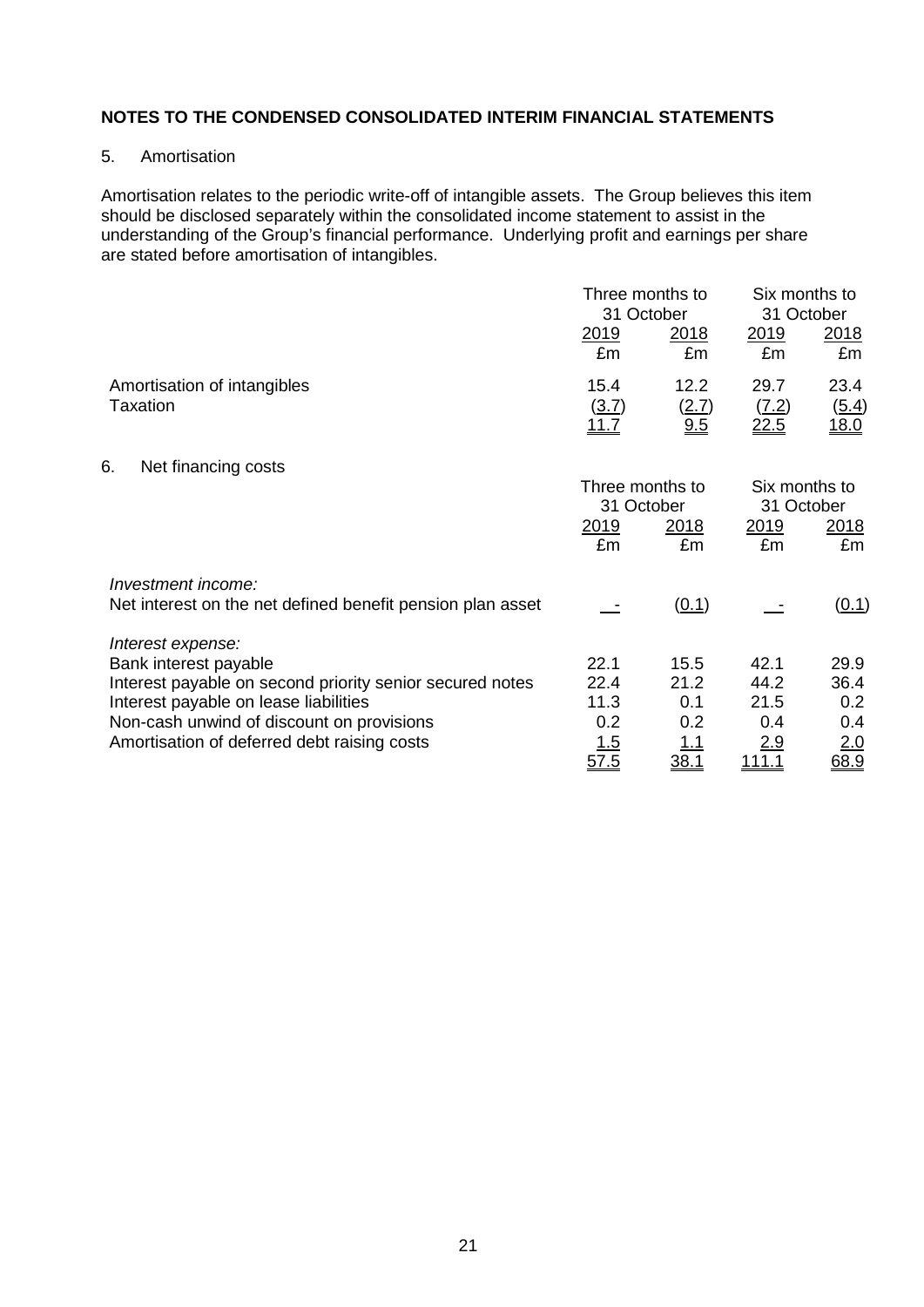#### 7. Taxation

The tax charge for the period has been computed using a tax rate of 25% in the US (2018: 25%), 19% in the UK (2018: 19%) and 27% in Canada (2018: 27%). The blended rate for the Group as a whole is 25% (2018: 24%).

The tax charge of £174m (2018: £154m) on the underlying profit before taxation of £690m (2018: £633m) can be explained as follows:

|                                                     | Six months to 31 October |              |
|-----------------------------------------------------|--------------------------|--------------|
|                                                     | 2019                     | 2018         |
|                                                     | £m                       | £m           |
| <b>Current tax</b>                                  |                          |              |
| - current tax on income for the period              | 84.1                     | 27.4         |
| - adjustments to prior year                         | (2.1)                    | (4.0)        |
|                                                     | 82.0                     | 23.4         |
| Deferred tax                                        |                          |              |
| - origination and reversal of temporary differences | 89.8                     | 128.2        |
| - adjustments to prior year                         | <u>1.7</u>               | 2.3          |
|                                                     | 91.5                     | 130.5        |
| Tax on underlying activities                        | 173.5                    | 153.9        |
|                                                     |                          |              |
| Comprising:                                         |                          |              |
| - UK                                                | 12.3                     | 11.1         |
| - US                                                | 157.5                    | 138.8        |
| - Canada                                            | <u>3.7</u>               | <u>4.0</u>   |
|                                                     | 173.5                    | <u>153.9</u> |

In addition, the tax credit of £7m (2018: £5m) on amortisation of £30m (2018: £23m) consists of a current tax credit of £4m (2018: £nil) relating to the US, a deferred tax credit of £1m (2018: £1m) relating to the UK, £1m (2018: £3m) relating to the US and £1m (2018: £1m) relating to Canada.

#### 8. Earnings per share

Basic and diluted earnings per share for the three and six months ended 31 October 2019 have been calculated based on the profit for the relevant period and the weighted average number of ordinary shares in issue during that period (excluding shares held by the Company and the ESOT over which dividends have been waived). Diluted earnings per share is computed using the result for the relevant period and the diluted number of shares (ignoring any potential issue of ordinary shares which would be anti-dilutive). These are calculated as follows:

|                                                            | Three months to<br>31 October |                       | Six months to<br>31 October |                              |
|------------------------------------------------------------|-------------------------------|-----------------------|-----------------------------|------------------------------|
|                                                            | 2019                          | 2018                  | 2019                        | 2018                         |
| Profit for the financial period (£m)                       | <u> 265.7</u>                 | 251.6                 | 493.9                       | 461.5                        |
| Weighted average number of shares (m) - basic<br>- diluted | <u>458.8</u><br>460.4         | 483.2<br>484.9        | <u>461.8</u><br>463.5       | <u>485.5</u><br>487.4        |
| Basic earnings per share<br>Diluted earnings per share     | <u>57.9p</u>                  | 52.1p<br><u>51.9p</u> | 107.0p<br>106.6p            | <u>95.1p</u><br><u>94.7p</u> |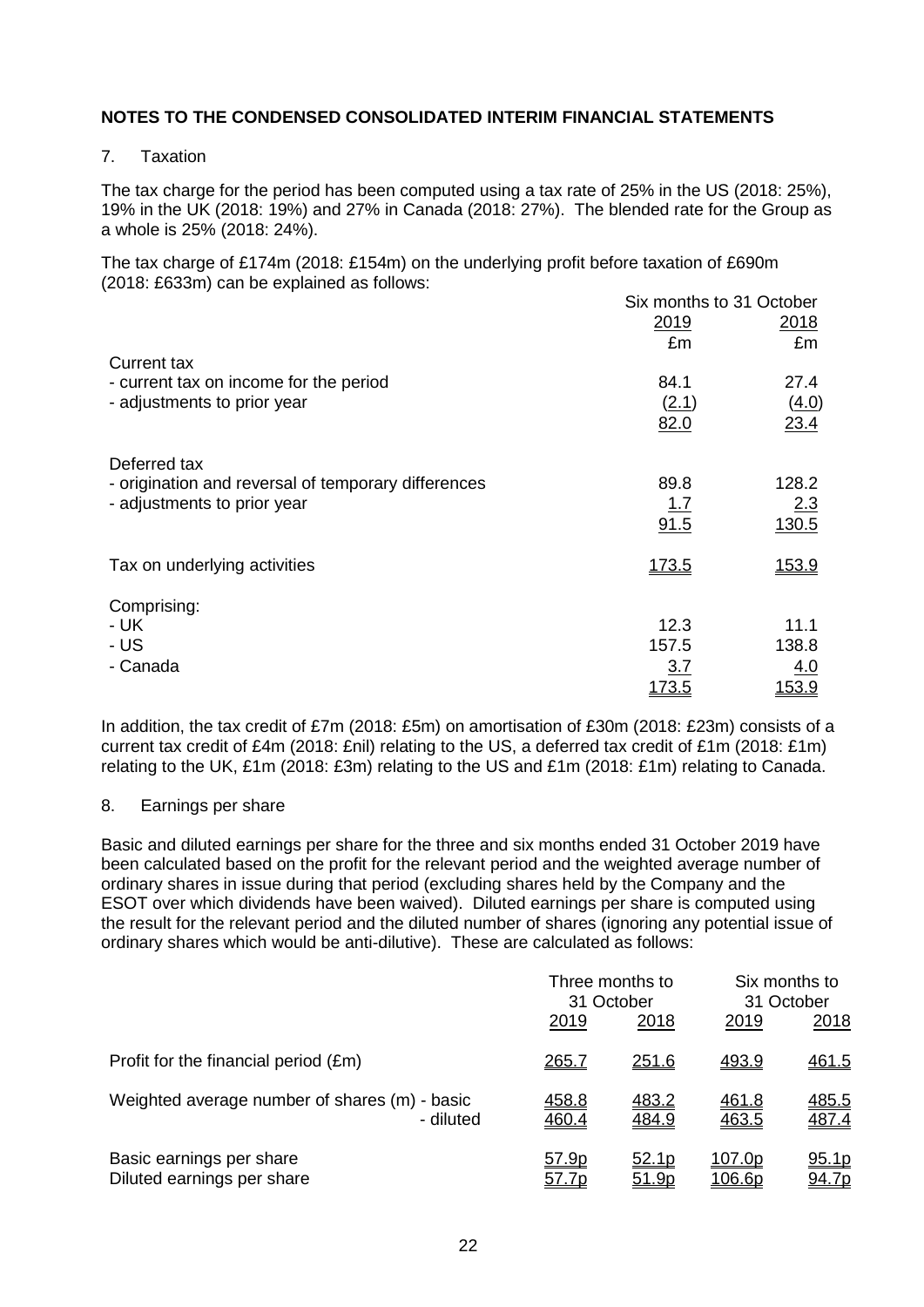#### 8. Earnings per share (continued)

Underlying earnings per share (defined in any period as the earnings before amortisation of intangibles for that period divided by the weighted average number of shares in issue in that period) may be reconciled to the basic earnings per share as follows:

|                                                                                                                 | 31 October                                   | Three months to                              | Six months to<br>31 October                           |                                                |
|-----------------------------------------------------------------------------------------------------------------|----------------------------------------------|----------------------------------------------|-------------------------------------------------------|------------------------------------------------|
|                                                                                                                 | 2019                                         | 2018                                         | 2019                                                  | <u>2018</u>                                    |
| Basic earnings per share<br>Amortisation of intangibles<br>Tax on amortisation<br>Underlying earnings per share | 57.9p<br>3.4 <sub>p</sub><br>(0.8p)<br>60.5p | 52.1 <sub>p</sub><br>2.5p<br>(0.6p)<br>54.0p | 107.0p<br>6.4 <sub>p</sub><br>(1.6p)<br><u>111.8p</u> | 95.1p<br>4.8p<br><u>(1.1p)</u><br><u>98.8p</u> |

#### 9. Dividends

During the period, a final dividend in respect of the year ended 30 April 2019 of 33.5p (2018: 27.5p) per share was paid to shareholders costing £154m (2018: £133m). In addition, the directors are proposing an interim dividend in respect of the year ending 30 April 2020 of 7.15p (2019: 6.5p) per share to be paid on 5 February 2020 to shareholders who are on the register of members on 17 January 2020.

#### 10. Property, plant and equipment

|                                          |           | 2019         |           | 2018           |
|------------------------------------------|-----------|--------------|-----------|----------------|
|                                          | Rental    |              | Rental    |                |
|                                          | equipment | <b>Total</b> | equipment | <u>Total</u>   |
| Net book value                           | £m        | £m           | £m        | £m             |
| At 1 May (as previously stated)          | 5,413.3   | 5,987.0      | 4,430.5   | 4,882.0        |
| Effect of initial application of IFRS 16 |           | (4.8)        |           |                |
| At 1 May (restated)                      | 5,413.3   | 5,982.2      | 4,430.5   | 4,882.0        |
| Exchange differences                     | 51.9      | 57.0         | 293.1     | 321.1          |
| Reclassifications                        | (1.2)     |              | (1.0)     |                |
| <b>Additions</b>                         | 891.8     | 1,010.4      | 971.1     | 1,063.1        |
| Acquisitions                             | 73.9      | 99.2         | 171.6     | 185.3          |
| <b>Disposals</b>                         | (112.8)   | (117.1)      | (81.0)    | (85.0)         |
| Depreciation                             | (425.9)   | (482.2)      | (350.8)   | <u>(396.6)</u> |
| At 31 October                            | 5,891.0   | 6,549.5      | 5,433.5   | 5,969.9        |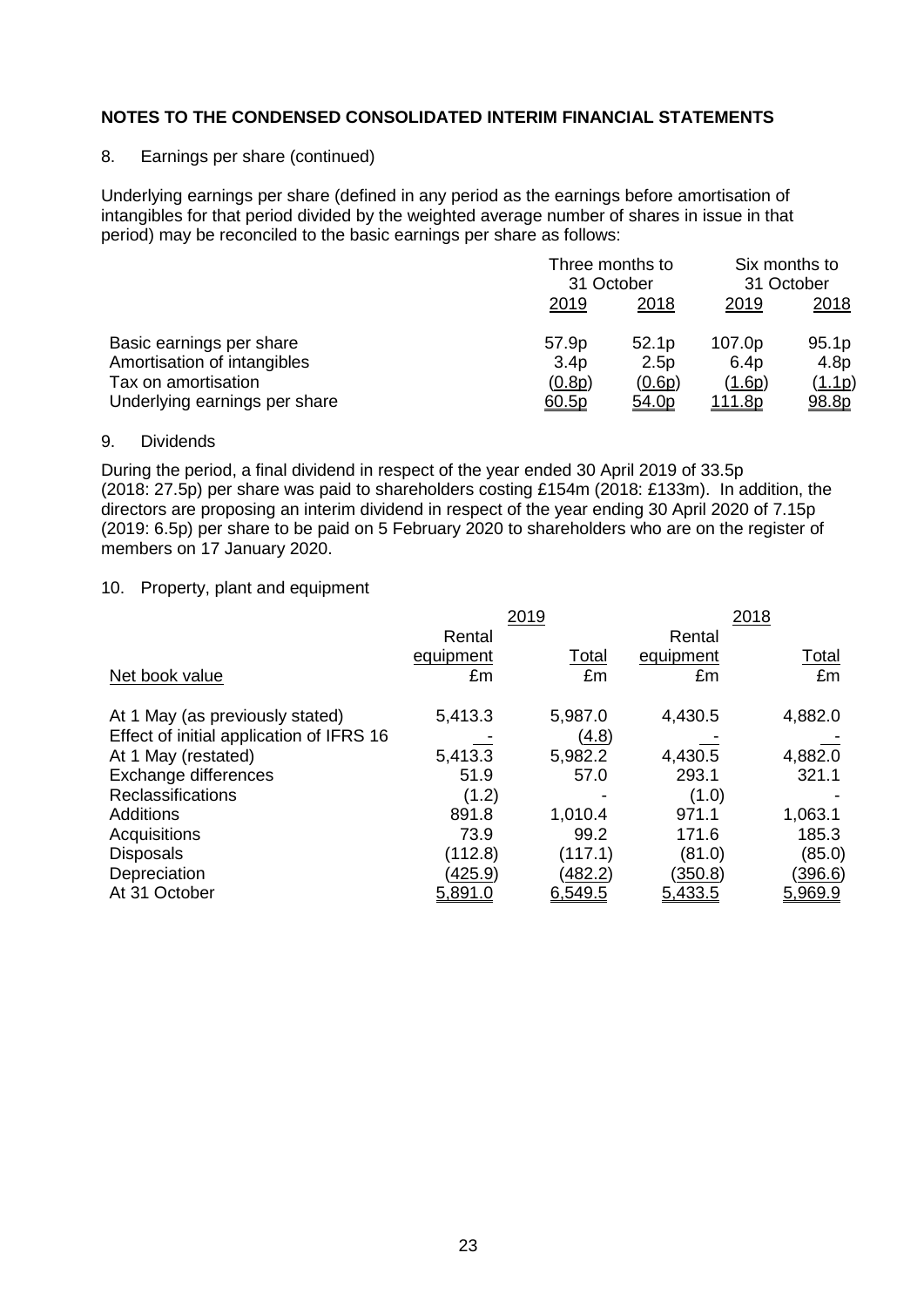| Net book value                                                                                               | Property<br>leases<br>£m | Other<br>leases<br>£m | <u>Total</u><br>£m             |
|--------------------------------------------------------------------------------------------------------------|--------------------------|-----------------------|--------------------------------|
| At 1 May 2019 (as previously stated)<br>Effect of initial application of IFRS 16<br>At 1 May 2019 (restated) | 889.5<br>889.5           | <u>4.8</u><br>4.8     | 894.3<br>894.3                 |
| Exchange differences<br><b>Additions</b>                                                                     | 8.3<br>111.0             | 0.8                   | 8.3<br>111.8                   |
| Remeasurement<br><b>Disposals</b><br>Depreciation                                                            | 22.2<br>(1.0)<br>(43.3)  | (0.5)<br>(0.6)        | 22.2<br>(1.5)<br><u>(43.9)</u> |
| At 31 October 2019                                                                                           | <u>986.7</u>             | 4.5                   | 991.2                          |

On transition, the right-of-use asset has been adjusted for the impact of onerous lease provisions (£1m) and lease prepayments (£8m).

#### 12. Lease liability

11. Right-of-use assets

|                                                       | 31 October<br>2019<br>£m         | 30 April<br>2019<br>£m |
|-------------------------------------------------------|----------------------------------|------------------------|
| Current<br>Non-current                                | 100.1<br>899.2                   |                        |
|                                                       | <u>999.3</u>                     |                        |
| 13.<br><b>Borrowings</b>                              |                                  |                        |
|                                                       | 31 October<br><u> 2019</u><br>£m | 30 April<br>2019<br>£m |
| <b>Current</b><br>Finance lease obligations           |                                  | 2.3                    |
| Non-current                                           |                                  |                        |
| First priority senior secured bank debt               | 2,500.3                          | 2,010.7                |
| Finance lease obligations                             |                                  | 2.7                    |
| 5.625% second priority senior secured notes, due 2024 | 382.5                            | 379.3                  |
| 4.125% second priority senior secured notes, due 2025 | 458.5                            | 454.7                  |
| 5.250% second priority senior secured notes, due 2026 | 457.4                            | 453.6                  |
| 4.375% second priority senior secured notes, due 2027 | 458.1                            | 454.4                  |
|                                                       | 4,256.8                          | 3,755.4                |

The senior secured bank debt and the senior secured notes are secured by way of, respectively, first and second priority fixed and floating charges over substantially all the Group's property, plant and equipment, inventory and trade receivables.

The \$500m 5.625% senior secured notes mature in October 2024, the \$600m 4.125% senior secured notes mature in August 2025, the \$600m 5.25% senior secured notes mature in August 2026 and the \$600m 4.375% senior secured notes mature in August 2027. Our debt facilities therefore remain committed for the long term, with an average maturity of five years. The weighted average interest cost of these facilities (including non-cash amortisation of deferred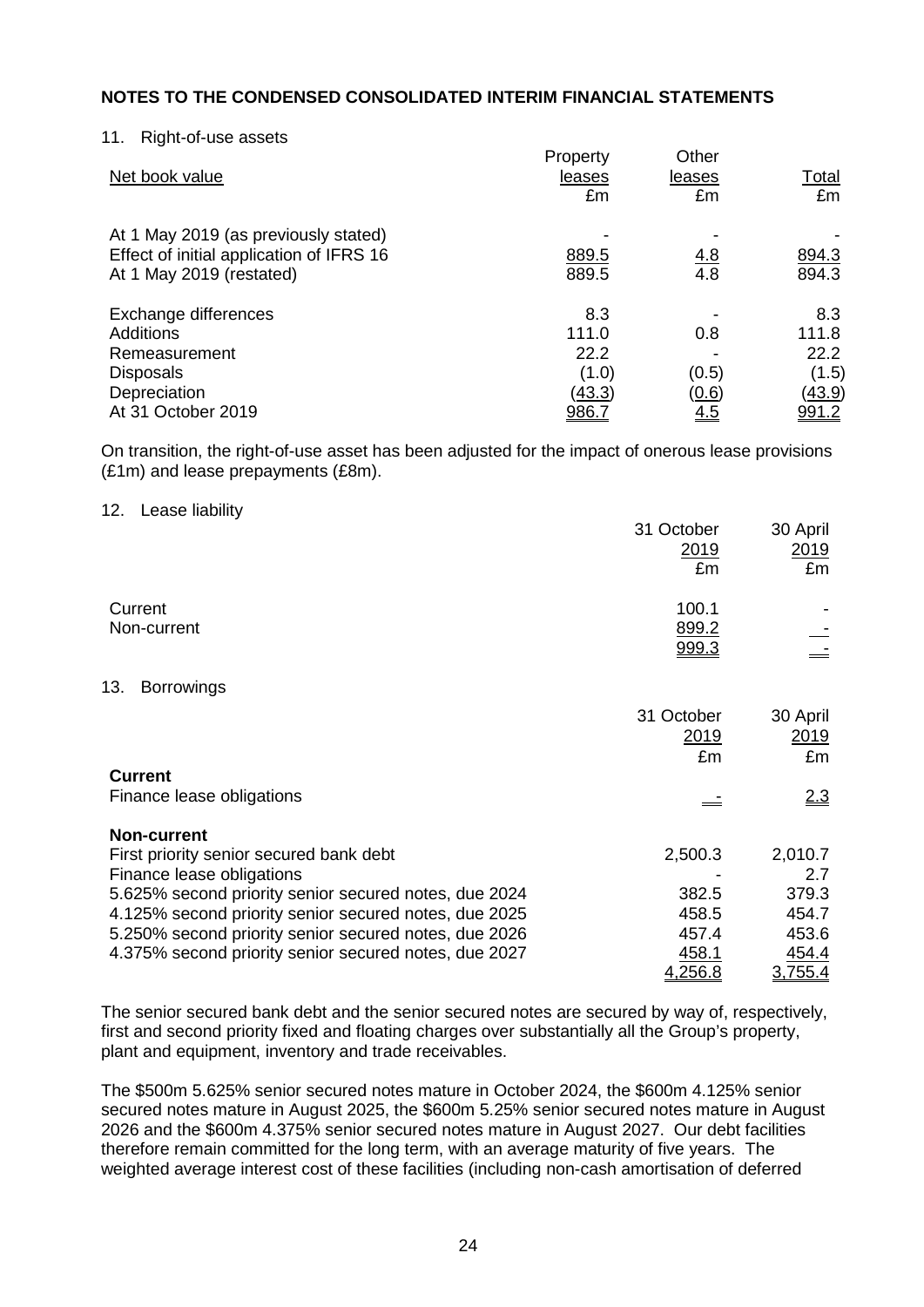### 13. Borrowings (continued)

debt raising costs) is 4%. The terms of the senior secured notes are such that financial performance covenants are only measured at the time new debt is raised. The \$500m 5.625% senior secured notes were refinanced in November 2019 and further details are provided in note 18.

There is one financial performance covenant under the first priority senior credit facility. That is the fixed charge ratio (comprising LTM EBITDA before exceptional items less LTM net capital expenditure paid in cash over the sum of scheduled debt repayments plus cash interest, cash tax payments and dividends paid in the last twelve months) which, must be equal to, or greater than, 1.0. This covenant does not apply when availability exceeds \$410m. The covenant ratio is calculated each quarter. At 31 October 2019, the fixed charge ratio exceeded the covenant requirement.

At 31 October 2019, availability under the senior secured bank facility was \$1,001m (\$1,622m at 30 April 2019), with an additional \$2,930m of suppressed availability, meaning that the covenant did not apply at 31 October 2019 and is unlikely to apply in forthcoming quarters.

#### Fair value of financial instruments

At 31 October 2019, the Group had no derivative financial instruments.

With the exception of the Group's second priority senior secured notes detailed in the table below, the carrying value of non-derivative financial assets and liabilities is considered to equate materially to their fair value.

|                                   | At 31 October 2019 |             | At 30 April 2019 |             |  |
|-----------------------------------|--------------------|-------------|------------------|-------------|--|
|                                   | <b>Book</b>        | <u>Fair</u> | <b>Book</b>      | <b>Fair</b> |  |
|                                   | value              | value       | value            | value       |  |
|                                   | £m                 | £m          | £m               | £m          |  |
| 5.625% senior secured notes       | 386.4              | 398.0       | 383.5            | 397.5       |  |
| 4.125% senior secured notes       | 463.7              | 473.6       | 460.3            | 455.1       |  |
| 5.250% senior secured notes       | 463.7              | 494.4       | 460.3            | 476.9       |  |
| 4.375% senior secured notes       | 463.7              | 475.3       | 460.3            | 451.6       |  |
|                                   | 1,777.5            | 1,841.3     | 1,764.4          | 1,781.1     |  |
| Deferred costs of raising finance | (21.0)             |             | (22.4)           |             |  |
|                                   | <u>1,756.5</u>     | 1.841.3     | 1,742.0          | 1.781.1     |  |

The fair value of the second priority senior secured notes has been calculated using quoted market prices at 31 October 2019.

#### 14. Share capital

Ordinary shares of 10p each:

|                       | 31 October  | 30 April    | 31 October  | 30 April    |
|-----------------------|-------------|-------------|-------------|-------------|
|                       | 2019        | 2019        | <u>2019</u> | 2019        |
|                       | Number      | Number      | £m          | £m          |
| Issued and fully paid | 499,225,712 | 499,225,712 | <u>49.9</u> | <u>49.9</u> |

During the period, the Company purchased 11.5m ordinary shares at a total cost of £250m under the Group's share buyback programme, which are held in treasury. At 31 October 2019, 41.7m (April 2019: 30.3m) shares were held by the Company and a further 1.5m (April 2019: 1.6m) shares were held by the Company's Employee Share Ownership Trust.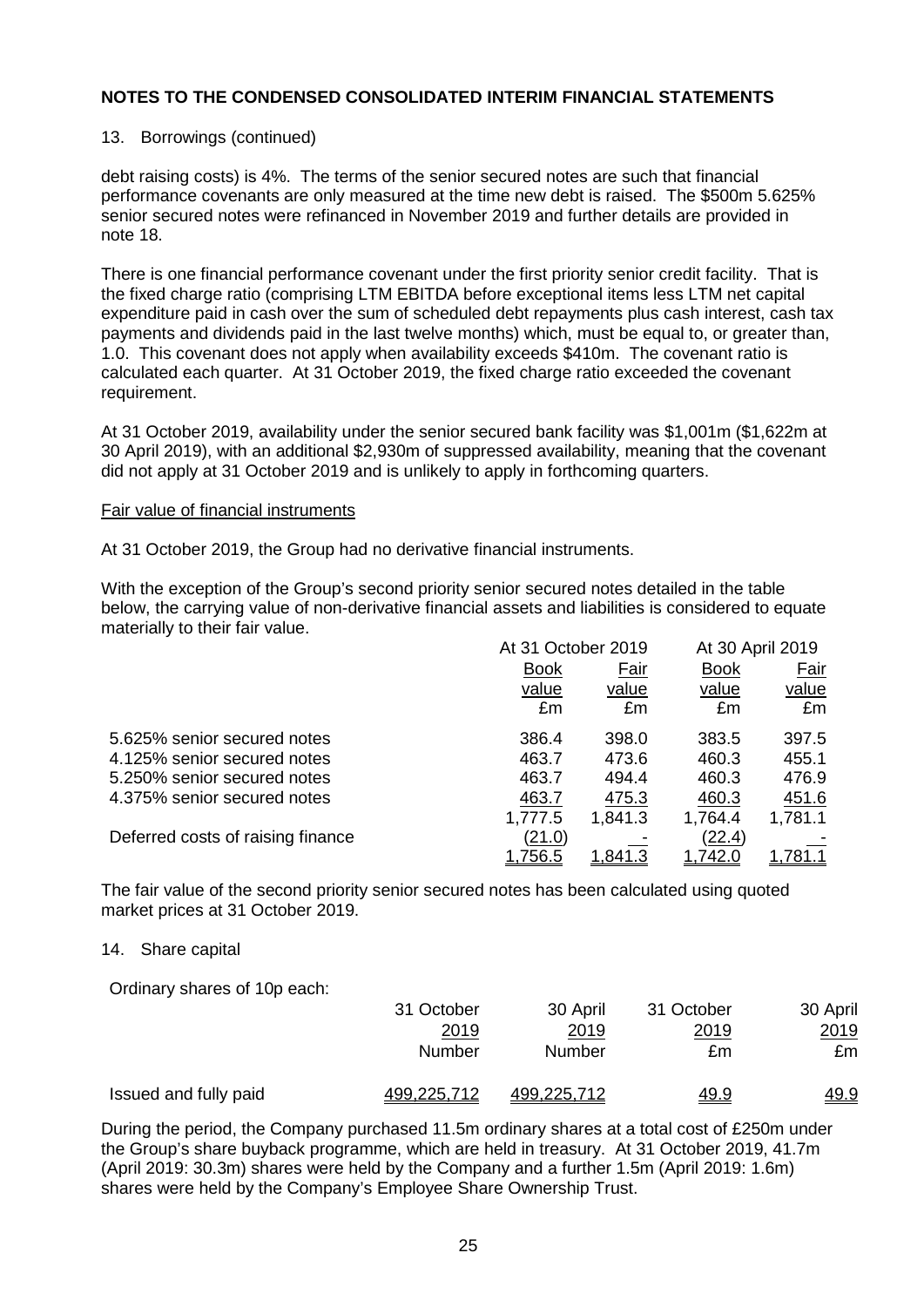#### 15. Notes to the cash flow statement

## a) Cash flow from operating activities

|                                                            | Six months to 31 October |         |
|------------------------------------------------------------|--------------------------|---------|
|                                                            | 2019                     | 2018    |
|                                                            | £m                       | £m      |
| Operating profit before exceptional items and amortisation | 801.0                    | 702.2   |
| Depreciation                                               | 526.1                    | 396.6   |
| <b>EBITDA</b> before exceptional items                     | 1,327.1                  | 1,098.8 |
| Profit on disposal of rental equipment                     | (19.5)                   | (16.6)  |
| Profit on disposal of other property, plant and equipment  | (0.4)                    | (0.4)   |
| Increase in inventories                                    | (7.5)                    | (5.1)   |
| Increase in trade and other receivables                    | (86.8)                   | (159.6) |
| Increase in trade and other payables                       | 10.9                     | 45.9    |
| Exchange differences                                       | 0.1                      |         |
| Other non-cash movements                                   | 4.4                      | 3.8     |
| Cash generated from operations before exceptional items    |                          |         |
| and changes in rental equipment                            |                          | .366.8  |

## b) Analysis of net debt

Net debt consists of total borrowings less cash and cash equivalents. Borrowings exclude accrued interest. Foreign currency denominated balances are translated to pounds sterling at rates of exchange ruling at the balance sheet date.

|                                             | Non-cash movements |             |                     |          |              |           |               |
|---------------------------------------------|--------------------|-------------|---------------------|----------|--------------|-----------|---------------|
|                                             | 1 May              | Adoption of | Cash                | Exchange | New lease    | Other     | 31 October    |
|                                             | 2019               | IFRS 16     | flow                | movement | liabilities  | movements | 2019          |
|                                             | £m                 | £m          | £m                  | £m       | £m           | £m        | £m            |
| Short-term borrowings                       | 2.3                | (2.3)       |                     |          |              |           |               |
| Long-term borrowings                        | 3,755.4            | (2.7)       | 475.8               | 25.4     |              | 2.9       | 4,256.8       |
| Lease liabilities<br>Total liabilities from |                    | 887.8       | (30.2)              | 4.2      | 137.5        |           | 999.3         |
| financing activities<br>Cash and cash       | 3,757.7            | 882.8       | 445.6               | 29.6     | 137.5        | 2.9       | 5,256.1       |
| equivalents                                 | <u>(12.8)</u>      |             | $\underline{(6.6)}$ |          |              |           | <u>(19.4)</u> |
| Net debt                                    | 3,744.9            | 882.8       | 439.0               | 29.6     | <u>137.5</u> | 2.9       | 5,236.7       |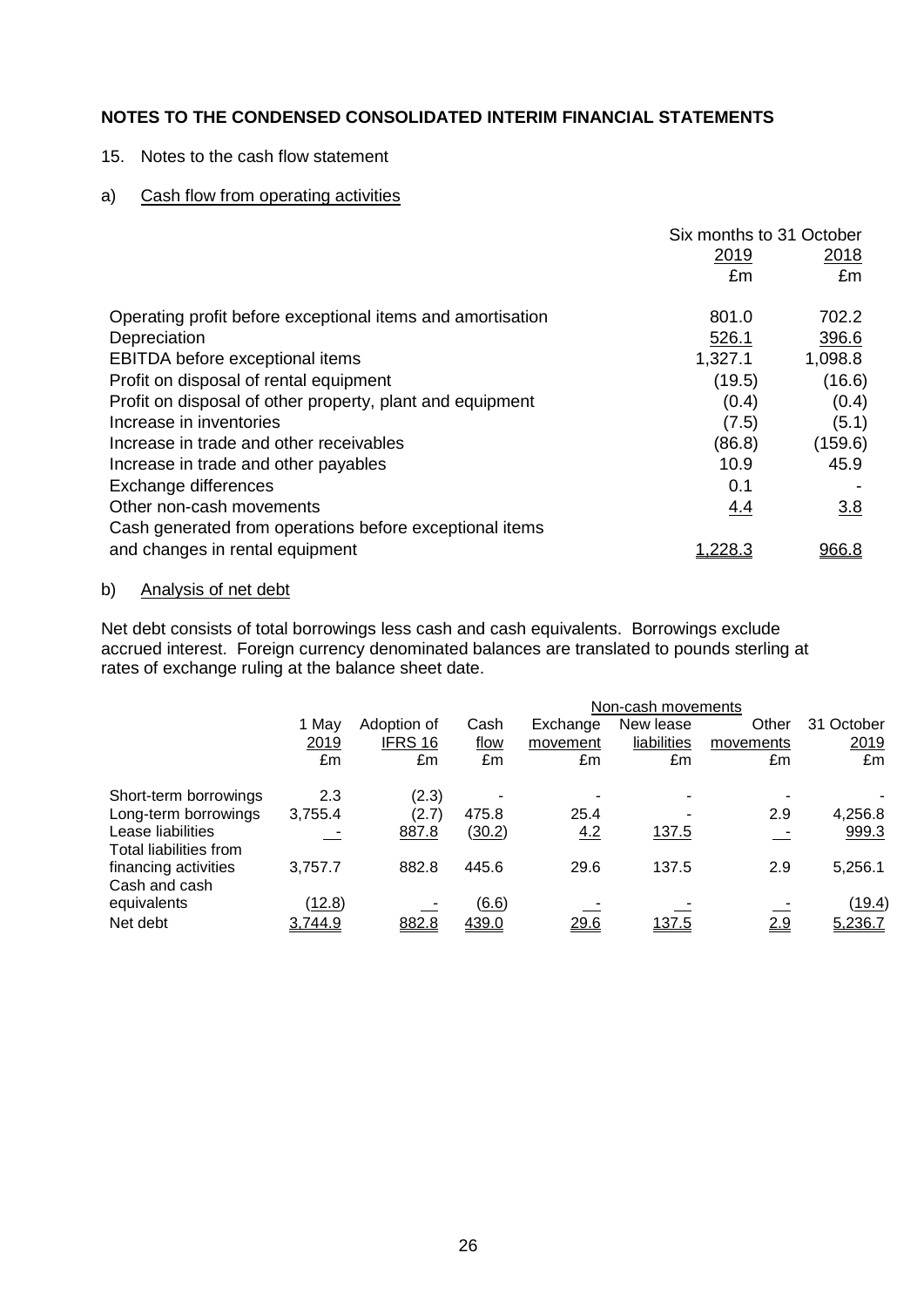- 15. Notes to the cash flow statement (continued)
- b) Analysis of net debt (continued)

|                               | Non-cash movements |              |               |             |           |               |
|-------------------------------|--------------------|--------------|---------------|-------------|-----------|---------------|
|                               | 1 May              | Cash         | Exchange      | Debt        | Other     | 31 October    |
|                               | 2018               | flow         | movement      | acquired    | movements | 2018          |
|                               | £m                 | £m           | £m            | £m          | £m        | £m            |
| Short-term borrowings         | 2.7                | (8.7)        | -             | 7.9         | 0.6       | $2.5^{\circ}$ |
| Long-term borrowings          | 2,728.4            | 682.1        | 201.0         | <u>19.0</u> | 2.0       | 3,632.5       |
| <b>Total liabilities from</b> |                    |              |               |             |           |               |
| financing activities          | 2,731.1            | 673.4        | 201.0         | 26.9        | 2.6       | 3,635.0       |
| Cash and cash equivalents     | <u>(19.1)</u>      | <u>(3.6)</u> | (0.6)         |             |           | <u>(23.3)</u> |
| Net debt                      | 2,712.0            | 669.8        | <u> 200.4</u> | 26.9        | 2.6       | 3,611.7       |

Details of the Group's cash and debt are given in note 13 and the Review of Second Quarter, Balance Sheet and Cash Flow accompanying these condensed consolidated interim financial statements.

#### c) Acquisitions

|                              | Six months to 31 October |            |  |
|------------------------------|--------------------------|------------|--|
|                              | 2019                     | 2018       |  |
|                              | £m                       | £m         |  |
| Cash consideration paid:     |                          |            |  |
| - acquisitions in the period | 228.5                    | 332.9      |  |
| - contingent consideration   | 17.3                     | <u>1.9</u> |  |
|                              | 245.8                    | 34.8       |  |

During the period, 11 businesses were acquired with cash paid of £229m (2018: £333m), after taking account of net cash acquired of £2m. Further details are provided in note 16.

Contingent consideration of £17m (2018: £2m) was paid relating to prior year acquisitions.

#### 16. Acquisitions

During the period, the following acquisitions were completed:

- i) On 9 May 2019, Sunbelt US acquired the business and assets of Westside Rental and Sales, LLC ('Westside'). Westside is a general equipment business in Tennessee.
- ii) On 17 May 2019, Sunbelt US acquired the business and assets of the Harlingen Texas branch of Harris County Rentals, LLC, trading as Texas State Rentals ('HCR'). HCR is a general equipment business in Texas.
- iii) On 29 May 2019, Sunbelt US acquired the business and assets of the Tampa branch of Contractors Building Supply Co., LLC ('CBS'). CBS is a general equipment business in Florida.
- iv) On 20 June 2019, Sunbelt US acquired the business and assets of Six and Mango, LLP ('SME'). SME is a general equipment business in Texas.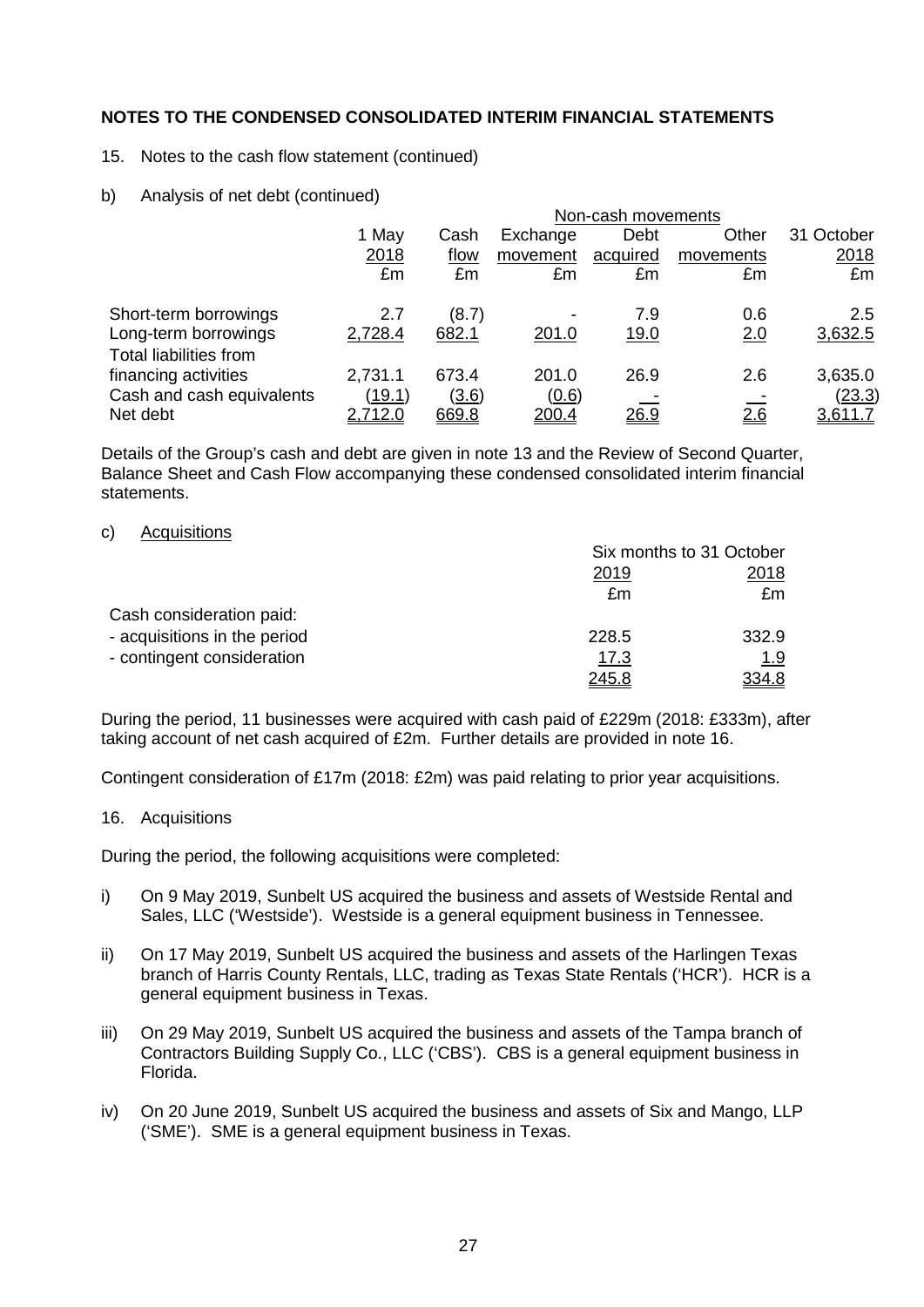- 16. Acquisitions (continued)
- v) On 28 June 2019, A-Plant acquired the entire share capital of Ellerbeck Industries Limited, trading as Inlec UK Limited ('Inlec') and Evercal Limited ('Evercal'). Inlec and Evercal are industrial test and measurement businesses.
- vi) On 19 July 2019, Sunbelt US acquired the business and assets of King Equipment, LLC ('King') for a cash consideration of £152m (\$191m), including properties for £21m, with contingent consideration of up to £2m (\$3m) payable over the next year depending on revenue meeting or exceeding certain thresholds. King is a general equipment business in California.
- vii) On 28 August 2019, Sunbelt US acquired the business and assets of Redi-Rents, Inc. ('Redi-Rents'). Redi-Rents is a general equipment business in California.
- viii) On 5 September 2019, Sunbelt US acquired the business and assets of Midwest Scaffold Services, LLC ('MSS'). MSS is a scaffold business in the US midwest.
- ix) On 1 October 2019, Sunbelt Canada acquired the entire share capital of Rental Experts, Inc. and the business and assets of River City Aerial Lifts, Inc. (together 'Rental Experts/River City'). Rental Experts/River City is a general equipment business in Manitoba.
- x) On 2 October 2019, Sunbelt US acquired the business and assets of Allwest Underground, Inc. ('Allwest'). Allwest is a trench shoring business in Washington and Oregon.
- xi) On 15 October 2019, Sunbelt US acquired the business and assets of Beavercreek Rentals, Inc. ('Beavercreek'). Beavercreek is a general equipment business in Ohio.

The following table sets out the fair value of the identifiable assets and liabilities acquired by the Group. The fair values have been determined provisionally at the balance sheet date.

|                                                       | Fair value     |
|-------------------------------------------------------|----------------|
|                                                       | to Group<br>£m |
| Net assets acquired                                   |                |
| Trade and other receivables                           | 13.1           |
|                                                       |                |
| Inventory                                             | (2.6)          |
| Property, plant and equipment                         |                |
| - rental equipment                                    | 73.9           |
| - other assets                                        | 25.3           |
| Creditors                                             | (1.6)          |
| <b>Current tax</b>                                    | 0.2            |
| Deferred tax                                          | (2.5)          |
| Intangible assets (non-compete agreements,            |                |
| brand names and customer relationships)               | 58.8           |
|                                                       | 164.6          |
|                                                       |                |
| Consideration:                                        |                |
| - cash paid and due to be paid (net of cash acquired) | 230.8          |
| - contingent consideration payable in cash            | 5.8            |
|                                                       | 236.6          |
| Goodwill                                              | <u>72.0</u>    |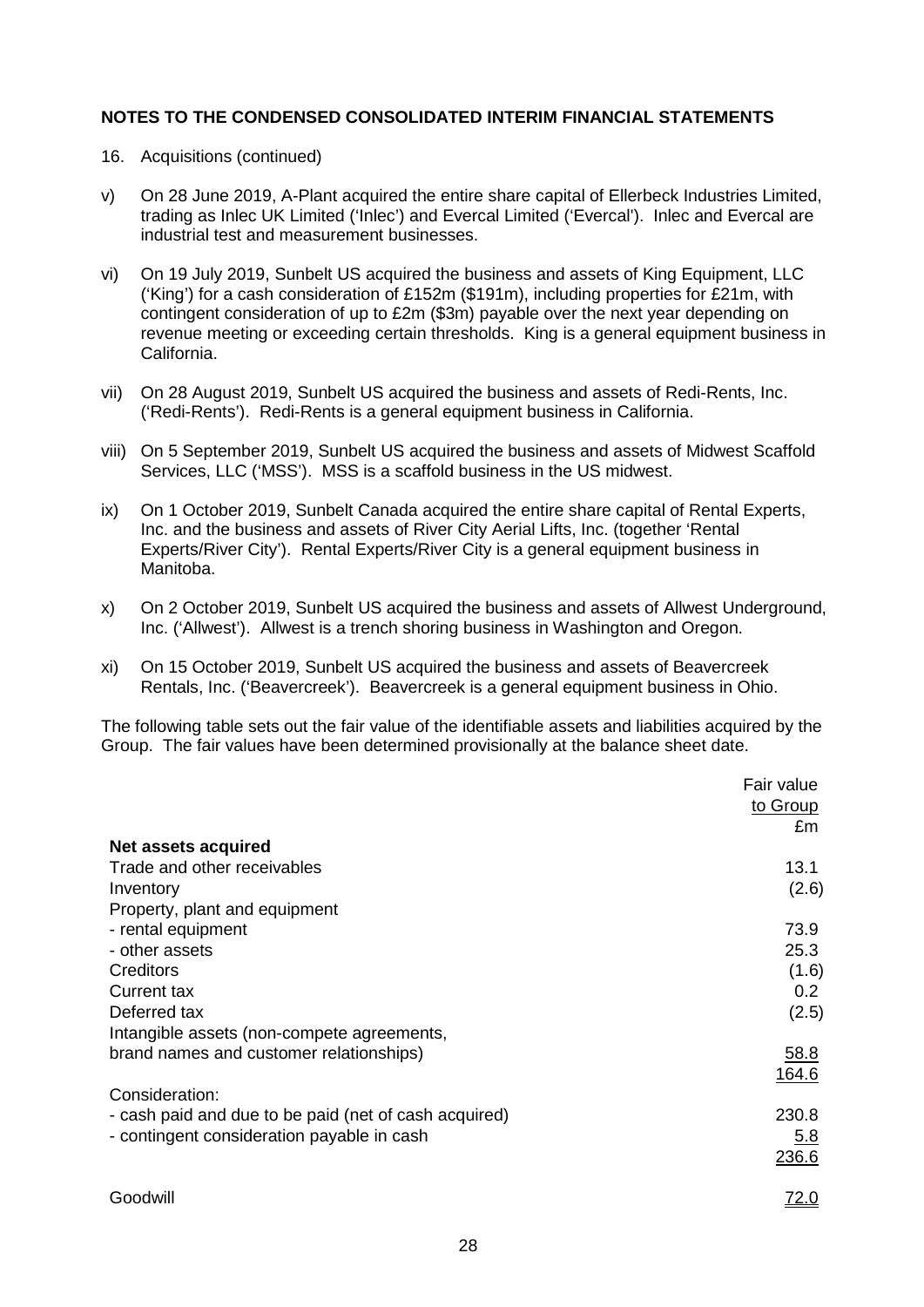### 16. Acquisitions (continued)

The goodwill arising can be attributed to the key management personnel and workforce of the acquired businesses and to the synergies and other benefits the Group expects to derive from the acquisitions. The synergies and other benefits include elimination of duplicate costs, improving utilisation of the acquired rental fleet, using the Group's financial strength to invest in the acquired business and drive improved returns through a semi-fixed cost base and the application of the Group's proprietary software to optimise revenue opportunities. £68m of the goodwill is expected to be deductible for income tax purposes.

The gross value and the fair value of trade receivables at acquisition was £13m.

Due to the operational integration of acquired businesses with Sunbelt US, Sunbelt Canada and A-Plant post acquisition, in particular due to the merger of some stores, the movement of rental equipment between stores and investment in the rental fleet, it is not practical to report the revenue and profit of the acquired businesses post-acquisition.

The revenue and operating profit of these acquisitions from 1 May 2019 to their date of acquisition was not material.

17. Contingent liabilities

The Group is subject to periodic legal claims in the ordinary course of its business, none of which is expected to have a material impact on the Group's financial position.

Following its state aid investigation, the European Commission announced its decision in April 2019 that the Group Financing Exemption in the UK controlled foreign company ('CFC') legislation does constitute state aid in some circumstances. In common with other UK-based international companies, the Group may be affected by the outcome of this investigation and is therefore monitoring developments. If the decision reached by the European Commission is not successfully appealed, we have estimated the Group's maximum potential liability to be £35m as at 31 October 2019. Based on the current status of the investigation, we have concluded that no provision is required in relation to this amount.

18. Events after the balance sheet date

Since the balance sheet date, the Group has completed three acquisitions as follows:

- i) On 14 November 2019, Sunbelt US acquired the business and assets of the New Braunfels Texas branch of Harris County Rentals, LLC, trading as Texas State Rentals ('HCR'). HCR is a general equipment business in Texas.
- ii) On 26 November 2019, Sunbelt US acquired the business and assets of Kitsap Rentals, Inc. ('Advanced Rentals'). Advanced Rentals is a general equipment business in Washington.
- iii) On 2 December 2019, Sunbelt Canada acquired the entire share capital of William F. White International, Inc. ('WFW') for a cash consideration of £136m (C\$234m) with contingent consideration of up to £8m (C\$14m), payable over the next year, depending on EBITDA meeting or exceeding certain thresholds. Including acquired debt, the total cash consideration was £151m (C\$260m). WFW is a film and television equipment rental business operating across Canada.

The initial accounting for these acquisitions is incomplete. Had these acquisitions taken place on 1 May 2019, their contribution to revenue and operating profit would not have been material.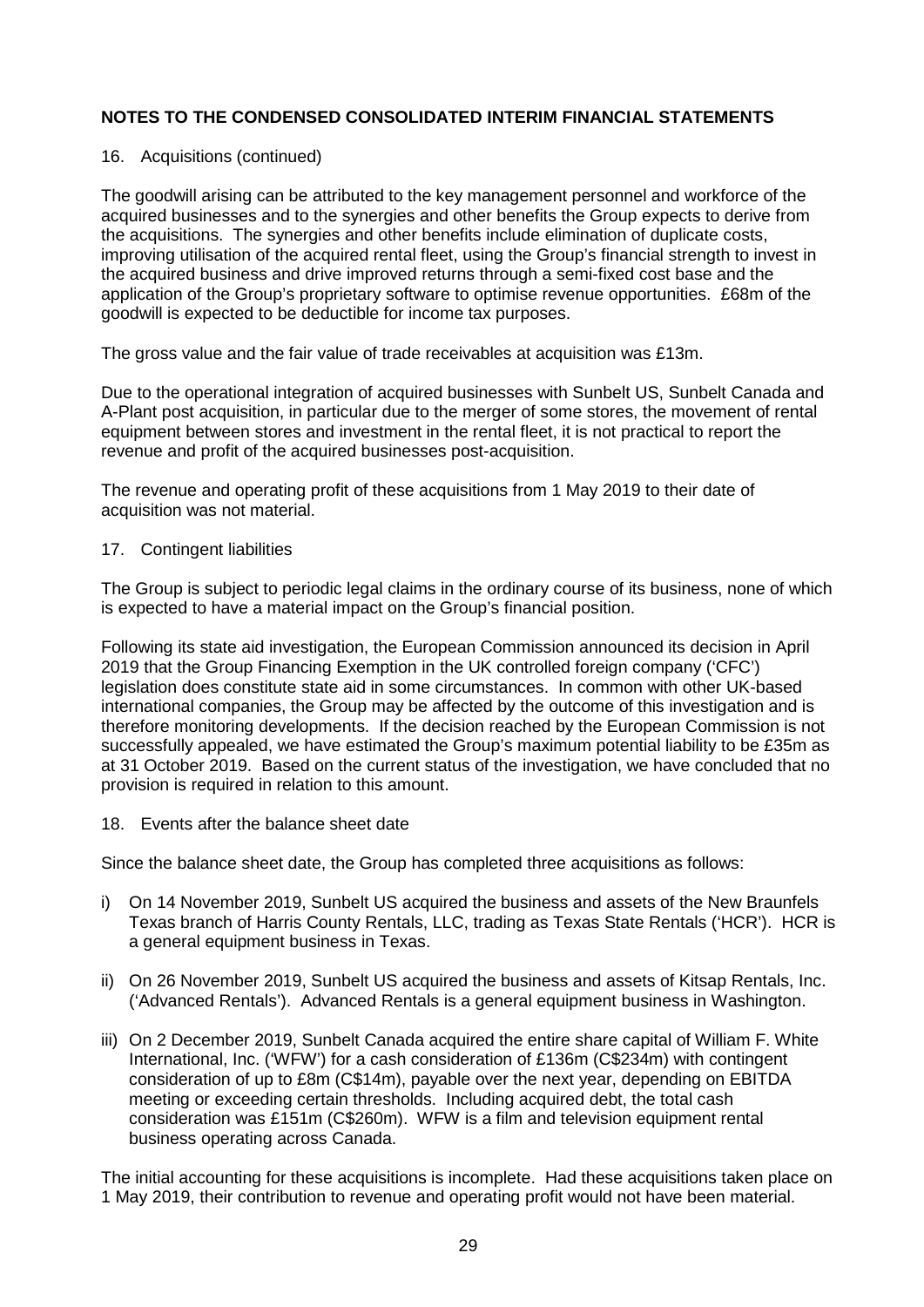#### 18. Events after the balance sheet date (continued)

In November 2019, the Group issued \$600m 4.0% second priority senior secured notes maturing in May 2028 and \$600m 4.25% second priority senior secured notes maturing in November 2029. The net proceeds of the issues were used to repurchase the Group's \$500m 5.625% senior secured notes which would have matured in 2024, pay related fees and expenses and repay an element of the amount outstanding under the senior credit facility. Subsequent to the refinancing, the Group's debt facilities are committed for an average of six years.

The redemption of the \$500m 5.625% senior secured notes gave rise to non-recurring interest charges relating to the call premium expense, duplicate interest and the write-off of deferred financing costs of approximately £16m (\$21m). These items will be recognised as an exceptional interest expense in the Group's income statement in the third quarter.

Following redemption of the \$500m 5.625% senior secured notes, the second priority fixed and floating charges over the Group's property, plant and equipment, inventory and trade receivables securing the senior secured notes have been released and the senior secured notes are no longer secured by these assets. The senior secured notes continue to be guaranteed by Ashtead Group plc and all its principal subsidiary undertakings.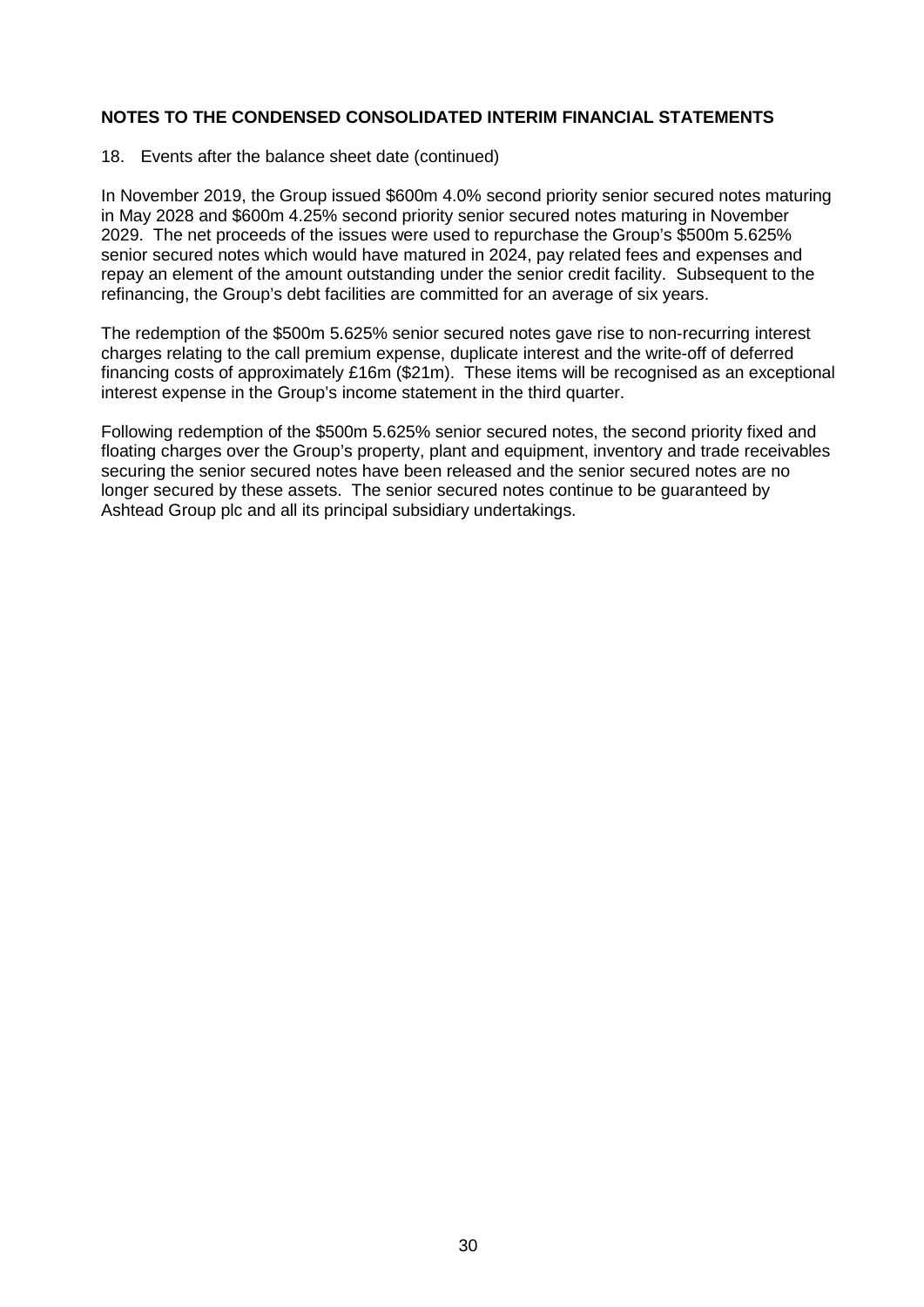# **REVIEW OF SECOND QUARTER, BALANCE SHEET AND CASH FLOW**

#### **Second quarter**

|                                    |                | Revenue |              | <b>EBITDA</b> |        | Profit <sup>1</sup> |
|------------------------------------|----------------|---------|--------------|---------------|--------|---------------------|
|                                    | 2019           | 2018    | 2019         | 2018          | 2019   | 2018                |
| Sunbelt US in \$m                  | 1.506.6        | 1,332.7 | 786.0        | 687.5         | 500.4  | <u>461.3</u>        |
| Sunbelt Canada in C\$m             | 105.5          | 90.5    | 47.4         | 38.3          | 24.4   | 22.0                |
| Sunbelt US in £m                   | 1,214.4        | 1,024.8 | 633.6        | 528.6         | 403.2  | 354.6               |
| A-Plant                            | 124.5          | 124.9   | 42.2         | 47.7          | 14.6   | 22.0                |
| Sunbelt Canada in £m               | 64.2           | 53.3    | 28.8         | 22.5          | 14.8   | 12.9                |
| Group central costs                |                |         | (4.1)        | (3.7)         | (4.2)  | (3.7)               |
|                                    | <u>1,403.1</u> | 1,203.0 | <u>700.5</u> | 595.1         | 428.4  | 385.8               |
| Net financing costs                |                |         |              |               | (57.5) | (38.0)              |
| Profit before amortisation and tax |                |         |              |               | 370.9  | 347.8               |
| Amortisation                       |                |         |              |               | (15.4) | (12.2)              |
| Profit before taxation             |                |         |              |               | 355.5  | 335.6               |
| <b>Margins as reported</b>         |                |         |              |               |        |                     |
| <b>Sunbelt US</b>                  |                |         | 52.2%        | 51.6%         | 33.2%  | 34.6%               |
| A-Plant                            |                |         | 33.9%        | 38.2%         | 11.8%  | 17.7%               |
| Sunbelt Canada                     |                |         | 44.9%        | 42.3%         | 23.1%  | 24.3%               |
| Group                              |                |         | 49.9%        | 49.5%         | 30.5%  | 32.1%               |

<sup>1</sup> Segment result presented is operating profit before amortisation.

*The Group adopted IFRS 16, Leases ('IFRS 16') on 1 May 2019. The Group elected to apply IFRS 16 using the modified retrospective approach with no restatement of comparative figures. As a result, the results for the half year are not comparable directly to the prior year with the adoption of IFRS 16 resulting in higher EBITDA and operating profit but lower profit before amortisation and tax than under the previous accounting standard. As a result, our comments below are on both the reported figures and those excluding the impact of IFRS 16 to aid comparability. Margins excluding the impact of IFRS 16 are summarised below. Further details on the adoption and impact of IFRS 16 are provided in note 2 to the interim financial statements.*

| Margins excluding the impact of IFRS 16 | 2019     | 2018     | 2019              | 2018     |
|-----------------------------------------|----------|----------|-------------------|----------|
| <b>Sunbelt US</b>                       | 50.4%    | $51.6\%$ | 32.9%             | 34.6%    |
| A-Plant                                 | $32.2\%$ |          | 38.2% 11.7% 17.7% |          |
| <b>Sunbelt Canada</b>                   | $42.5\%$ | $42.3\%$ | <b>22.9%</b>      | 24.3%    |
| Group                                   | 48.1%    | 49.5%    | 30.3%             | $32.1\%$ |

Group revenue increased 17% to £1,403m in the second quarter (2018: £1,203m) with a strong performance in the US and Canadian markets. This revenue growth, combined with continued focus on operational efficiency, generated underlying profit before tax of £371m (2018: £348m).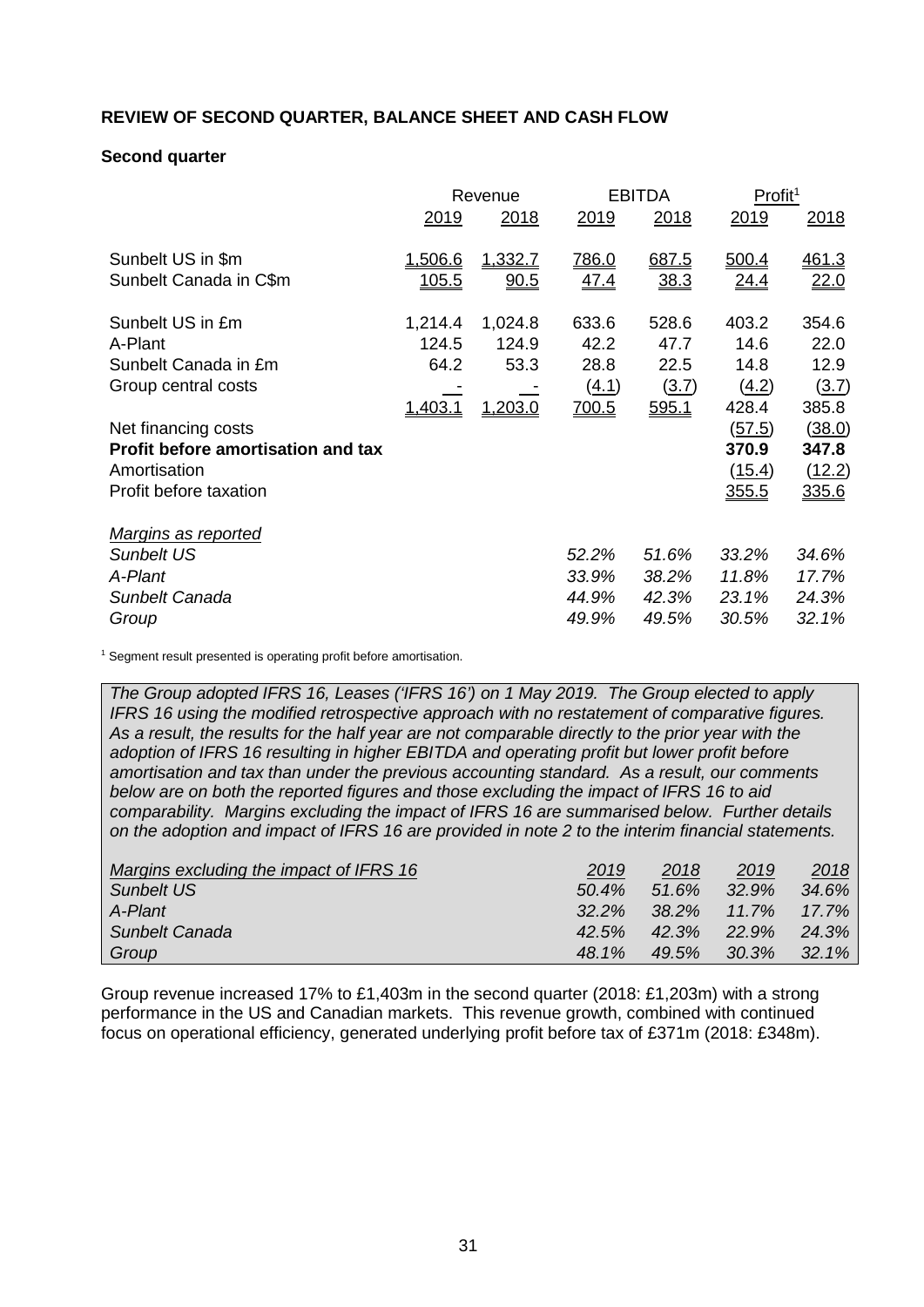As for the half year, the Group's growth was driven by good organic growth supplemented by bolt-on acquisitions. Sunbelt US's revenue growth for the quarter can be analysed as follows:

|                                      |     | <u>\$m</u>   |
|--------------------------------------|-----|--------------|
| 2018 rental only revenue             |     | 996          |
| Organic (same-store and greenfields) | 8%  | 76           |
| Bolt-ons since 1 August 2018         | 4%  | <u>44</u>    |
| 2019 rental only revenue             | 12% | 1,116        |
| Ancillary revenue                    | 10% | 272          |
| 2019 rental revenue                  | 12% | 1,388        |
| Sales revenue                        | 34% | 119          |
| 2019 total revenue                   | 13% | <u>1,507</u> |

Sunbelt US's organic growth of 8% is well in excess of that of the rental market as we continue to take market share. In addition, bolt-ons have contributed a further 4% growth as we execute our long-term structural growth strategy of expanding our geographic footprint and our specialty businesses. Total rental only revenue growth of 12% was driven by an increase in fleet on rent. This is a good performance after the last two years which were impacted favourably by significant hurricane activity, whereas the 2019 hurricane season was much quieter.

A-Plant generated rental only revenue of £93m (2018: £96m), down 3% compared with the comparable quarter. This reflected the competitive rate environment in the UK market in addition to a reduction in fleet on rent following A-Plant's targeted defleet programme.

Sunbelt Canada delivered revenue of C\$106m (2018: C\$90m) in the quarter.

Group operating profit increased 11% to £428m (2018: £386m). Net financing costs were £57m (2018: £38m), reflecting the impact of IFRS 16 and higher average debt levels. As a result, Group profit before amortisation of intangibles, exceptional items and taxation was £371m (2018: £348m). After amortisation of £15m, the statutory profit before taxation was £356m (2018: £336m).

### **Balance sheet**

### Fixed assets

Capital expenditure in the first half totalled £1,010m (2018: £1,063m) with £892m invested in the rental fleet (2018: £971m). Expenditure on rental equipment was 88% of total capital expenditure with the balance relating to the delivery vehicle fleet, property improvements and IT equipment. Capital expenditure by division was:

|                                                                                                                                                             | Replacement                    | 2019<br>Growth         | Total                                                     | 2018<br><b>Total</b>                              |
|-------------------------------------------------------------------------------------------------------------------------------------------------------------|--------------------------------|------------------------|-----------------------------------------------------------|---------------------------------------------------|
| Sunbelt US in \$m<br>Sunbelt Canada in C\$m                                                                                                                 | 324.1<br>43.2                  | <u>725.3</u><br>40.2   | 1,049.4<br>83.4                                           | 1,070.2<br><u>120.2</u>                           |
| Sunbelt US in £m<br>A-Plant<br>Sunbelt Canada in £m<br>Total rental equipment<br>Delivery vehicles, property improvements & IT equipment<br>Total additions | 250.5<br>31.7<br>25.4<br>307.6 | 560.6<br>23.6<br>584.2 | 811.1<br>31.7<br>49.0<br>891.8<br>118.6<br><u>1,010.4</u> | 837.5<br>62.0<br>71.6<br>971.1<br>92.0<br>1,063.1 |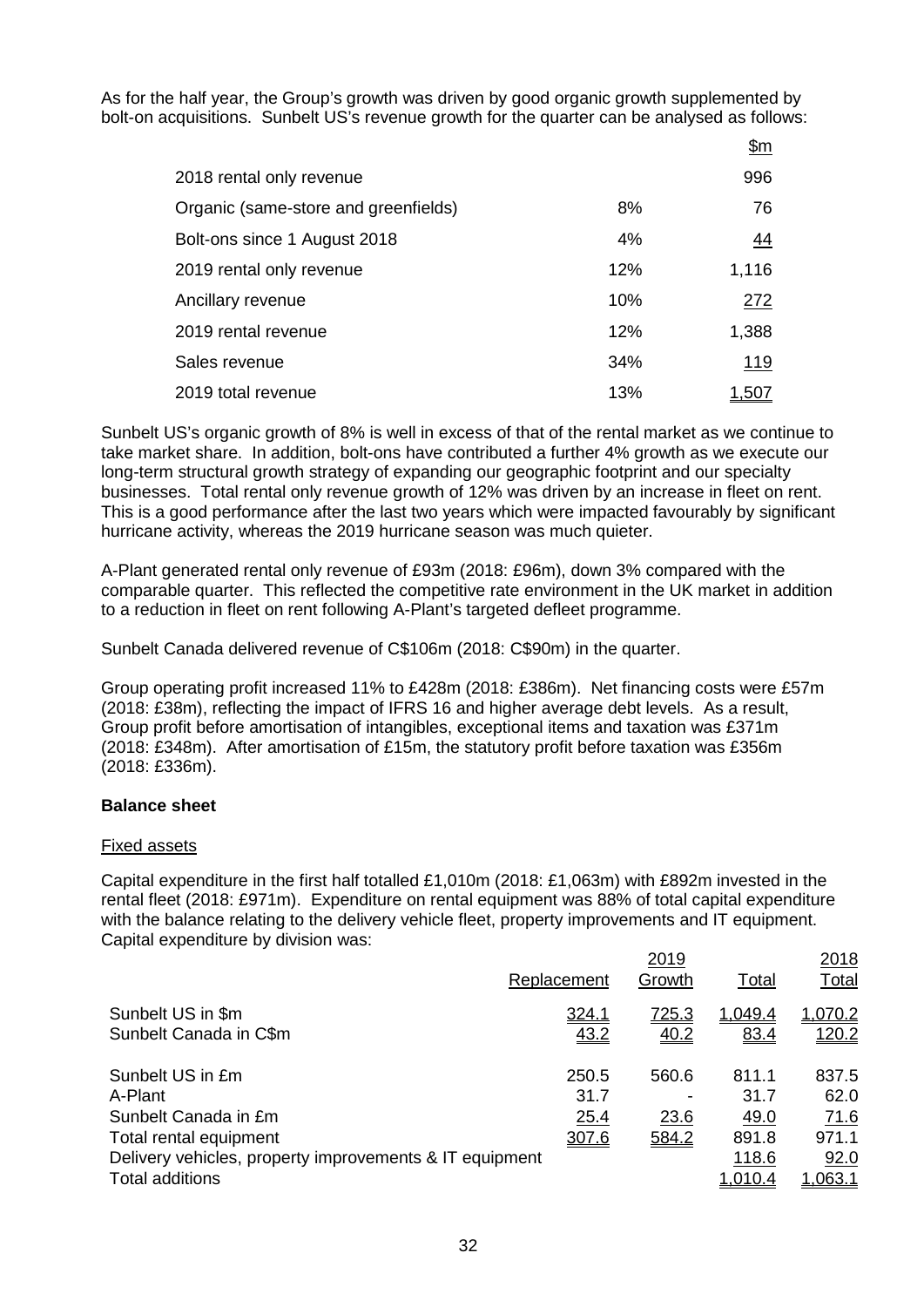In a strong US rental market, \$725m of rental equipment capital expenditure was spent on growth while \$324m was invested in replacement of existing fleet. The growth proportion is estimated on the basis of the assumption that replacement capital expenditure in any period is equal to the original cost of equipment sold.

The average age of the Group's serialised rental equipment, which constitutes the substantial majority of our fleet, at 31 October 2019 was 33 months (2018: 31 months) on a net book value basis. Sunbelt US's fleet had an average age of 33 months (2018: 31 months), A-Plant's fleet had an average age of 40 months (2018: 34 months) and Sunbelt Canada's fleet had an average age of 30 months (2018: 28 months).  $L$ TM

|                                                     |                              | Rental fleet at original cost |                              | LTM rental                           | LIVI<br>dollar    |
|-----------------------------------------------------|------------------------------|-------------------------------|------------------------------|--------------------------------------|-------------------|
|                                                     | 31 October 2019              | 30 April 2019                 | LTM average                  | revenue                              | utilisation       |
| Sunbelt US in \$m<br>Sunbelt Canada in C\$m         | 10,001<br><u>709</u>         | 9,125<br>660                  | 9,260<br>672                 | 4,975<br>315                         | 54%<br>47%        |
| Sunbelt US in £m<br>A-Plant<br>Sunbelt Canada in £m | 7.728<br>879<br>417<br>9,024 | 6.999<br>907<br>376<br>8,282  | 7.272<br>897<br>397<br>8,566 | 3,906<br>413<br><u> 186</u><br>4,505 | 54%<br>46%<br>47% |

Dollar utilisation was 54% at Sunbelt US (2018: 55%), 46% at A-Plant (2018: 47%) and 47% at Sunbelt Canada (2018: 55%). The lower Sunbelt Canada dollar utilisation reflects the mix of the business and the impact of the lower dollar utilisation Voisin's business.

#### Trade receivables

Receivable days at 31 October 2019 were 49 days (2018: 51 days). The bad debt charge for the last twelve months ended 31 October 2019 as a percentage of total turnover was 0.5% (2018: 0.7%). Trade receivables at 31 October 2019 of £828m (2018: £756m) are stated net of allowances for bad debts and credit notes of £62m (2018: £56m) with the allowance representing 7.0% (2018: 6.9%) of gross receivables.

#### Trade and other payables

Group payable days were 58 days in 2019 (2018: 59 days) with capital expenditure related payables, which have longer payment terms, totalling £297m (2018: £368m). Payment periods for purchases other than rental equipment vary between seven and 60 days and for rental equipment between 30 and 120 days.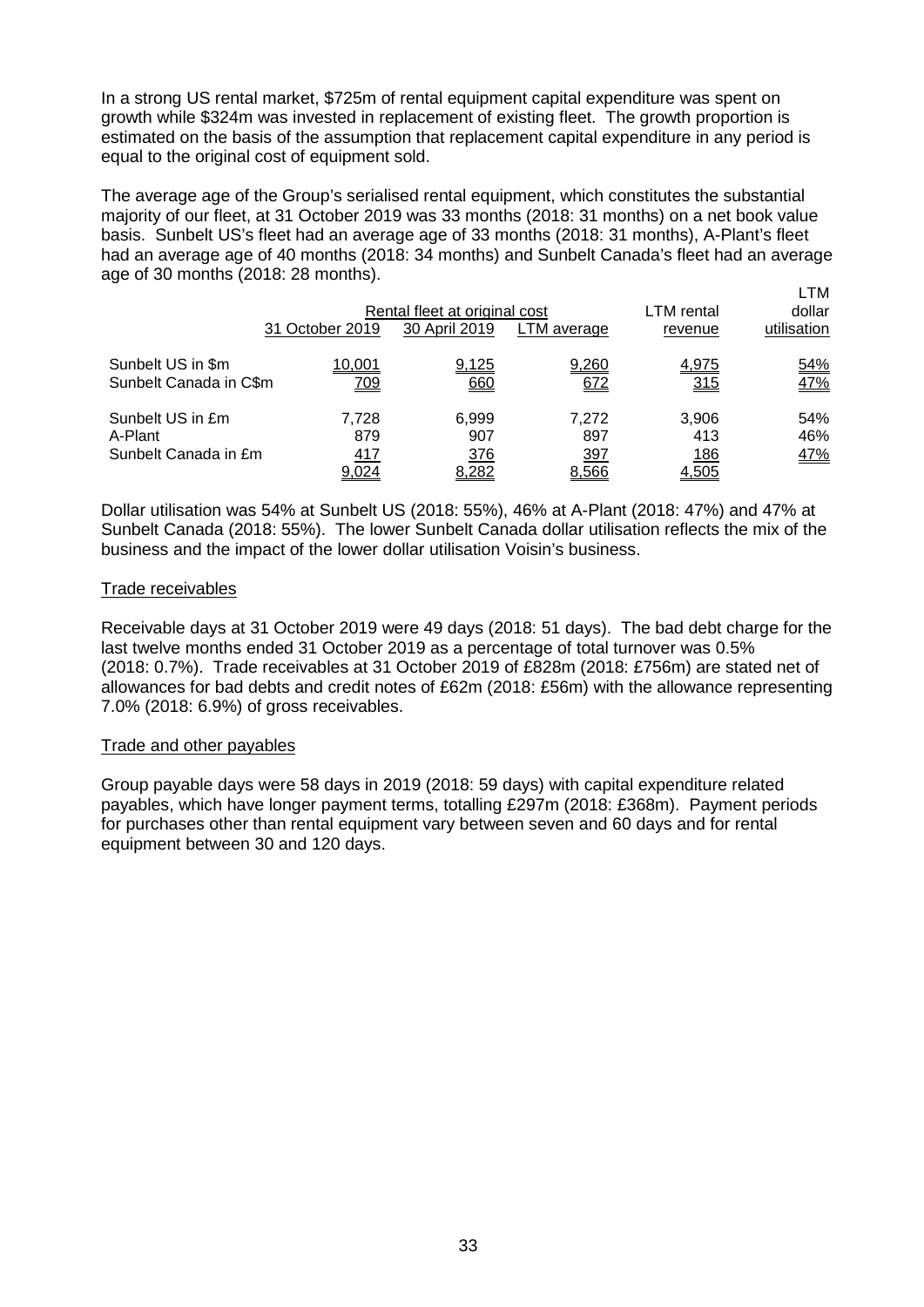#### **Cash flow and net debt**

|                                                                                                                             | 2019<br>£m                  | Six months to<br>31 October<br>2018<br>£m | LTM to<br>31 October<br>2019<br>£m | Year to<br>30 April<br>2019<br>£m |
|-----------------------------------------------------------------------------------------------------------------------------|-----------------------------|-------------------------------------------|------------------------------------|-----------------------------------|
| <b>EBITDA before exceptional items</b>                                                                                      | 1,327.1                     | 1,098.8                                   | 2,334.9                            | 2,106.6                           |
| Cash inflow from operations before exceptional<br>items and changes in rental equipment<br>Cash conversion ratio*           | 1,228.3<br>92.6%            | 966.8<br>88.0%                            | 2,304.0<br>98.7%                   | 2,042.5<br>97.0%                  |
| Replacement rental capital expenditure<br>Payments for non-rental capital expenditure<br>Rental equipment disposal proceeds | (290.1)<br>(122.1)<br>107.0 | (258.1)<br>(89.2)<br>93.0                 | (504.9)<br>(201.6)<br>195.6        | (472.9)<br>(168.7)<br>181.6       |
| Other property, plant and equipment disposal proceeds<br>Tax (net)                                                          | 3.7<br>(65.2)               | 4.1<br>(22.7)                             | 9.8<br>(93.5)                      | 10.2<br>(51.0)                    |
| Financing costs<br>Cash inflow before growth capex and                                                                      | <u>(108.2)</u>              | (60.4)                                    | (190.7)                            | (142.9)                           |
| payment of exceptional costs<br>Growth rental capital expenditure                                                           | 753.4<br>(525.3)            | 633.5<br>(611.4)                          | 1,518.7<br>(944.5)                 | 1,398.8<br>(1,030.6)              |
| Free cash flow<br><b>Business acquisitions</b>                                                                              | 228.1<br><u>(245.8)</u>     | 22.1<br>(334.8)                           | 574.2<br>(502.3)                   | 368.2<br>(591.3)                  |
| <b>Total cash absorbed</b>                                                                                                  | (17.7)                      | (312.7)                                   | 71.9                               | (223.1)                           |
| <b>Dividends</b><br>Purchase of own shares by the Company                                                                   | (154.4)<br>(249.4)          | (133.3)<br>(209.6)                        | (185.3)<br>(500.2)                 | (164.2)<br>(460.4)                |
| Purchase of own shares by the ESOT                                                                                          | (17.5)                      | (14.2)                                    | (17.5)                             | (14.2)                            |
| Increase in net debt due to cash flow                                                                                       | <u>(439.0)</u>              | (669.8)                                   | (631.1)                            | (861.9)                           |

\* Cash inflow from operations before exceptional items and changes in rental equipment as a percentage of EBITDA before exceptional items.

Cash inflow from operations before payment of exceptional costs and the net investment in the rental fleet increased by 27% to £1,228m. The first half cash conversion ratio was 93% (2018: 88%).

Total payments for capital expenditure (rental equipment and other PPE) in the first half were £938m (2018: £959m). Disposal proceeds received totalled £111m (2018: £97m), giving net payments for capital expenditure of £827m in the period (2018: £862m). Financing costs paid totalled £108m (2018: £60m) while tax payments were £65m (2018: £23m). Financing costs paid typically differ from the charge in the income statement due to the timing of interest payments in the year and non-cash interest charges.

Accordingly, in the first half the Group generated £753m (2018: £633m) of net cash before discretionary investments made to enlarge the size and hence earning capacity of its rental fleet and on acquisitions. After growth capital expenditure, there was a free cash inflow of £228m (2018: £22m) and, after acquisition expenditure of £246m (2018: £335m), a net cash outflow of £18m (2018: £313m), before returns to shareholders. Excluding the impact of IFRS 16, there was a free cash inflow of £197m (2018: £22m) and a net cash outflow of £49m (2018: £313m), before returns to shareholders.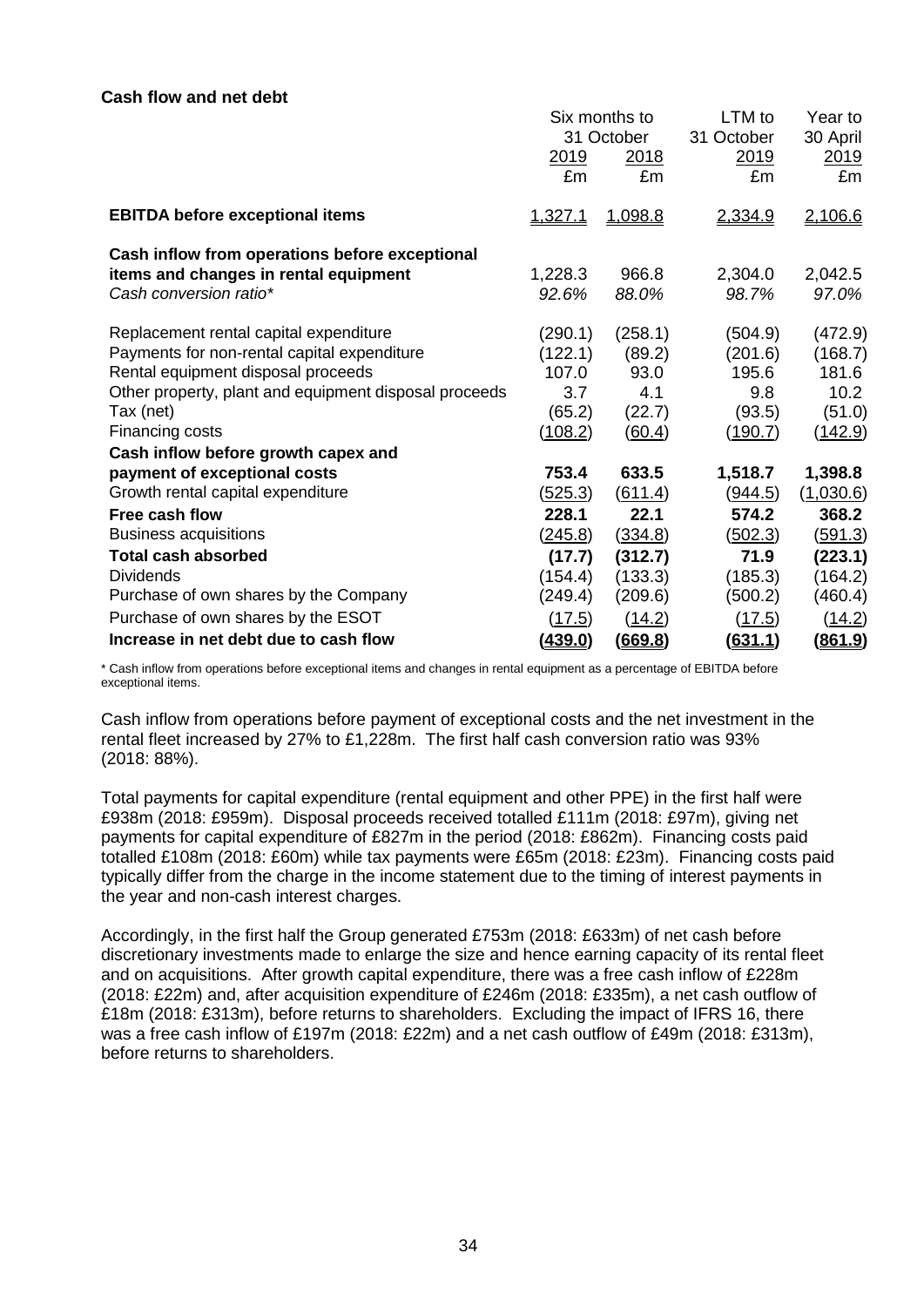### Net debt

|                                                       | 31 October |                | 30 April      |
|-------------------------------------------------------|------------|----------------|---------------|
|                                                       | 2019       | 2018           | 2019          |
|                                                       | £m         | £m             | £m            |
| First priority senior secured bank debt               | 2,500.3    | 1,854.3        | 2,010.7       |
| 5.625% second priority senior secured notes, due 2024 | 382.5      | 386.7          | 379.3         |
| 4.125% second priority senior secured notes, due 2025 | 458.5      | 463.4          | 454.7         |
| 5.250% second priority senior secured notes, due 2026 | 457.4      | 462.3          | 453.6         |
| 4.375% second priority senior secured notes, due 2027 | 458.1      | 463.2          | 454.4         |
| Total external borrowings                             | 4,256.8    | 3,629.9        | 3,752.7       |
| Lease liabilities                                     | 999.3      | 5.1            | 5.0           |
|                                                       | 5,256.1    | 3,635.0        | 3,757.7       |
| Cash and cash equivalents                             | (19.4)     | <u>(23.3)</u>  | <u>(12.8)</u> |
| Total net debt                                        | 5,236.7    | <u>3,611.7</u> | 3,744.9       |

Net debt at 31 October 2019 was £5,237m with the increase since 30 April 2019 reflecting the adoption of IFRS 16, the net cash outflow set out above and a small impact from weaker sterling (£30m). The Group's EBITDA for the twelve months ended 31 October 2019 was £2,335m. On a pro forma basis, including the impact of IFRS 16, the ratio of net debt to EBITDA was 2.2 times at 31 October 2019. Excluding the impact of IFRS 16, the ratio of net debt to EBITDA was 1.9 times (2018: 1.8 times) on a constant currency basis and 1.9 times (2018: 1.9 times) on a reported basis as at 31 October 2019.

#### **Principal risks and uncertainties**

Risks and uncertainties in achieving the Group's objectives for the remainder of the financial year, together with assumptions, estimates, judgements and critical accounting policies used in preparing financial information remain broadly unchanged from those detailed in the 2019 Annual Report and Accounts on pages 32 to 35.

The principal risks and uncertainties facing the Group are:

• economic conditions - in the longer term, there is a link between demand for our services and levels of economic activity. The construction industry, which affects our business, is cyclical and typically lags the general economic cycle by between 12 and 24 months.

The impact of Brexit on the UK economy is considered part of this risk.

- competition the already competitive market could become even more competitive and we could suffer increased competition from large national competitors or small companies operating at a local level resulting in reduced market share and lower revenue.
- financing debt facilities are only ever committed for a finite period of time and we need to plan to renew our facilities before they mature and guard against default. Our loan agreements also contain conditions (known as covenants) with which we must comply.
- cyber security a cyber-attack or serious uncured failure in our systems could result in us being unable to deliver service to our customers and / or the loss of data. In particular, we are heavily dependent on technology for the smooth running of our business given the large number of both units of equipment we rent and our customers. As a result, we could suffer reputational loss, revenue loss and financial penalties.

This is the most significant factor in our business continuity planning.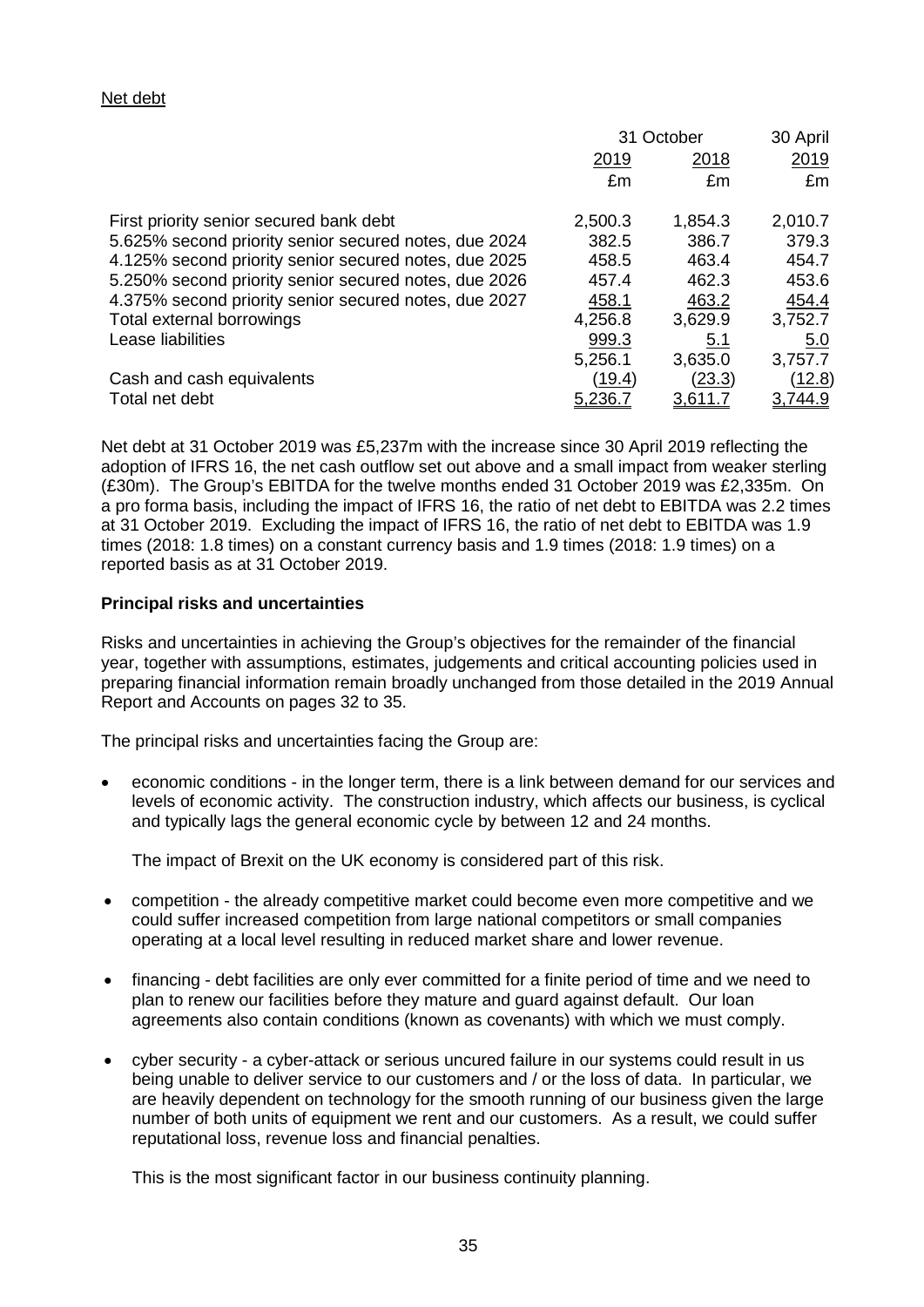- health and safety we need to comply with laws and regulations governing occupational health and safety matters. Furthermore, accidents could happen which might result in injury to an individual, claims against the Group and damage to our reputation.
- people retaining and attracting good people is key to delivering superior performance and customer service.

Excessive staff turnover is likely to impact on our ability to maintain the appropriate quality of service to our customers and would ultimately impact our financial performance adversely.

At a leadership level, succession planning is required to ensure the Group can continue to inspire the right culture, leadership and behaviours and meet its strategic objectives.

- environmental we need to comply with environmental laws. These laws regulate such issues as wastewater, stormwater, solid and hazardous wastes and materials, and air quality. Breaches potentially create hazards to our employees, damage to our reputation and expose the Group to, amongst other things, the cost of investigating and remediating contamination and also fines and penalties for non-compliance.
- laws and regulations failure to comply with the frequently changing regulatory environment could result in reputational damage or financial penalty.

Further details, including actions taken to mitigate these risks, are provided within the 2019 Annual Report and Accounts.

Our business is subject to significant fluctuations in performance from quarter to quarter as a result of seasonal effects. Commercial construction activity tends to increase in the summer and during extended periods of mild weather and to decrease in the winter and during extended periods of inclement weather. Furthermore, due to the incidence of public holidays in the US, Canada and the UK, there are more billing days in the first half of our financial year than the second half leading to our revenue normally being higher in the first half. On a quarterly basis, the second quarter is typically our strongest quarter, followed by the first and then the third and fourth quarters.

In addition, the current trading and outlook section of the interim statement provides commentary on market and economic conditions for the remainder of the year.

Fluctuations in the value of the US dollar with respect to the pound sterling have had, and may continue to have, a significant impact on our financial condition and results of operations as reported in pounds due to the majority of our assets, liabilities, revenues and costs being denominated in US dollars. The Group has arranged its financing such that, at 31 October 2019, 92% of its debt (including lease liabilities) was denominated in US (and Canadian) dollars so that there is a natural partial offset between its dollar-denominated net assets and earnings and its dollar-denominated debt and interest expense. At 31 October 2019, dollar-denominated debt represented approximately 66% of the value of dollar-denominated net assets (other than debt). Based on the current currency mix of our profits and on dollar debt levels, interest and exchange rates at 31 October 2019, a 1% change in the US dollar exchange rate would impact underlying pre-tax profit by approximately £11m.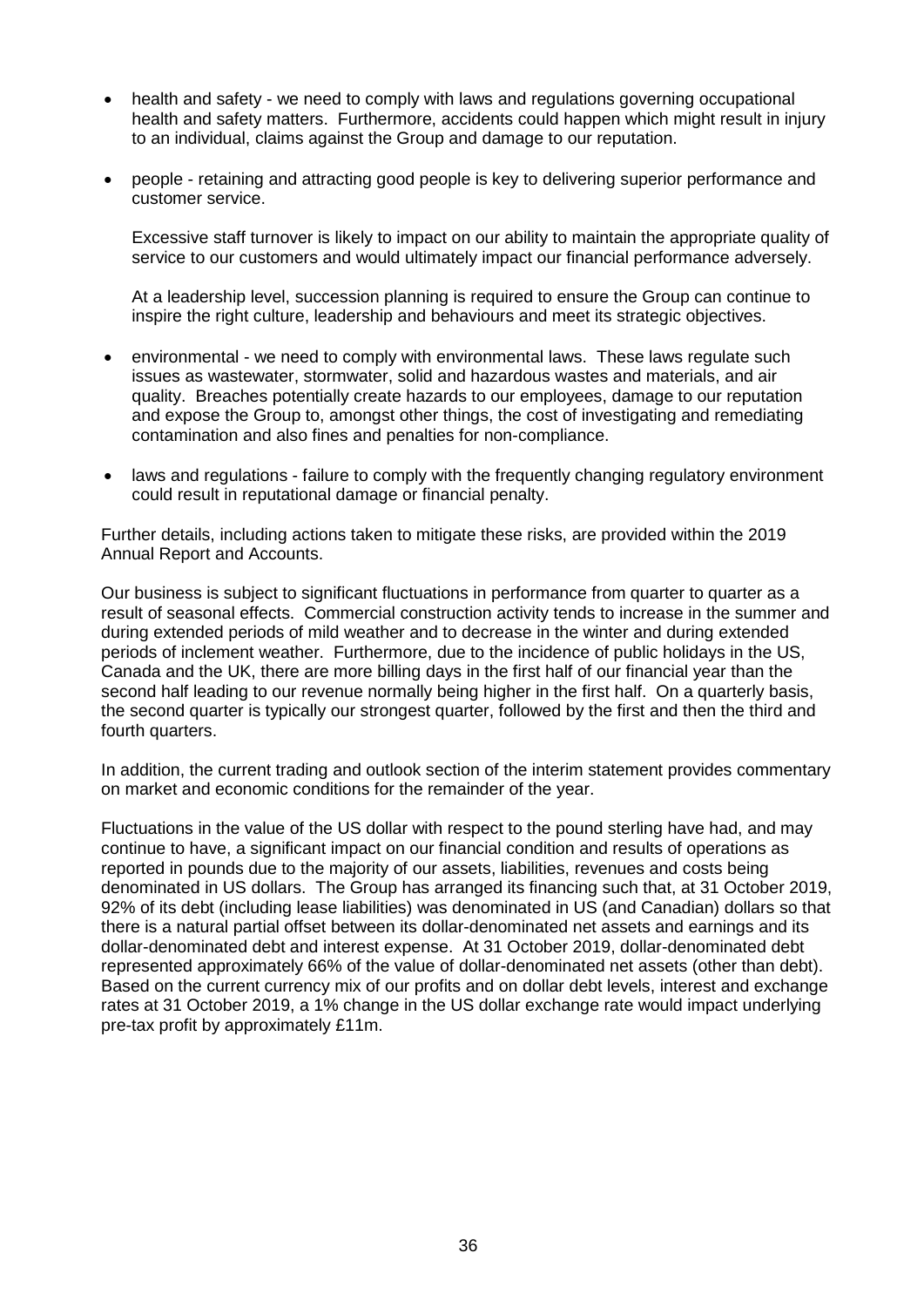# **OPERATING STATISTICS**

|                  | Number of rental stores |            |       | <b>Staff numbers</b> |               |          |  |
|------------------|-------------------------|------------|-------|----------------------|---------------|----------|--|
|                  |                         | 31 October |       |                      | 31 October    | 30 April |  |
|                  | 2019                    | 2018       | 2019  | 2019                 | 2018          | 2019     |  |
| Sunbelt US       | 815                     | 719        | 773   | 14,031               | 12,216        | 13,015   |  |
| A-Plant          | 190                     | 194        | 196   | 3,728                | 3,693         | 3,789    |  |
| Sunbelt Canada   | 69                      | 64         | 67    | 1,050                | 887           | 984      |  |
| Corporate office |                         |            |       | 17                   | 15            | 15       |  |
| Group            | <u>1.074</u>            | <u>977</u> | 1,036 | <u>18,826</u>        | <u>16,811</u> | 17,803   |  |

Sunbelt US's rental store number includes 19 Sunbelt at Lowes stores at 31 October 2019 (2018: 19).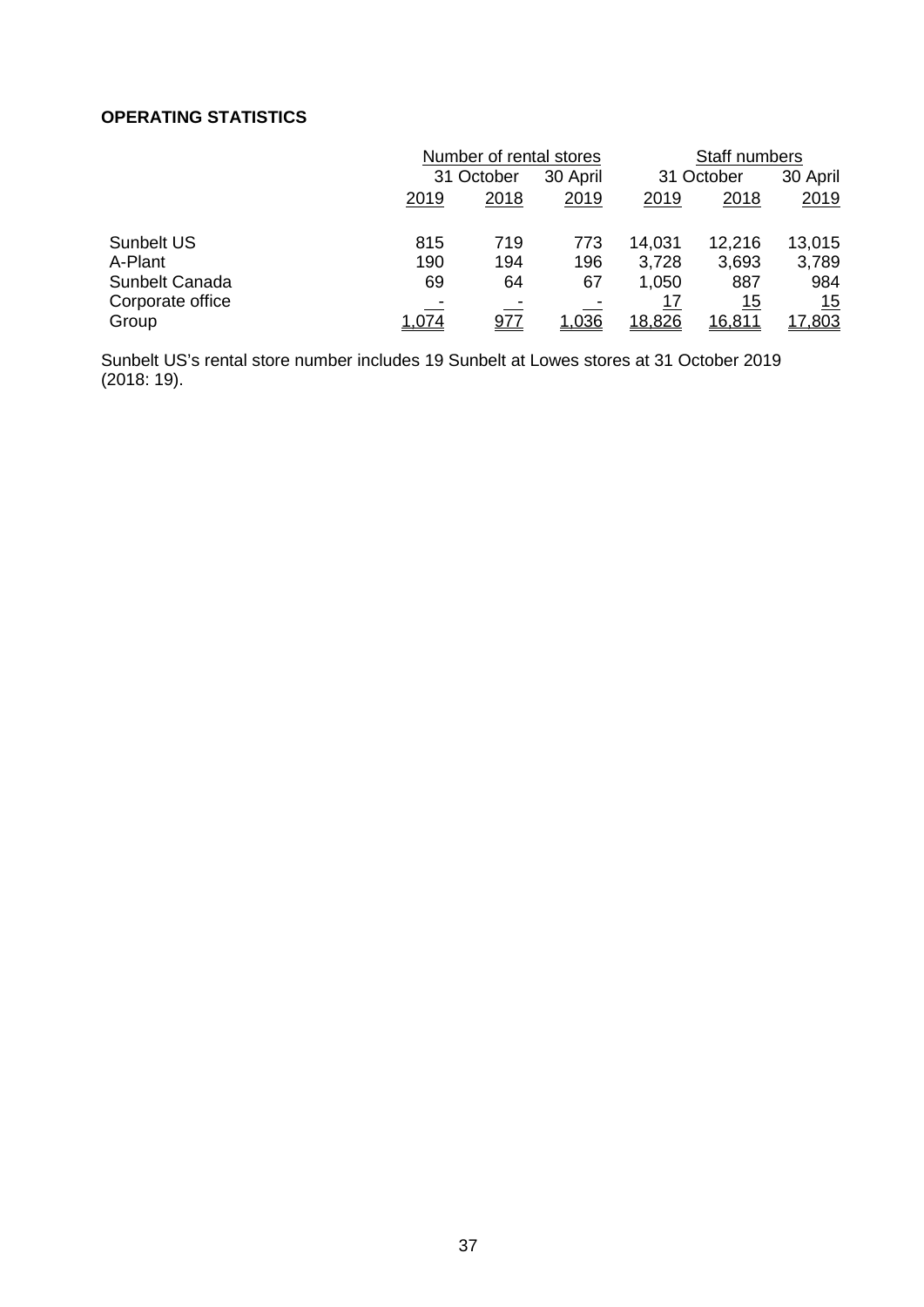### **INDEPENDENT REVIEW REPORT TO THE BOARD OF DIRECTORS OF ASHTEAD GROUP PLC**

We have been engaged by the Company to review the condensed consolidated interim financial statements for the six months ended 31 October 2019 which comprise the consolidated income statement, the consolidated statement of comprehensive income, the consolidated balance sheet, the consolidated statement of changes in equity, the consolidated cash flow statement and related notes 1 to 18. We have read the other information contained in the half-yearly financial report and considered whether it contains any apparent misstatements or material inconsistencies with the information in the condensed consolidated interim financial statements.

The report is made solely to the Company in accordance with International Standard on Review Engagements (UK and Ireland) 2410 "Review of Interim Financial Information performed by the Independent Auditor of the Entity" issued by the Financial Reporting Council. Our work has been undertaken so that we might state to the Company those matters we are required to state to them in an independent review report and for no other purpose. To the fullest extent permitted by law, we do not accept or assume responsibility to anyone other than the Company, for our review work, for this report, or for the conclusions we have formed.

#### **Directors' responsibilities**

The half-yearly financial report is the responsibility of, and has been approved by, the directors. The directors are responsible for preparing the half-yearly financial report in accordance with the Disclosure Guidance and Transparency Rules of the United Kingdom's Financial Conduct Authority.

As disclosed in note 2, the annual financial statements of the Group are prepared in accordance with IFRS as adopted by the European Union. The condensed consolidated interim financial statements included in this half-yearly financial report have been prepared in accordance with International Accounting Standard 34, "Interim Financial Reporting", as adopted by the European Union.

### **Our responsibility**

Our responsibility is to express to the Company a conclusion on the condensed consolidated interim financial statements in the half-yearly financial report based on our review.

#### **Scope of review**

We conducted our review in accordance with International Standard on Review Engagements (UK and Ireland) 2410, "Review of Interim Financial Information Performed by the Independent Auditor of the Entity" issued by the Financial Reporting Council for use in the United Kingdom. A review of interim financial information consists of making inquiries, primarily of persons responsible for financial and accounting matters, and applying analytical and other review procedures. A review is substantially less in scope than an audit conducted in accordance with International Standards on Auditing (UK) and consequently does not enable us to obtain assurance that we would become aware of all significant matters that might be identified in an audit. Accordingly, we do not express an audit opinion.

### **Conclusion**

Based on our review, nothing has come to our attention that causes us to believe that the condensed consolidated interim financial statements for the six months ended 31 October 2019 are not prepared, in all material respects, in accordance with International Accounting Standard 34 as adopted by the European Union and the Disclosure Guidance and Transparency Rules of the United Kingdom's Financial Conduct Authority.

Deloitte LLP Statutory Auditor London, United Kingdom 9 December 2019